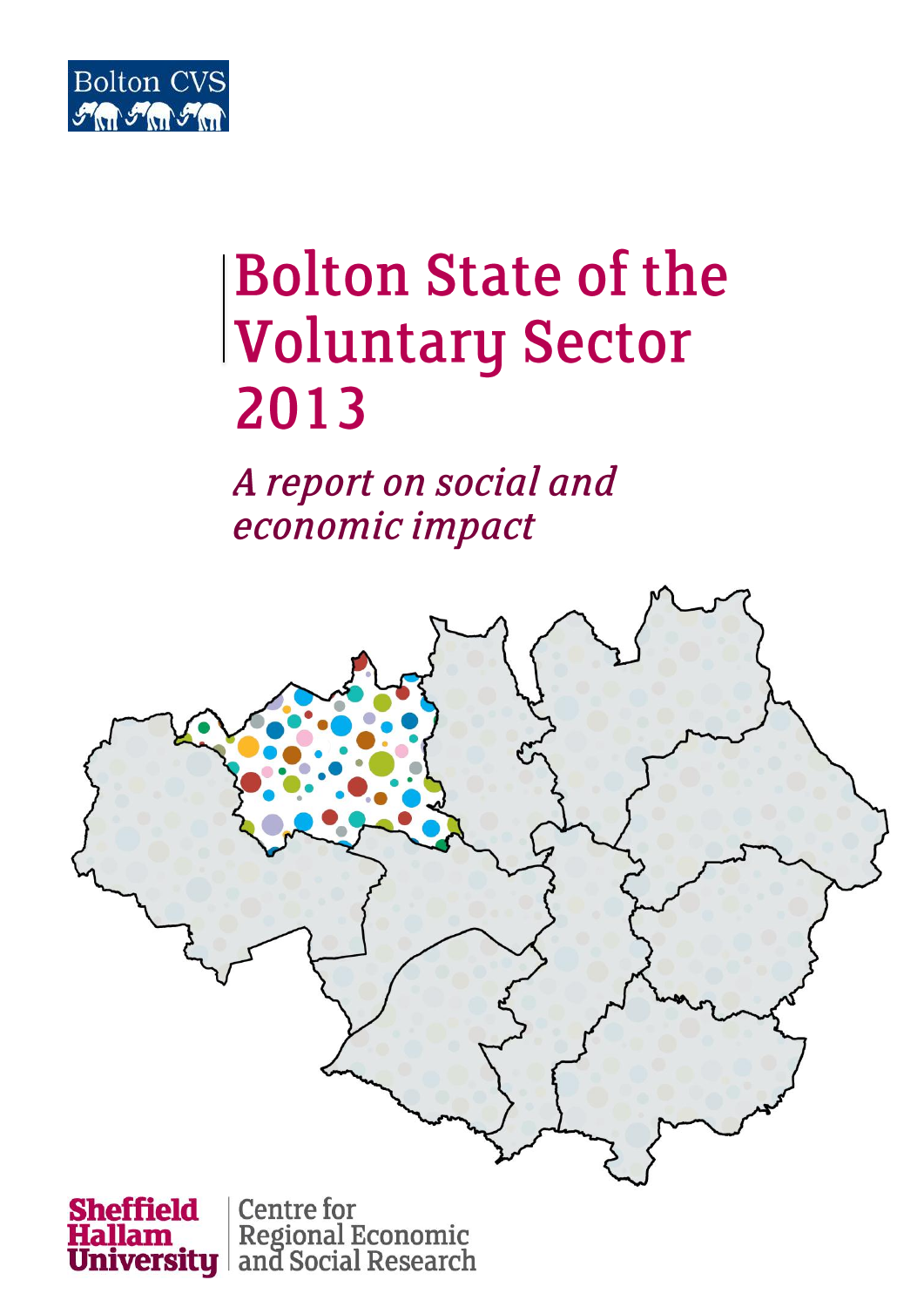### **Bolton State of the Voluntary Sector 2013**

**Centre for Regional Economic and Social Research**

**Sheffield Hallam University**

Chris Dayson Dr Will Eadson Elizabeth Sanderson Ian Wilson

May 2013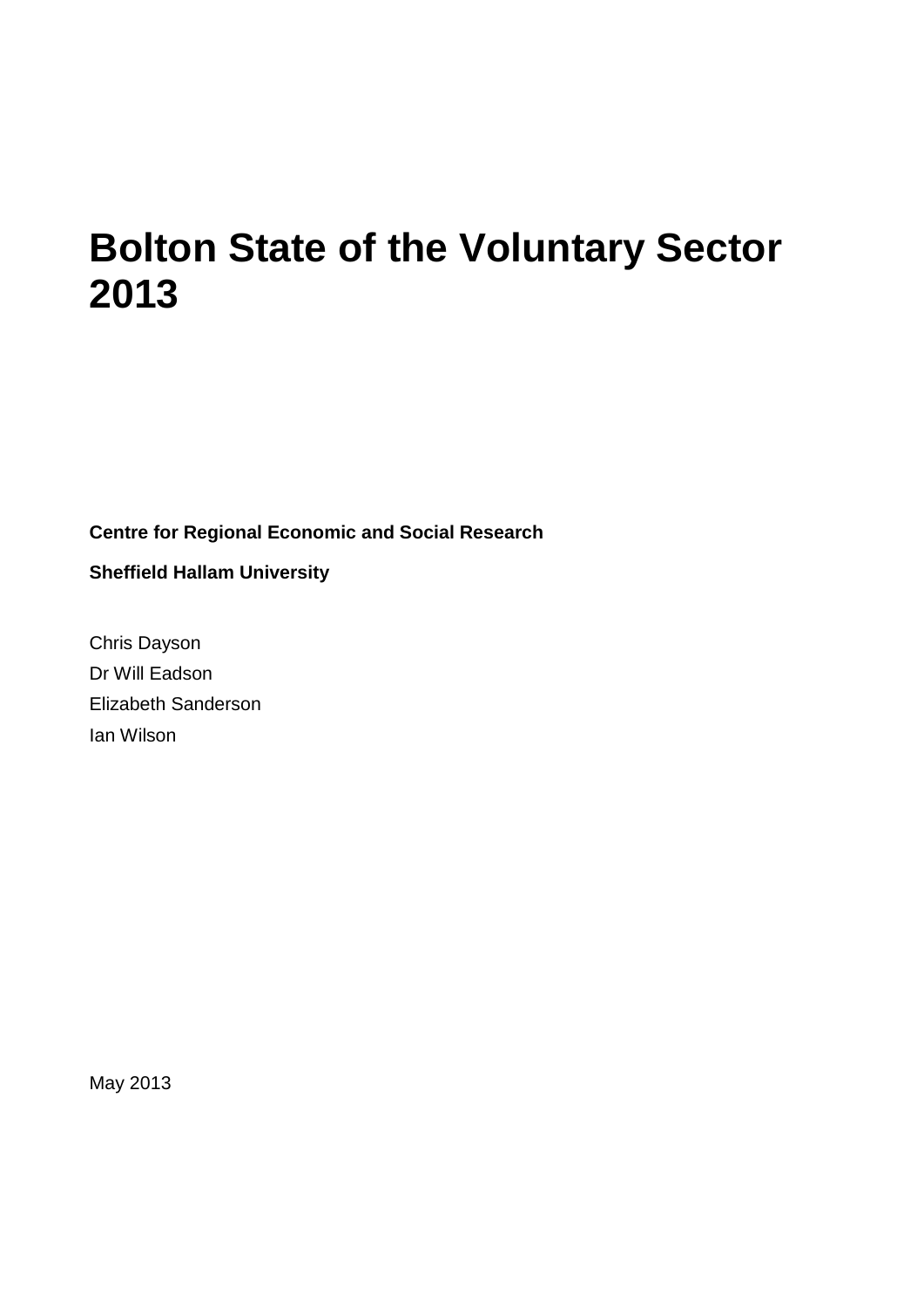# **Acknowledgements**

This research has been commissioned by a partnership of local support and development organisations in Greater Manchester and undertaken by the Centre for Regional Economic and Social Research (CRESR) at Sheffield Hallam University. This Bolton report forms part of a wider collection of reports: there is a Greater Manchester wide report and a report for each of the six other local authority areas participating in the study<sup>1</sup>. The full collection of reports can be downloaded from the CRESR website [\(http://www.shu.ac.uk/research/cresr/reports\)](http://www.shu.ac.uk/research/cresr/reports) and the websites of the project partners.

In completing the report we are particularly grateful to members of the Research Steering Group<sup>2</sup> and the Bolton CVS staff team for their support in developing and administering the survey and for their input into earlier drafts of the report. We are also grateful to the many employees and volunteers from across the voluntary sector who took the time to complete a questionnaire.

#### **C***o***ntact information**

| For CRESR:     |                                                                                                  |                | For Bolton CVS:                                                         |  |  |
|----------------|--------------------------------------------------------------------------------------------------|----------------|-------------------------------------------------------------------------|--|--|
| Name:          | Ian Wilson / Chris Dayson<br><b>Research Fellow</b>                                              | Name:          | <b>Karen Minnitt</b><br><b>Chief Executive</b>                          |  |  |
| Address:       | Unit 10 Science Park<br><b>City Campus</b><br><b>Howard Street</b><br>Sheffield<br><b>S1 1WB</b> | Address:       | The Bolton Hub<br><b>Bold Street</b><br><b>Bolton</b><br><b>BI1 1LS</b> |  |  |
| Tel:<br>Email: | 0114 2253539<br>i.wilson@shu.ac.uk<br>c.dayson@shu.ac.uk                                         | Tel:<br>Email: | 01204 546010<br>karen@boltoncvs.org.uk                                  |  |  |

<sup>1</sup> The other areas are: Manchester, Oldham, Salford, Tameside, Trafford and Wigan.

 $2$  The following organisations were represented on the Research Steering Group: CRESR, Salford CVS (lead partner), Greater Manchester Centre for Voluntary Organisation (GMCVO), Bolton CVS, Manchester Community Central, Voluntary Action Oldham, Community and Voluntary Action Tameside, Voluntary and Community Action Trafford, and Wigan and Leigh CVS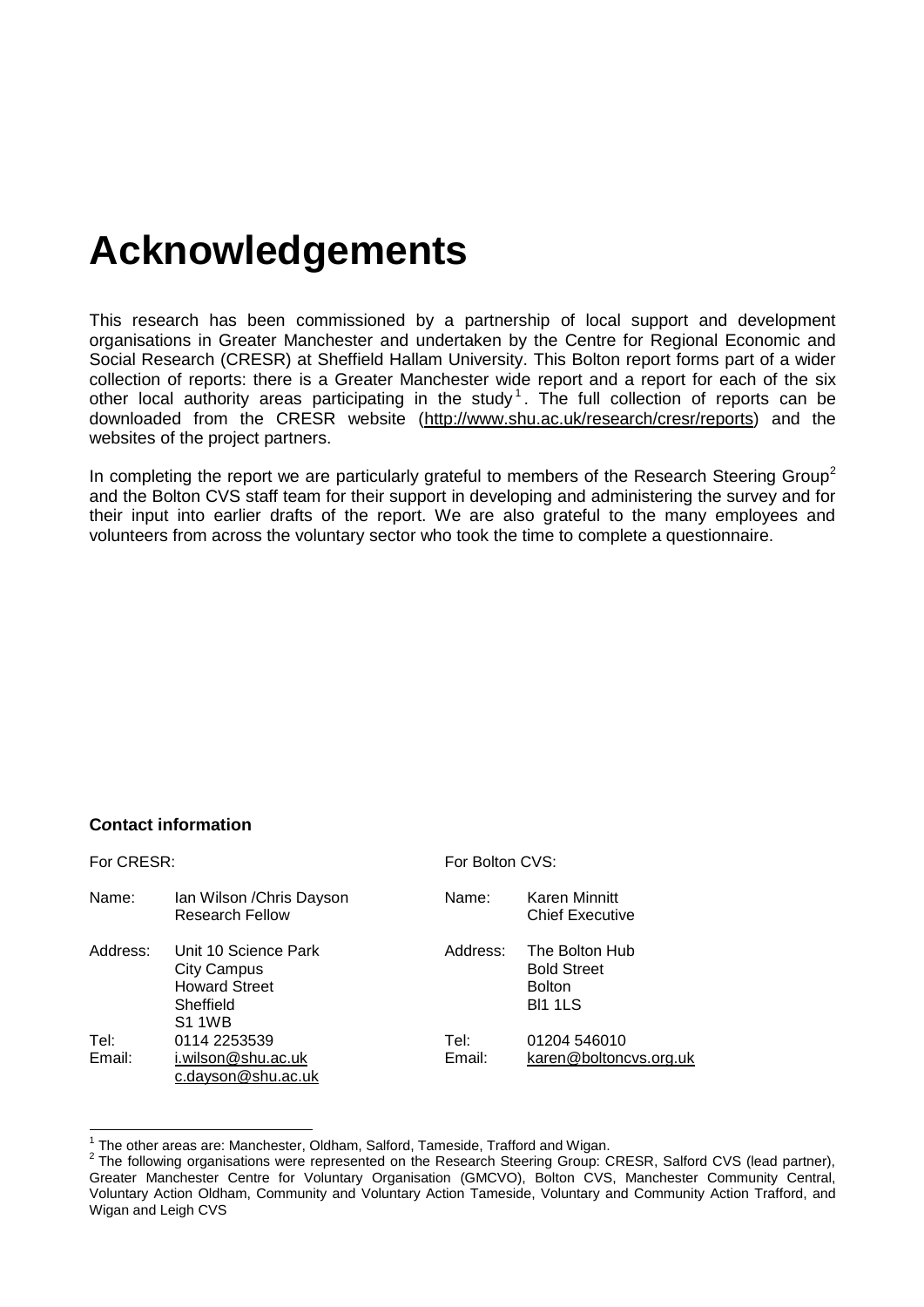# **Definitions**

This report is about the 'state of the voluntary sector in Bolton'. At various times the voluntary sector has been known as the 'voluntary and community sector' or the 'third sector' whilst the current government talks a lot about 'civil society'. In this report, when we talk about the voluntary sector in Bolton, we mean **voluntary organisations**, **community groups**, the **community work of faith groups,** and **those social enterprises** and **community interest companies** where there is a wider accountability to the public via a board of trustees or a membership and all profits will be reinvested in their social purpose.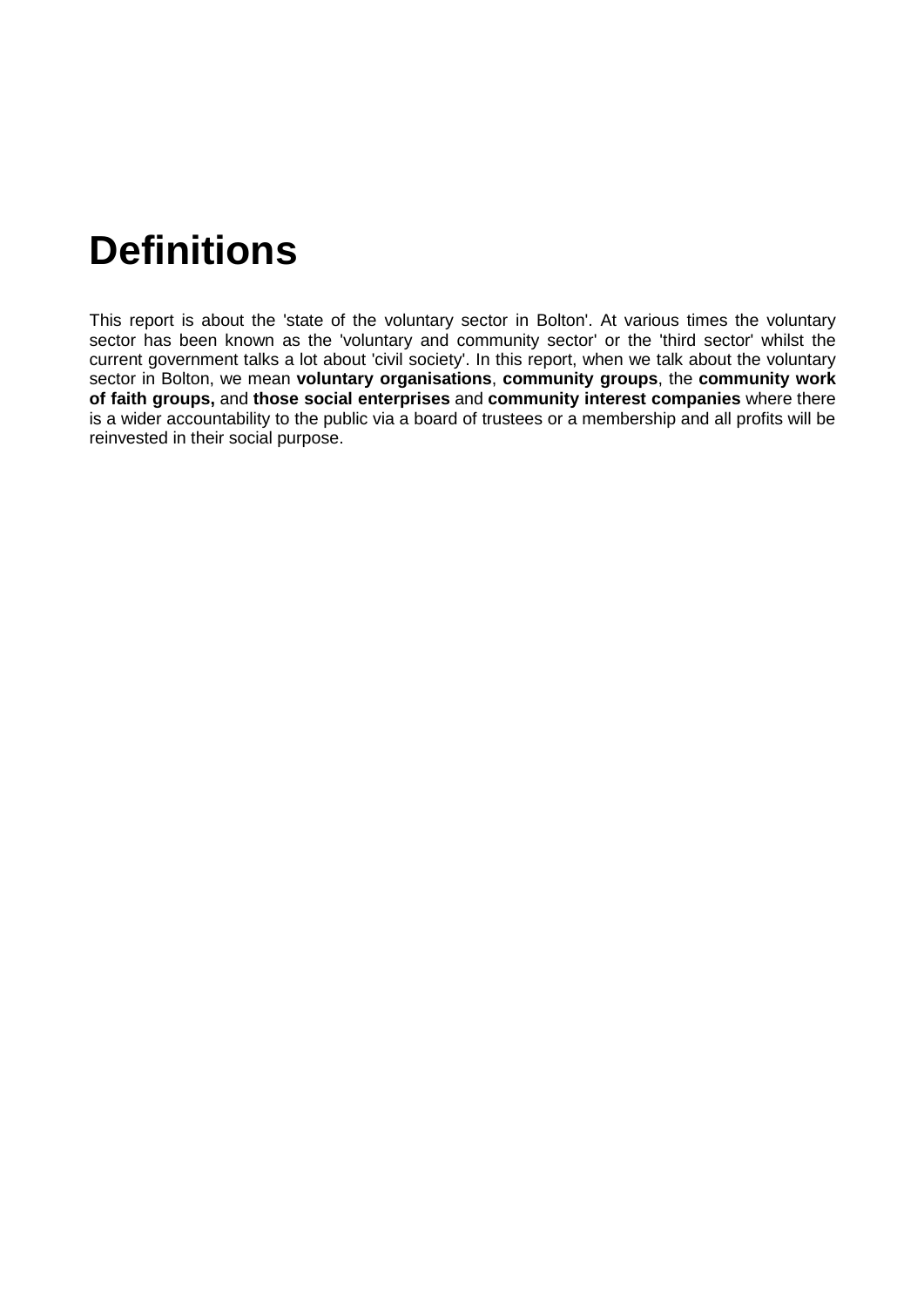### **Foreword**

Bolton is home to some of the liveliest and most diverse voluntary, community, faith and social enterprise groups that I have ever met throughout my 30+ years of volunteering within and being employed by a range of voluntary organisations. When I joined Bolton CVS in 1999 the local voluntary and community sector was already starting to experience what became a decade or more of major expansion, to be followed most recently by a period of on-going contraction. Over the years people have asked me 'How many voluntary groups are there in Bolton?' and my answer has always been that there are 'Over a thousand' but that it is difficult to be more precise. This survey has allowed us to take a localised detailed snapshot of the wide ranging groups that make up Bolton's very special voluntary, community, faith and social enterprise sector. With the assistance of Sheffield Hallam University, we are now able to offer a picture of how many organisations are currently active; categorize the size of the organisations from micro to large: show who benefits from the work being carried out; estimate the economic value of our local sector and the numbers of paid workers; and evidence the extraordinary contribution made by the thousands of volunteers who give their time and energies freely to improve life for everyone here in Bolton.

These are hard times for groups, with funding cuts at both the national and local level, and the survey demonstrates how vitally important Bolton Council is as a provider of funding to many groups. The survey also reveals an overall reduction in income for individual groups and shows that a significant number have utilised their reserves to maintain services, clearly not a practice that can continue indefinitely. Charging for goods and services, levying membership fees and subscriptions, carrying out Do It Yourself fundraising, and accessing charitable trust and Lottery funds represent the most important ways of generating income in addition to public funding which, in total, bring significant extra resources into the Bolton economy.

This survey offers a unique insight into the very special contribution that our rich tapestry of local groups makes to the everyday lives of people in Bolton, working alongside our partners from the public and private sectors. We hope that this report will help to underpin a new understanding of the social and economic value of our sector and that it will also promote an informed appreciation of the positive work undertaken on a daily basis by unpaid volunteers and paid staff.

Special thanks go to every single group who took the time to complete the complex survey form. Over 240 groups in Bolton contributed, a response rate of 25%, the highest return rate for any district within Greater Manchester! We should rightly be proud of this first report of its kind for Bolton. Now please read on…

#### **Karen Minnitt**

Chief Executive

Bolton CVS

May 2013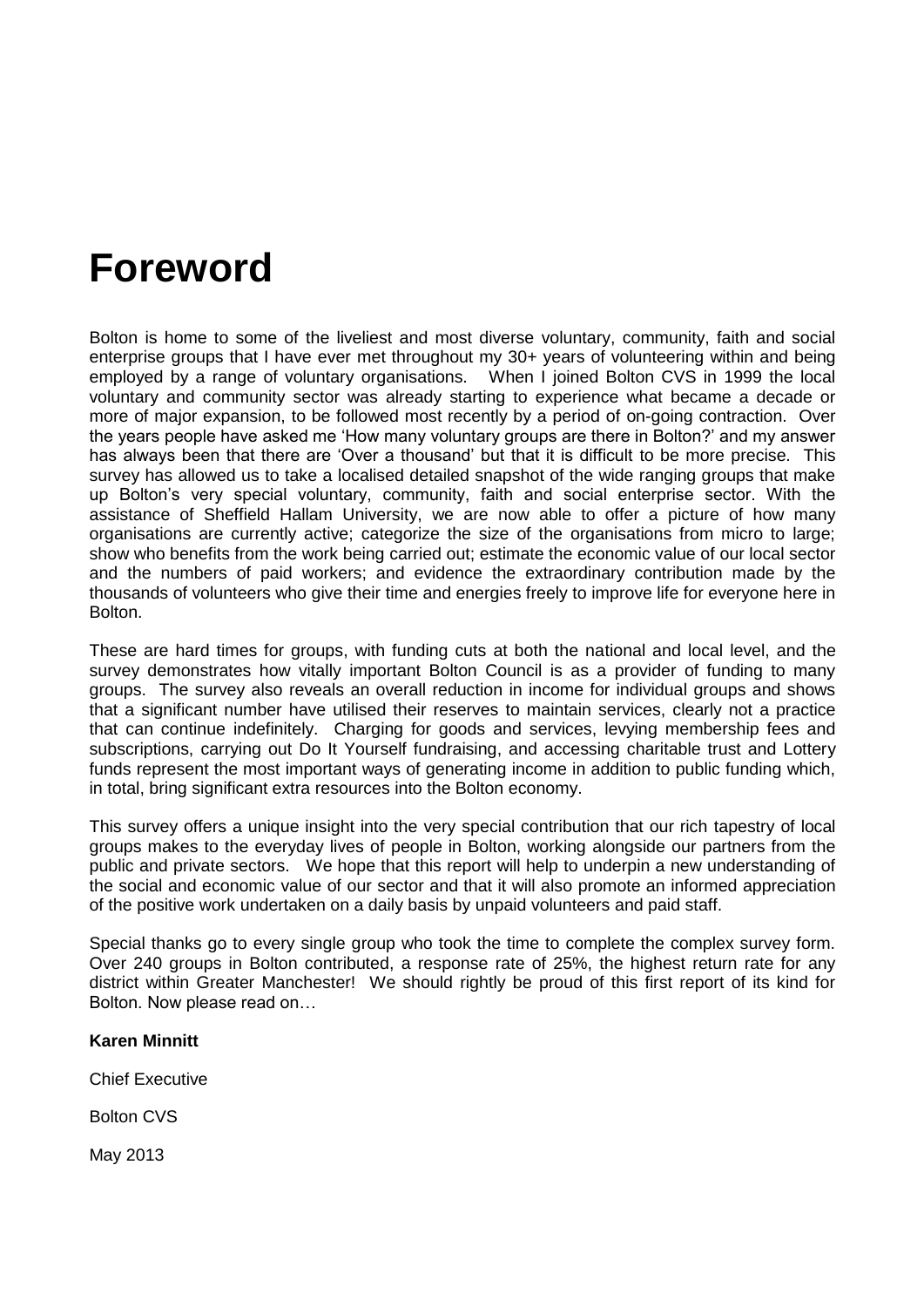# **Contents**

| 8. Partnership Working: Voluntary Organisations and Community Groups46 |  |
|------------------------------------------------------------------------|--|
|                                                                        |  |
|                                                                        |  |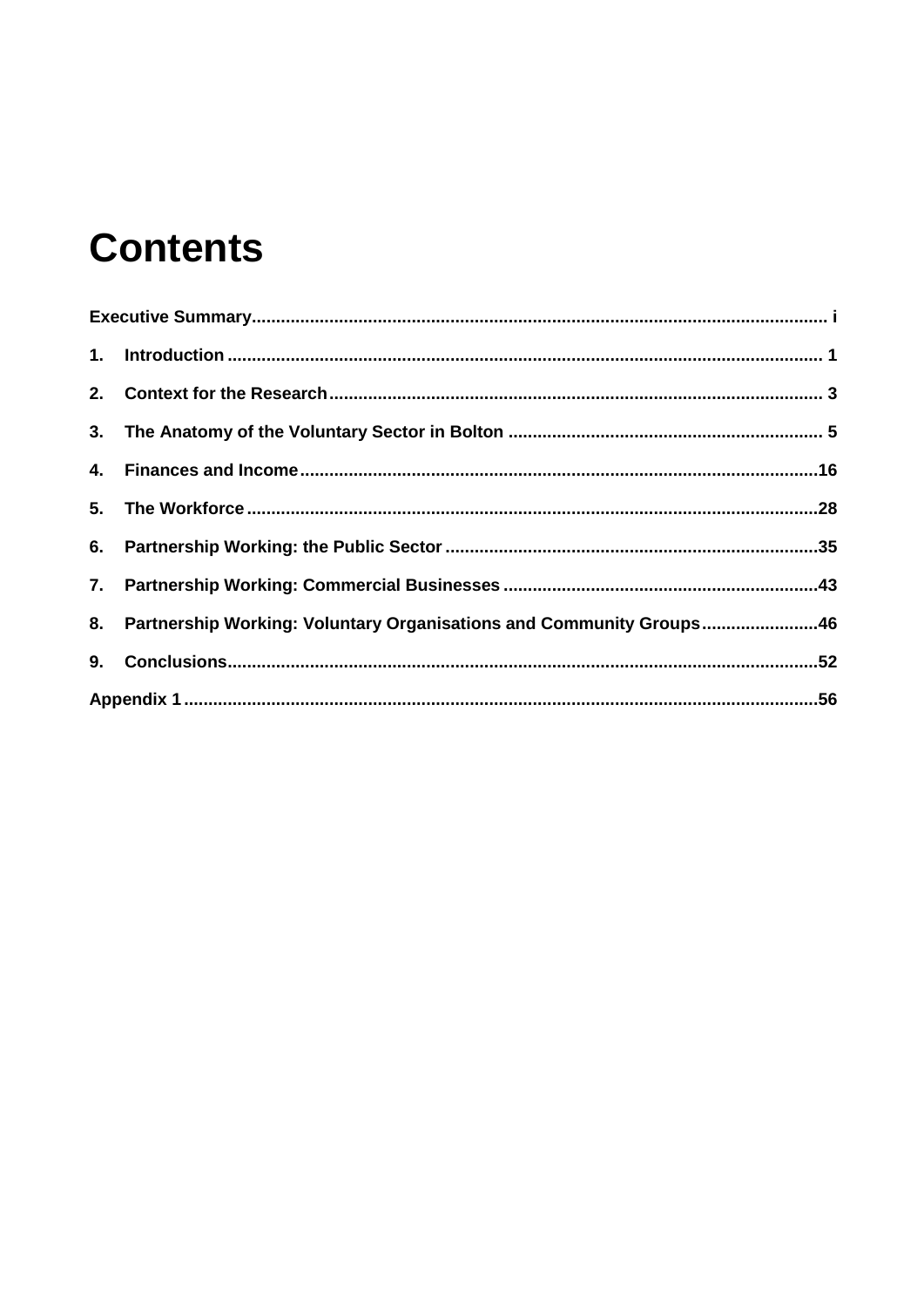# <span id="page-6-0"></span>**Executive Summary**

#### **The state of the voluntary sector in Bolton: 12 key questions answered**

This report provides the main findings of quantitative research aimed at improving understanding of the social and economic impact of the work undertaken by voluntary organisations, community groups, social enterprises and faith groups in Bolton. The study had two main objectives:

- to produce reliable, statistically significant and current data on the voluntary sector in Bolton
- to provide intelligent information on the key issues affecting the voluntary sector in Bolton.

In this executive summary we answer 12 key questions about the voluntary sector and its role across the borough.

#### *Q1. How many organisations are there?*

There are an estimated **1,418 organisations** operating in the voluntary sector in Bolton. This estimate includes formally registered organisations, such as charities, social enterprises and cooperatives, but it also includes a large number of 'below the radar' organisations that are not formally registered or incorporated. Overall, it is estimated that 78 per cent of organisations are micro (annual income under £10,000) in size, 13 per cent are small (annual income between £10,000 and £100,000), eight per cent are medium sized (annual income between £100,000 and £1 million), and one per cent are large (annual income greater than  $£1$  million).

#### *Q2. Who benefits from their work?*

It is estimated that the voluntary sector in Bolton made **1.8 million interventions with clients, users or beneficiaries** in the previous year.

The overall client group is diverse and wide ranging. The client groups being served by the largest proportions of organisations can be broadly characterised as being demographic:

- women (29 per cent)
- children aged under 13 years (28 per cent)
- men (27 per cent)
- young people aged 13 to 25 years (25 per cent)
- older people (25 per cent).

Disabled (14 per cent) and unemployed people (13 per cent) were also listed as a main client, user or beneficiary group for sizable proportions of organisations. Eleven per cent of organisations cite people from Black and Minority Ethnic groups as a main client group.

'Everyone' was listed as a main client group for 25 per cent of organisations.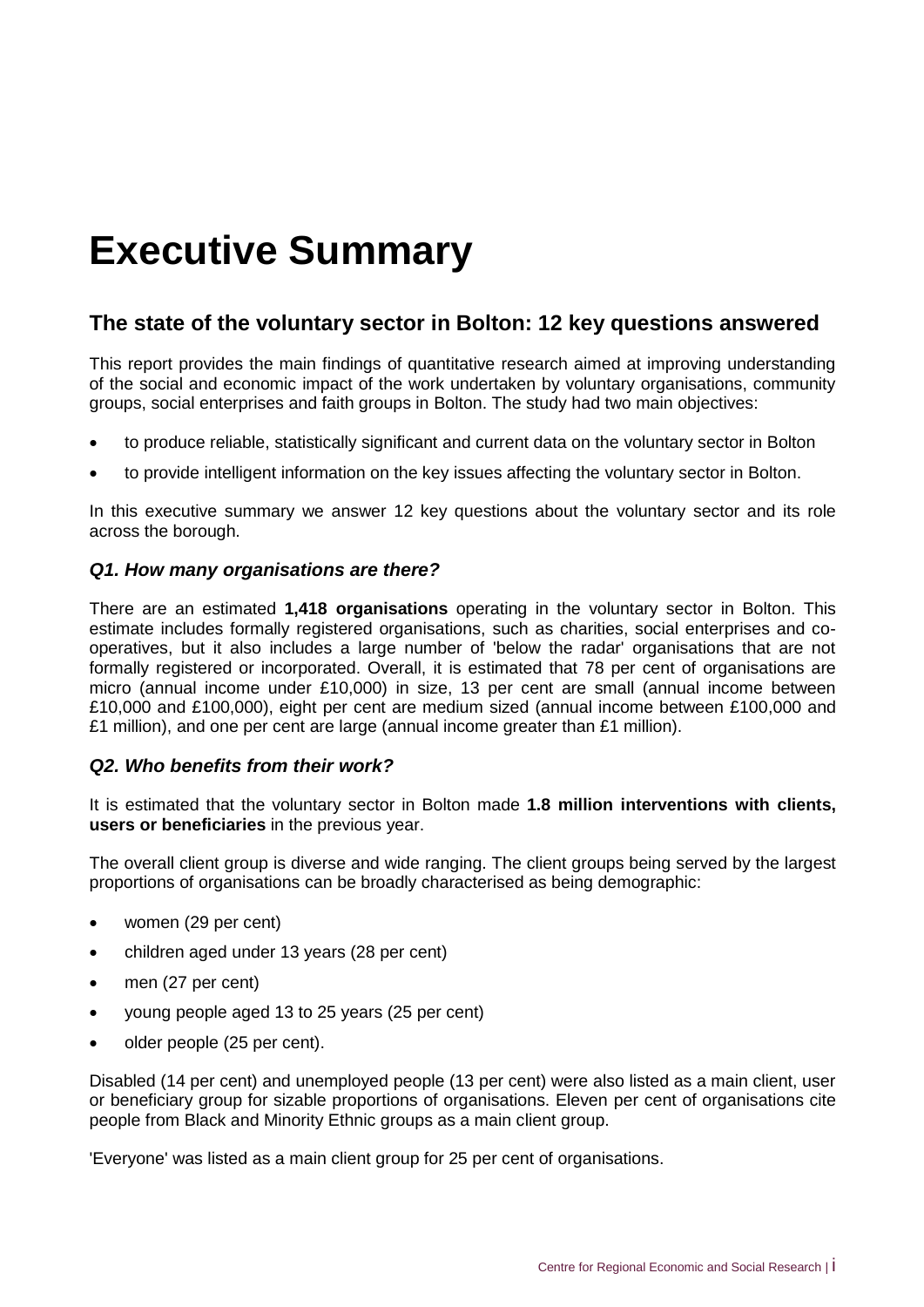The majority of organisations had a local focus: 38 per cent identified particular Bolton neighbourhoods or communities as their highest main geographic focus and a further 38 per cent stated the whole local authority was their highest main geographic focus.

#### *Q3. What does the voluntary sector in Bolton do?*

The voluntary sector in Bolton works across **a diverse range of thematic service areas**. However, the proportion of responding organisations working in each area varies. This most likely reflects local needs and funding opportunities.

More than a quarter of organisations worked in each of the following four areas:

- sport and leisure (36 per cent)
- health and well-being (35 per cent)
- community development (34 per cent)
- and education, training and research (28 per cent).

#### *Q4. How much is the voluntary sector in Bolton worth?*

The total income of the voluntary sector in the borough was an estimated **£70 million in 2011/12 but year-on-year reductions in income have been identified.** It represents a reduction of two per cent compared to 2010/11 and follows a larger reduction between 2009/10 and 2010/11 when the total income of the sector reduced by an estimated six per cent, from £77 million to £72 million.

The majority of income is concentrated in large and medium sized organisations even though the majority of organisations are micro or small. Micro and small organisations account for more than nine in ten organisations in the sector but only a tenth of total income. By contrast medium and large organisations account for less than one in ten of the sector's organisations but receive 85 per cent of its income. Income is concentrated particularly heavily in the largest organisations, with more than half of all income (58 per cent) into the sector received by only 14 organisations.

It is estimated paid staff and volunteers working within the sector in Bolton contribute equivalent to £146.2 million worth of 'Gross Value Added' GVA to the economy; this is comparable to 0.3 per cent of the value of Greater Manchester's  $\text{GVA}^3$ .

#### *Q5. Where does the voluntary sector in Bolton receive its funding from?*

#### *Public sector sources*

**37 per cent of respondents reported having at least one source of public sector funds**. By far the most frequently identified public sector funding source was Bolton Council (32 per cent).

#### *Other sources*

**70 per cent of respondents received funds from at least one non-public sector source**. The most frequently identified sources of other funds were:

- fundraising (34 per cent of respondents)
- grants from charitable trusts and foundations (28 per cent)
- membership fees and subscriptions (26 per cent) and,

 3 Please note the Gross Value Added of volunteers is not currently included with official reporting, therefore the value of Greater Manchester's GVA does not include that of volunteers.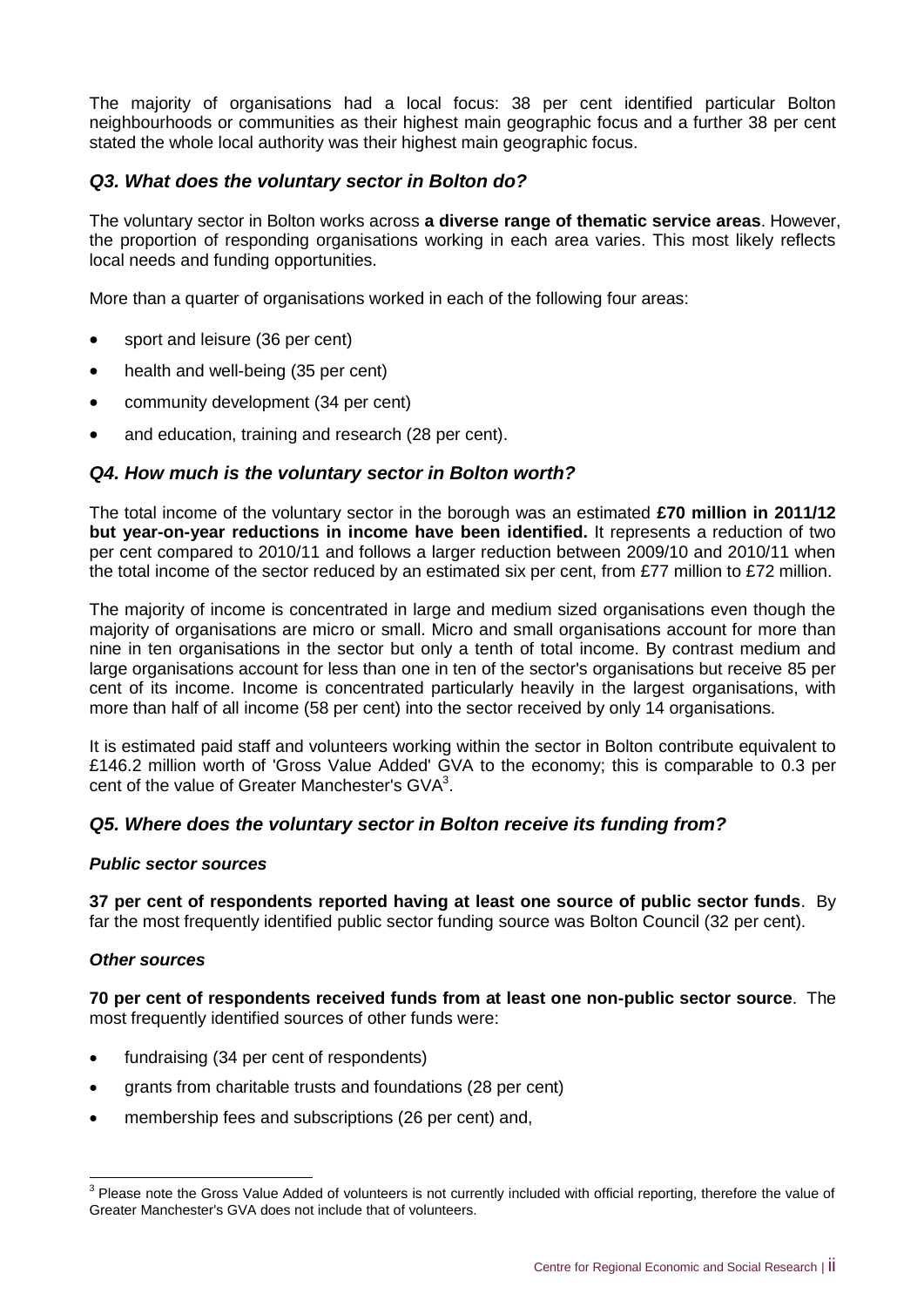charging for goods and services (17 per cent).

#### *Q6. How sustainable is the voluntary sector in Bolton?*

The decline in the voluntary sector's income over the last three years represents **the first long term economic contraction in the sector in at least 10 years**. This is likely to be an indication of the effect of the economic downturn of the past few years, and subsequent reductions in income from the public sector, charitable donations and independent funders. This trend seems likely to continue, as further large reductions in public sector spending are expected over the next few years and the economy continues to falter. In this context the financial sustainability of the sector's organisations is an important and current issue and **the survey highlights some areas for concern**:

- 42 per cent of respondents reported increasing their expenditure but only 32 per cent had experienced an increase in income
- 41 per cent of respondents reported a decrease in income but only 27 per cent reduced their expenditure
- 38 per cent reported a reduction in their financial reserves compared to only 17 per cent reporting an increase.

This means that a significant number of organisations have spent more money than they received in the past 12 months: 42 per cent of respondents provided an expenditure figure for 2011/12 that was greater than their income. This picture is reflected across Greater Manchester and could be indicative of a longer term trend in response to the economic downturn and subsequent reductions in the sector's income. In light of this trend it seems likely that the sustainability of a significant number of organisations could be under threat.

The precarious financial situation of some organisations is further emphasised by the state of their reserves:

- 18 per cent had reserve levels of less than one month's expenditure
- 49 per cent had reserve levels of less than three month's expenditure.

This suggests that a number of organisations that are dependent on external funding (particularly medium and large organisations that need high levels of income to carry out their work) could be particularly vulnerable should their funds be severely reduced or withdrawn.

#### *Q7. Who works in the voluntary sector and what do they do?*

#### *Paid Staff*

The voluntary sector in Bolton employed an estimated **1,800 full-time equivalent (FTE)<sup>4</sup> paid staff in 2012/13**. This was eight per cent of the estimated total number of FTE paid staff working within the voluntary sector in Greater Manchester.

It is estimated that paid employees of Bolton organisations contribute equivalent to £55.8 million worth of GVA to the economy per annum; this represents 0.1 per cent of Greater Manchester's GVA.

Forty two per cent of FTE paid staff were employed in large organisations with an income of at least one million pounds. In comparison the 1,296 micro and small organisations employed just 11 per cent of FTE paid staff.

THES are calculated on the basis that one worker in one paid full time job for a year would be one FTE and if that person worked half time they would be 0.5 FTE.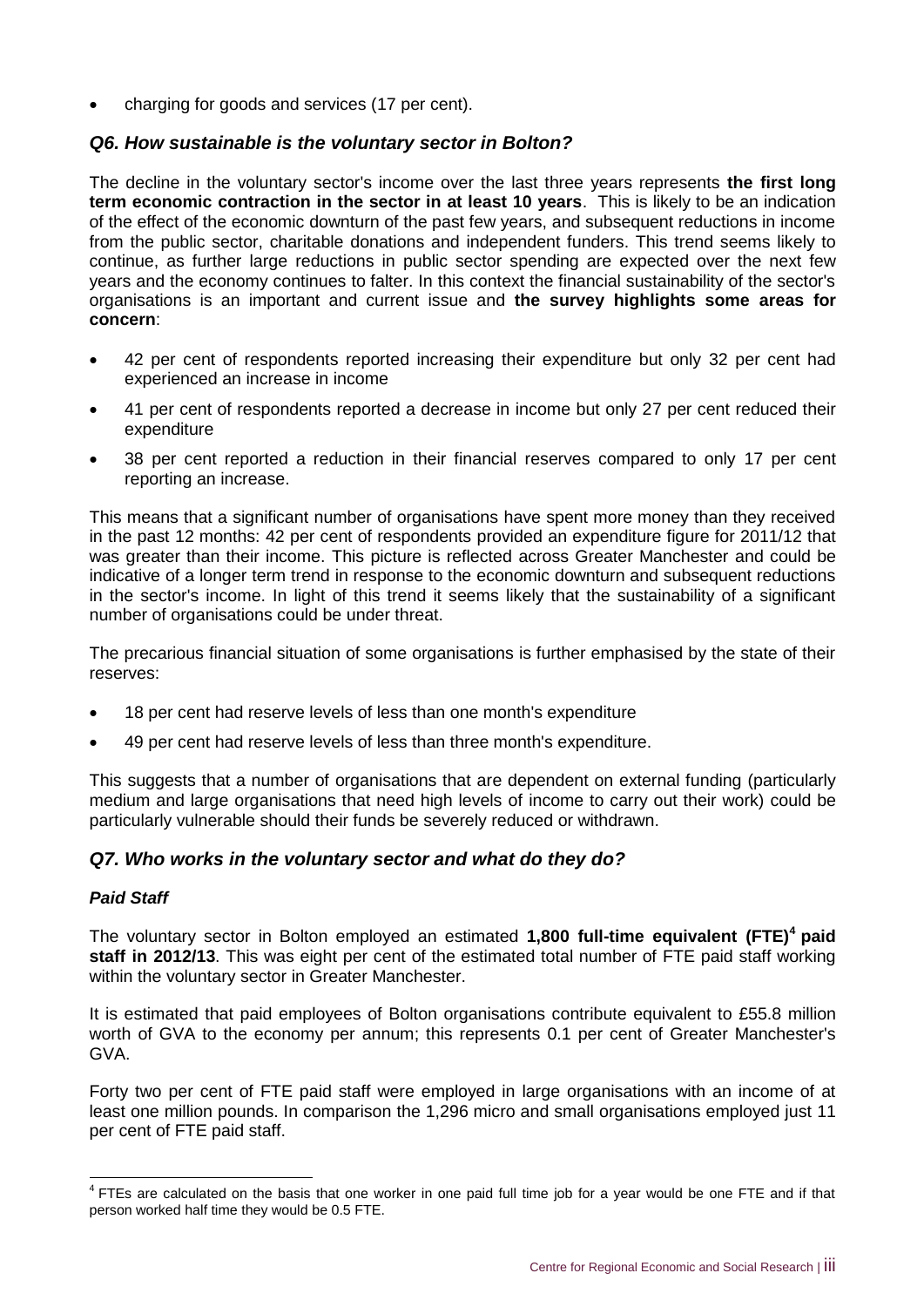#### *Volunteers*

In 2012/13, an estimated **32,300 volunteers** were part of the voluntary sector workforce in Bolton, contributing an estimated **100,900 hours** of their own time per week.

It is estimated that volunteers in Bolton organisations contribute equivalent to £90.4 million worth of GVA to the economy per annum<sup>5</sup>.

Assessment of the breakdown of volunteers by job role reveals:

- 25 per cent of volunteers were in management roles, including committee/board members
- 11 per cent of volunteers were in administrative roles
- 62 per cent of volunteers were in roles delivering services.

#### *Work placements*

 $\overline{a}$ 

An estimated **170 FTE work placements** contributed to the voluntary sector's workforce in 2012/13.

#### *Q8. How good are relationships with local public sector bodies?*

Survey respondents had dealings with a range of local public sector bodies. The **two most prominent were Bolton Council and NHS Bolton**:

- Bolton Council: 72 per cent had some dealings with the Council
- NHS Bolton (the Primary Care Trust): 42 per cent had some dealings with NHS Bolton.

This highlights the central importance of the Council and NHS to the voluntary sector's work. The relationship between the voluntary sector and its local public sector partners is therefore crucial to its ability to operate effectively. To this end survey respondents were asked about the quality and effectiveness of their relationships with key public sector bodies. Responses to these questions followed a clear trend in which **the voluntary sector's satisfaction with working with Bolton Council was less positive than with other local public sector bodies. However, respondents were more positive regarding funding relationships with Bolton Council than they were with other public sector bodies.**

#### *Q9. How well does the sector work with commercial businesses?*

The relationship between the voluntary sector and commercial businesses is likely to increase in importance over the next few years as funding from public, charitable and philanthropic sources becomes less readily available. However, the survey evidences suggests there is some way to go: only 12 per cent of respondents had frequent direct dealings with local commercial businesses and less than a fifth were generally positive about their relationship with the commercial sector. Overall, **only 14 per cent of respondents felt that the commercial business community in Bolton was a positive influence on their organisation's success**: **this is considerably less than the Council and other public sector bodies.**

<sup>&</sup>lt;sup>5</sup> Please note the Gross Value Added of volunteers is not currently included with official reporting.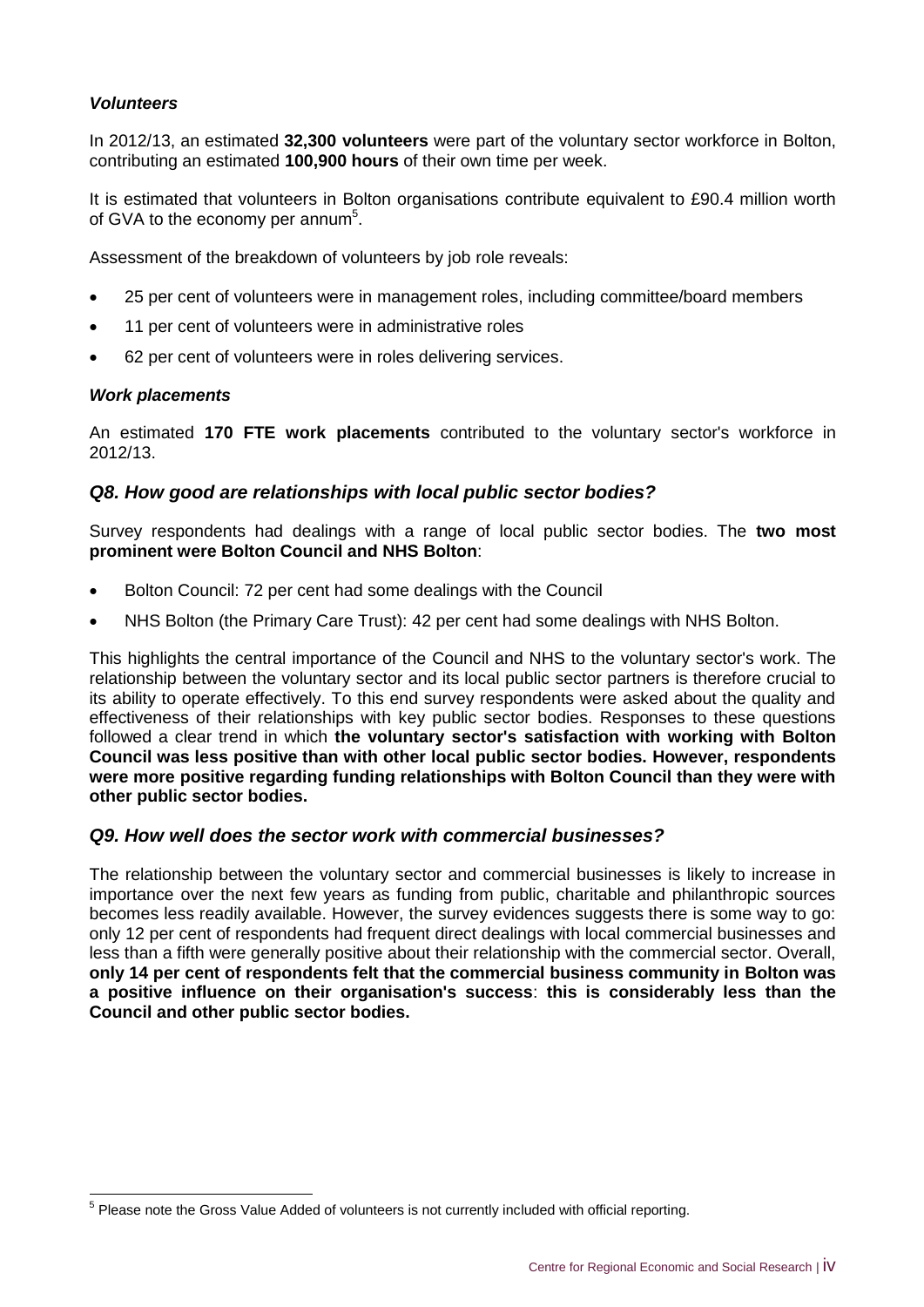#### *Q10. How well does the voluntary sector work together?*

Compared to the public and commercial sector, **respondents were more positive about their relationships with other voluntary and community sector organisations**. Collaborative working is a key feature of the sector's work: more than half of respondents had frequent and direct dealings with other organisations in the sector. Respondents were generally positive about these relationships: 51 per cent were satisfied with opportunities to work together to influence decisions and 50 per cent were satisfied with opportunities to work together to deliver services.

#### *Q11. Does the voluntary sector get the support it needs?*

Survey respondents were asked if their organisation currently received support from a list of named local support and development organisations based in the Bolton area. **Bolton CVS provided support to more than nine in ten survey respondents (98 per cent)**. Other organisations provided support to far fewer organisations but this is likely to be a function of the fact that they were not borough wide and tended to support groups within defined local areas (i.e. wards or neighbourhoods) or those working with specific beneficiary groups (i.e. faith based).

Survey respondents were also asked how satisfied they were with the support available from these local support and development organisations. Overall, **75 per cent of organisations were satisfied with the support available from local support and development organisations** in Bolton. Of the organisations that had received support 83 per cent were satisfied. These findings provide an important endorsement for the work that these organisations do to provide help, advice and support, and facilitate partnership working across the voluntary sector in Bolton.

#### *Q.12. What are the key challenges facing the voluntary sector in Bolton?*

**Reduced access to funding and rising costs has left much of the voluntary sector facing an uncertain future.** This was particularly the case for those reliant on public sector funding, and many respondents expressed concerns about the future sustainability of their organisations. Securing and generating sustainable funding was the key challenge facing organisations in the immediate and longer-term.

Alongside reducing resources, the voluntary sector faces **increasing demand for its services, and is identifying new needs, which in many cases it is unable to meet**. Respondents were fearful for the future, especially about the impact on Bolton of the government's programme of welfare reform.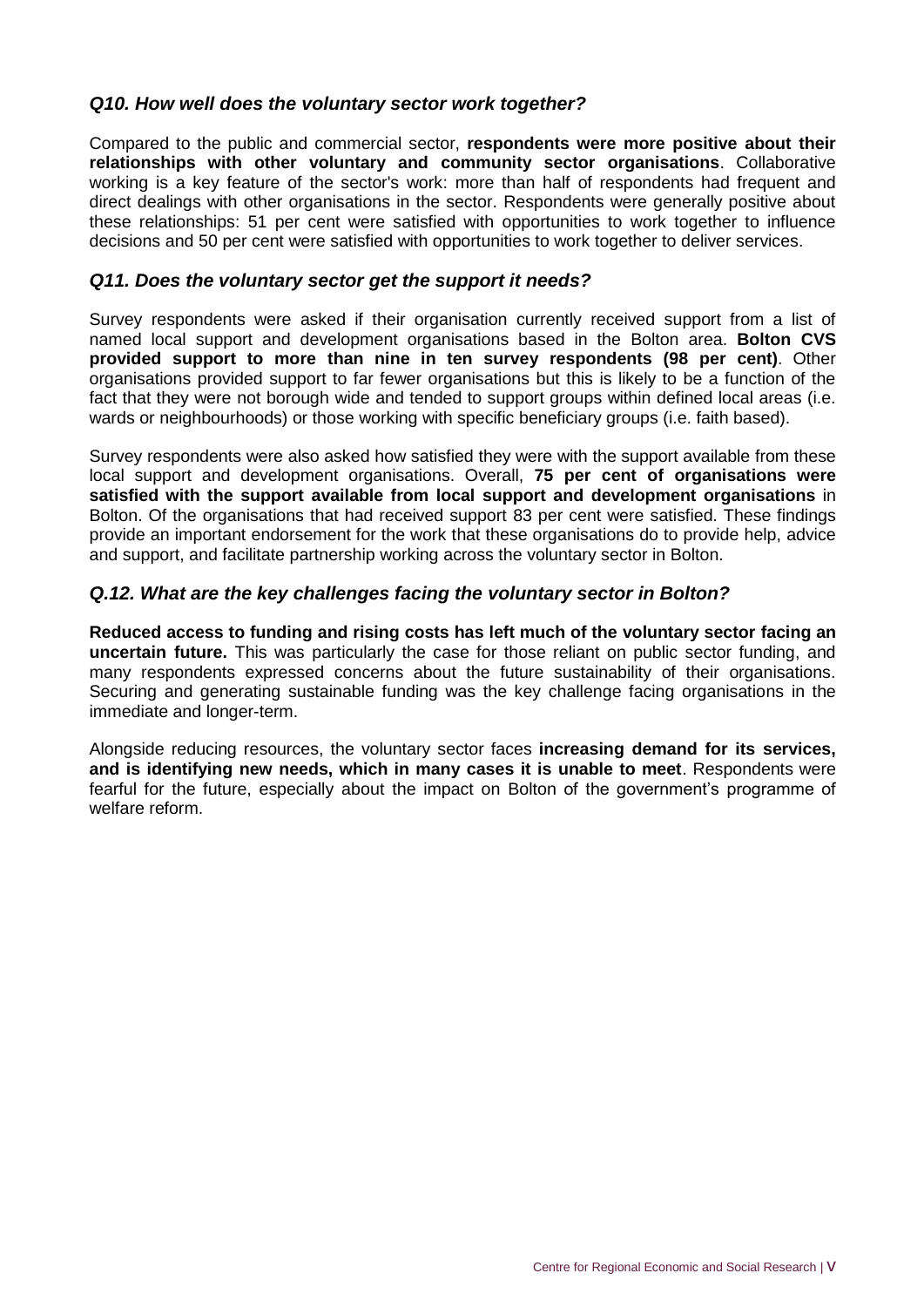<span id="page-11-0"></span>

The voluntary sector plays an important part in the life of the town of Bolton: it is estimated that 1,418 organisations are working every day to improve the lives of local people and communities through a wide range of services. They are supported by a large workforce of paid staff and unpaid volunteers and provide advice, help, support and resources in areas often missed out by mainstream public and private sector provision.

This report provides the main findings of quantitative research aimed at improving understanding of the social and economic impact of the voluntary sector in Bolton. The research was commissioned by Bolton Community and Voluntary Services and undertaken by the Centre for Regional Economic and Social Research (CRESR) at Sheffield Hallam University.

The study had two main objectives:

- to produce reliable, statistically significant and current data on the voluntary sector in Bolton
- to provide intelligent information on the key issues affecting the voluntary sector in Bolton

The research involved a large postal survey of organisations based in and supporting the people and communities of Bolton. A web based survey was also distributed. At least partial responses were received from 243 of the 965 organisations that were sent a survey questionnaire: this represents an **overall response rate of 25 per cent**. For certain questions the analysis also draws on the responses of 21 organisations that operate Greater Manchester wide but deliver a proportion of their activity in Bolton. These respondents participated in a web based questionnaire administered by Greater Manchester Centre for Voluntary Organisation (GMCVO).

The questionnaire was based on the one developed for a 2010 study in Salford, but was revised following input from the Research Steering Group. It also included questions from the Cabinet Office's National Surveys of Third Sector Organisations (2008) and Charities and Social Enterprises (2010) to enable findings about the voluntary sector in Bolton to be compared to the national picture<sup>6</sup>.

It provided data on various aspects of the voluntary sector including:

 **the scale and scope of its activity**, including the roles organisations undertake, the people they support, and the areas they benefit

**ENECT TE SECT 2018**<br><sup>6</sup> It should be noted that these two national surveys did not include unregistered or unincorporated organisations and groups in their samples. As these constitute a significant proportion of respondents to this study some caution should be taken when making direct comparisons with national and local results from the 2008 and 2010 National Surveys.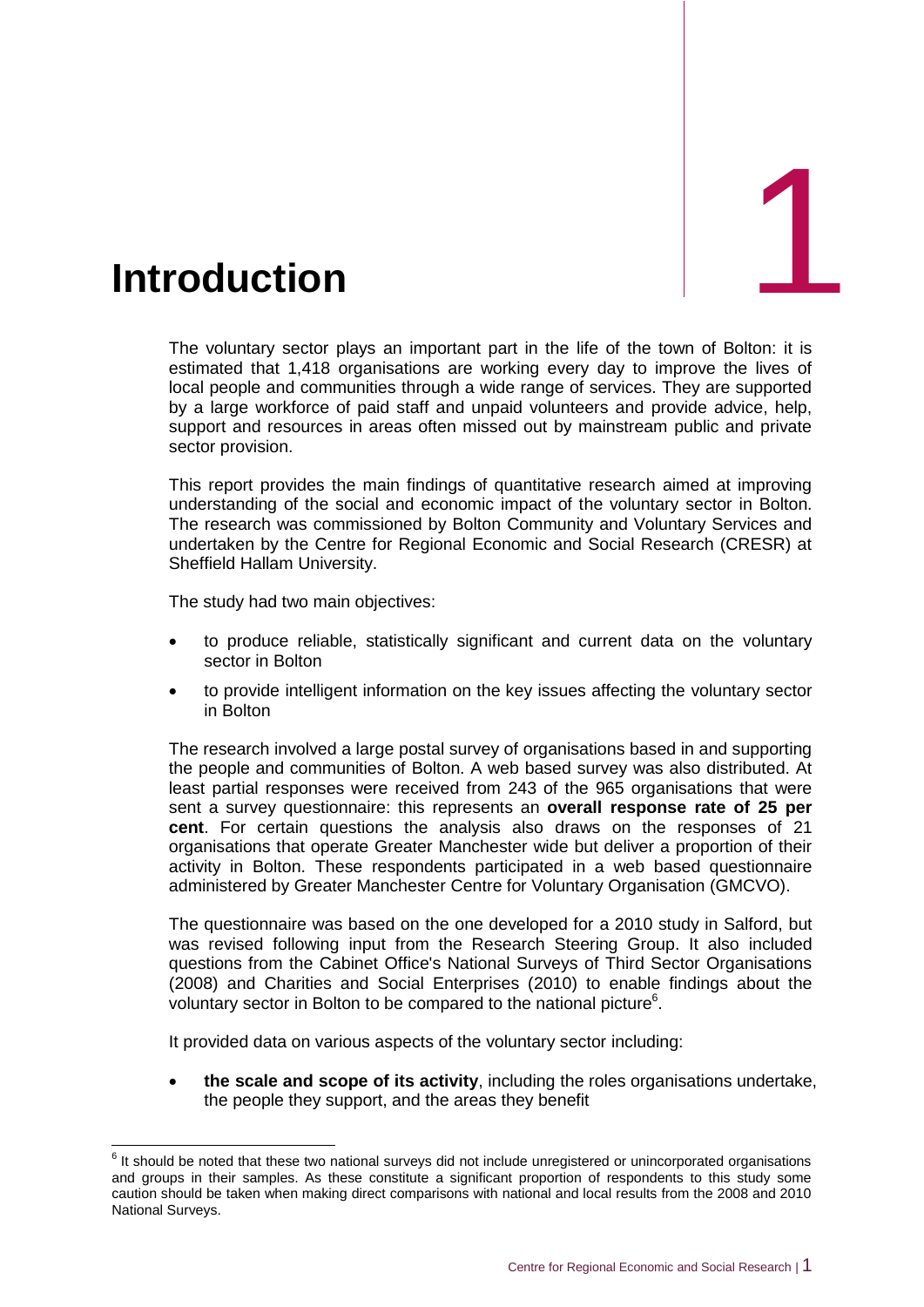- **the economic impact of its work**, including income and expenditure, sources of funding, the role of paid staff and volunteers, and financial sustainability
- **relationships with the public sector**, including Bolton Council, NHS Trusts, and a range of other local statutory bodies
- **relationships with other local organisations,** including voluntary and community organisations and commercial businesses
- **views about the help, support and advice available** from local infrastructure and support and development organisations.

When reading the report it is important to acknowledge two key points. First, the results reported are based on the survey responses received. Therefore it is possible that if a different sample of organisations had taken part in the survey different results may have emerged. It is estimated that the results reported are within +/- 5.5 percentage points of the true value.

Secondly, in a number of instances the report presents grossed up estimates for all organisations within the area; for example estimates are provided of income, staffing and volunteers. These have been created using the estimated average for micro, small, medium and large organisations within Greater Manchester who took part in the survey. The averages are then multiplied by the estimated number of organisations within these size bandings within the area. These have then been summed to provide aggregate area level results. Please note it has been assumed here that the estimated averages for Greater Manchester organisations are representative for organisations within Bolton. So for example it is has been assumed that the estimated average income of approximately £301,000 for medium sized organisations across Greater Manchester is representative of the income for medium sized organisations within Bolton. Appendix 1 provides more detail on this estimation approach.

The remainder of this report has been structured into the following chapters:

- **chapter 2** briefly outlines the context for the research through discussion of recent policy debates and developments
- **chapter 3** is the first of four evidence based chapters, this chapter describes the anatomy of the voluntary sector in Bolton
- **chapter 4** assesses the income, expenditure and sustainability of the voluntary sector in Bolton
- **chapter 5** reports on the size and form of the voluntary sector's workforce
- **chapter 6** explores relationships and partnership working with key local public sector bodies
- **chapter 7** explores relationships with commercial businesses
- **chapter 8** explores relationships with other voluntary and community organisations, and satisfaction with local support and development providers
- **chapter 9** is the conclusion and highlights the main findings from the research.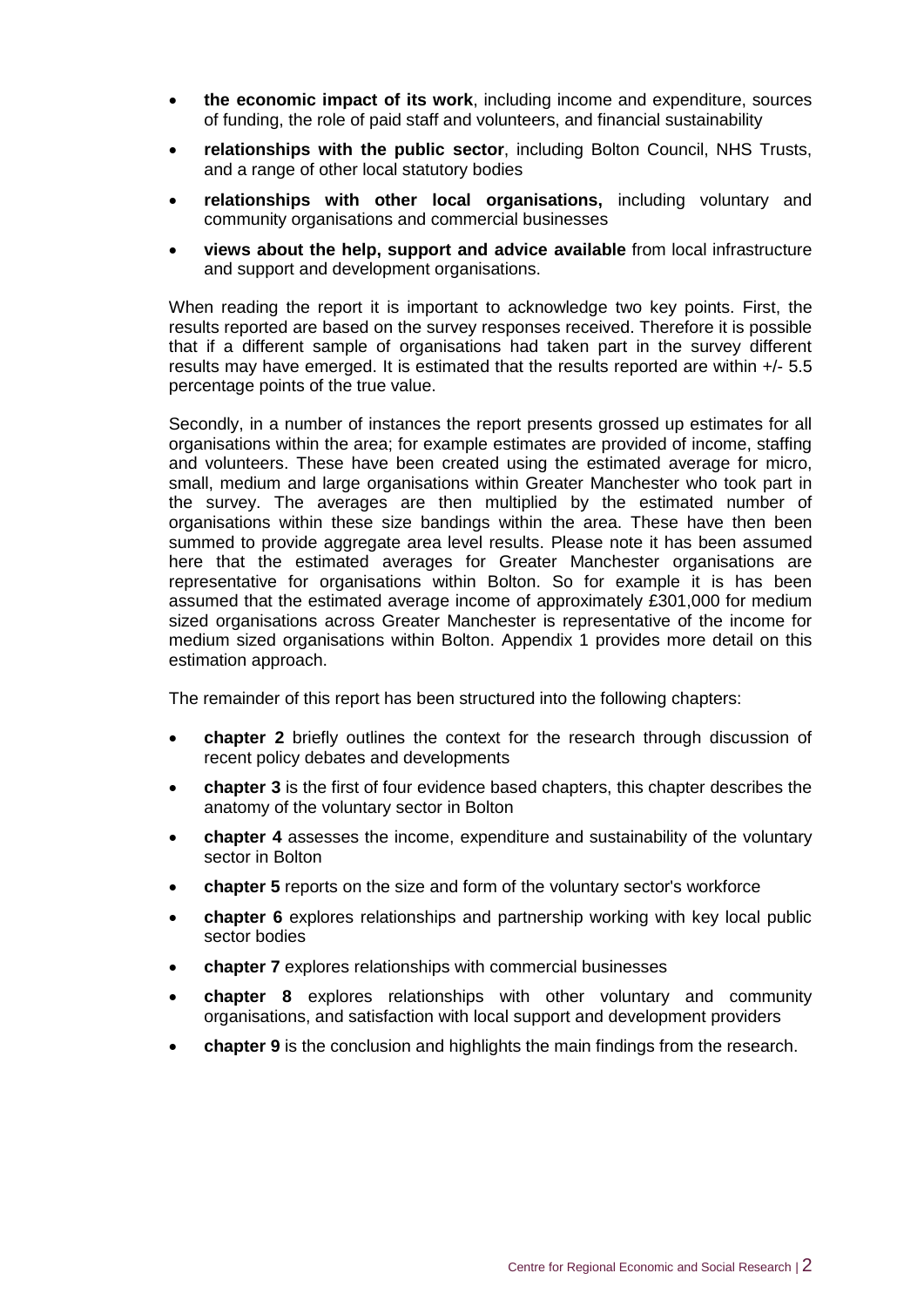

# <span id="page-13-0"></span>**2. Context for the Research**

This research comes during a period of considerable change for voluntary organisations, community groups, faith groups and social enterprises operating at every level. The period between 1997-2010 provided a very positive political climate for the sector and its activities with unprecedented levels of policy attention, including major investment in national sector-wide programmes and support for 'strategic partners' to provide voice and policy input to government. According to the National Council for Voluntary Organisations (NCVO) the sector grew considerably during this period<sup>7</sup>: there were only 98,000 active voluntary organisations in 1991 but by 2001 there were 153,000, and 164,000 by 2009/10; income increased 77 per cent from £20.7 billion in 2000/01 to £36.7 billion in 2009/10; likewise expenditure was up 83 per cent from £19.8 billion in 2000/01 to £36.3 billion in 2009/10.

Since 2010 the major parties have continued to see the voluntary sector playing an important and expanding role in the social and economic development of the country, including in delivering public services and engaging citizens and communities. The current coalition Government has voiced its support for the sector through its vision for a Big Society and policy initiatives such as the Localism Act (2011), Public Services (Social Value) Act (2012) and Giving Green and White Papers (2010 and 2011). Within these proposals there has been much greater emphasis on citizen-led social action and investment in programmes like the National Citizen Service and Community Organisers that reflect new Government priorities. Although there have been fewer national sector-wide programmes some of the policy trends developed by the previous Government have continued to receive support: this includes encouragement for the sector's involvement in public service delivery and support for 'social investment' funding (i.e. loans and other equity models), based on the assumption that this will help the sector develop more sustainable market-based business models.

However, the current policy environment needs to be understood in the context of the long term economic downturn and alongside considerable reductions in public expenditure that will have a substantial impact on many organisations' income streams and programme budgets for the duration of this parliament (2010-15). Estimates indicate that if the sector were to experience reductions in public sector funding equivalent to the 27 per cent planned cut in local government support, it would amount to £3.3 billion (around 9 per cent of total revenues) being lost from the sector each year<sup>8</sup>. This is particularly important considering that a key feature of the 1997-2010 period was a rise in income from public sector sources: NCVO estimate that statutory funding of the sector increased by 60 per cent between 2000/01 and 2007/08, and overall, it accounted for 36 per cent of the sector's funding in 2007/08. This likely reduction in funding from public sector sources follows a period during

-

<sup>7</sup> Figures taken from [http://www.ncvo-vol.org.uk/policy-research/what-voluntary-sector/what-research-tells-us.](http://www.ncvo-vol.org.uk/policy-research/what-voluntary-sector/what-research-tells-us) Last accessed 22 March 2013.

<sup>8</sup> NCVO (2011). *Response to the Giving Green Paper*. London: NCVO.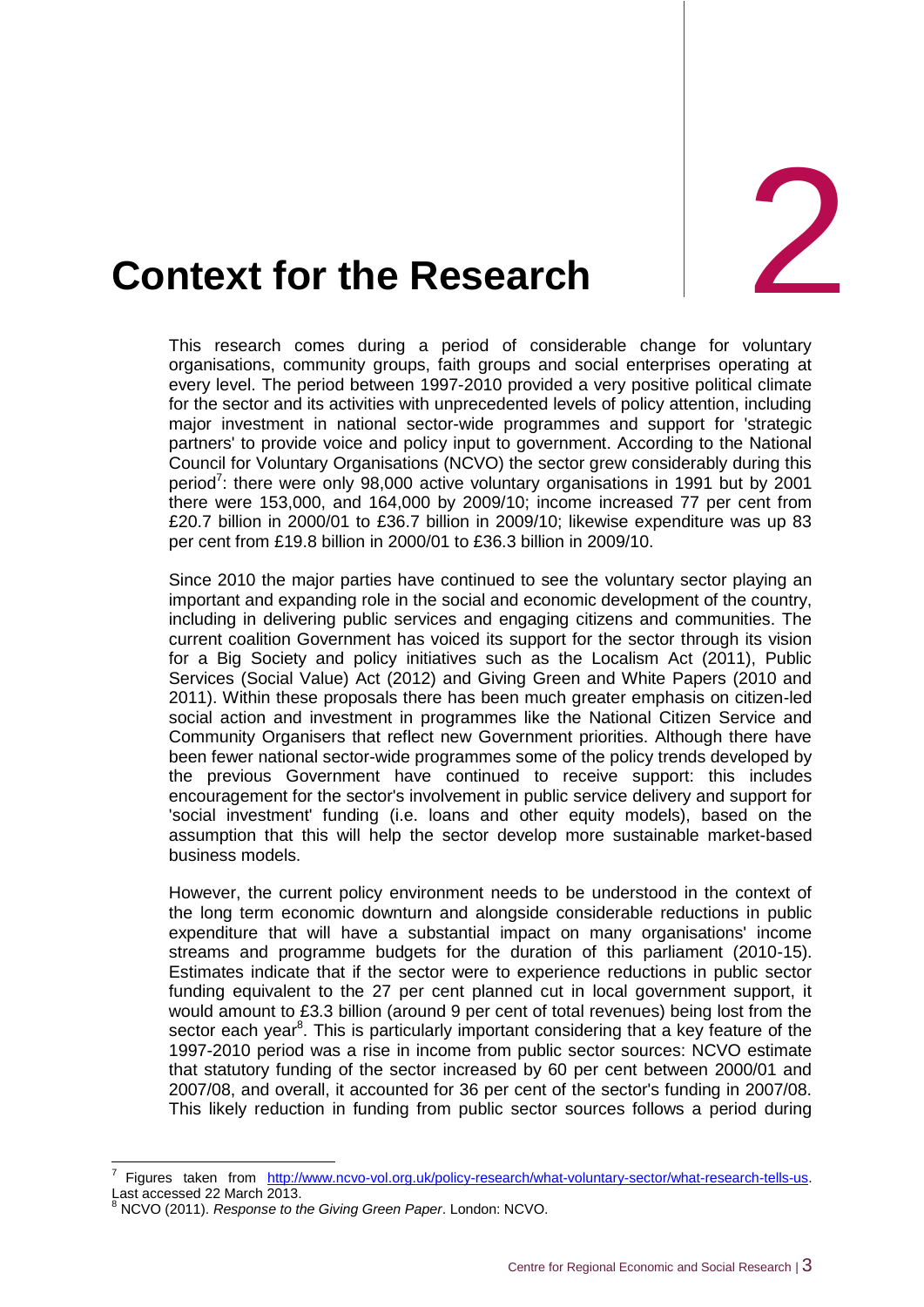which competition for other resources available to voluntary organisations, particularly grants and philanthropic donations, has already intensified  $9$ . These changes in the economic environment in which the sector operates are likely to put pressure on the financial health of voluntary organisations of all shapes and sizes but the impact of the economic downturn goes beyond income and expenditure. There is growing evidence to suggest organisations are trying to meet greater levels of need from existing and new beneficiaries – particularly in areas such as poverty relief and advice services - and this will only be exacerbated by the likely effects of the Government's programme of welfare reform.

Against this background, this research provides in depth data about the 'state of voluntary sector' in Bolton at the start of 2013 and answers some important questions. For example, what is the size, scale and scope of the sector; what role does it play in the social and economic life of the borough; how has it been affected by the economic downturn and public sector funding cuts; and what are the prospects and possibilities for the future?

-

<sup>9</sup> On the prospects for grants see for example Macmillan, R. (2007). 'Understanding the idea of 'grant dependency' in the voluntary and community sector'. *People, Place & Policy Online*, 1 (1): 30-38. On the prospects for giving and philanthropy see for example Pharoah, C. (2011a). *Charity Market Monitor 2011*. London: CaritasData, and, Pharoah, C. (2011b). 'Private giving and philanthropy – their place in the Big Society'. *People, Place & Policy Online*, 5(2): 65-75.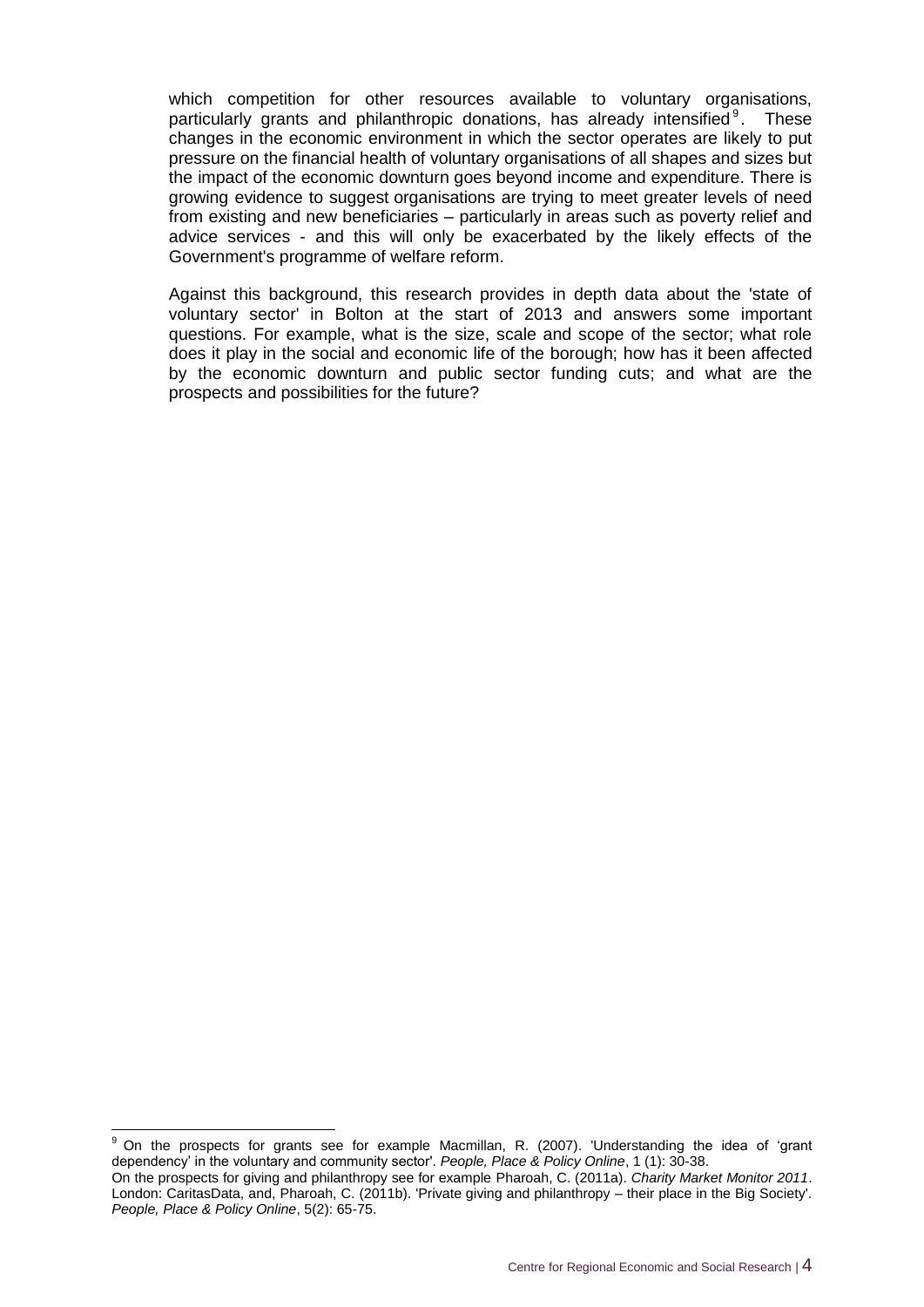

### <span id="page-15-0"></span>3. **The Anatomy of the Voluntary Sector in Bolton**

This chapter develops a picture of the core features of the voluntary sector in Bolton. It focuses on a series of general questions in which respondents were asked about their group or organisation: what it is, what it does, who for, where and how?

This chapter considers seven questions in turn:

- how many organisations are there?
- what size are they?

-

- what types of organisations are there?
- how long have they been operating?
- what do these organisations do?
- who are their clients, users or beneficiaries?
- at what geographical levels do they operate?

#### **3.1. How many organisations are there in the voluntary sector in Bolton?**

Estimating the number of organisations represents a major challenge. This is because **a large proportion of organisations are small, local and not formally constituted** as charities, limited companies or other recognised forms which require registration (i.e. industrial and provident societies). As a result they do not appear on formal central records such as those held by the Charity Commission or the Department for Business Innovation and Skills (BIS) so are considered **'below the radar' (BTR)**. Any estimate of the total number of organisations in an area therefore requires information on the numbers of registered and unregistered (i.e. BTR) organisations.

In estimating the total number of organisations in Bolton we drew on information from three sources:

- a sample of **965** organisations compiled from information held on Bolton CVS's database
- official Cabinet Office figures indicate that the total number of registered organisations in the voluntary sector in Bolton is **443**<sup>10</sup>

 $10$  This estimate was calculated as part of the 'National Survey of Charities and Social Enterprises' undertaken by Ipsos MORI for Cabinet Office in 2010.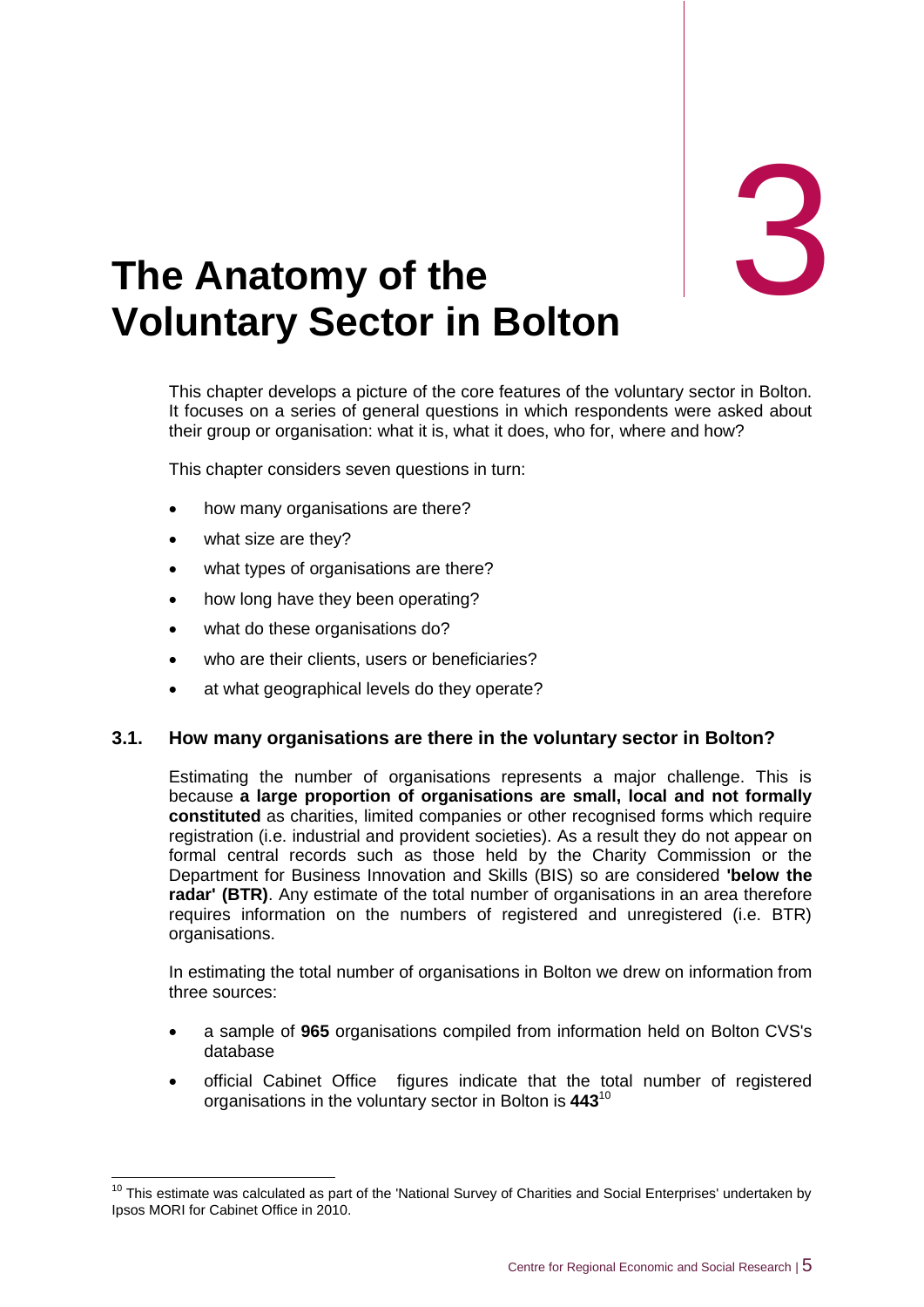research by NCVO and the University of Southampton<sup>11</sup> which found that on average there are 3.66 BTR organisations per 1,000 population. If this figure is applied to Bolton<sup>12</sup>, it can be estimated that there are **975 below the radar organisations in the borough**.

Summing the official Cabinet Office figures and BTR $<sup>13</sup>$  estimates produces an</sup> estimated figure of **1,418** for the total number of organisations operating in the voluntary sector in Bolton. In addition to organisations based in Bolton, there are a number of organisations based elsewhere in Greater Manchester providing services to people in the Borough. Based on responses to surveys undertaken in other areas as part of this study, it is estimated that there are **at least 52 of these organisations**.

#### **3.2. What size are organisations in Bolton?**

The size of organisations is traditionally measured using their annual income<sup>14</sup>. When the distribution of Bolton organisations was explored by size category based on income for 2011/12, it showed that **the majority of organisations were either micro or small**. But the survey was under-representative of BTR organisations (only 36 per cent of survey respondents were identified as BTR), so this did not present an accurate picture of the actual distribution. The figures were therefore adjusted based on the assumption that the estimated 453 organisations not included in the survey sample were BTR and micro in size<sup>15</sup>. The outcome of this process is shown in figure 3.1, which demonstrates that 78 per cent of the sector (an estimated 1,110 organisations) are micro in size, 13 per cent are small (186 organisations), eight per cent are medium (108 organisations), and one per cent are large (14 organisations). This is consistent with the trend across Greater Manchester.

 $\overline{1}$ 

<sup>11</sup> Mohan, J et al (2010). *Beyond 'flat-earth' maps of the third sector: enhancing our understanding of the contribution of 'below-the-radar' organisations*. Northern Rock Foundation Briefing Paper

<sup>&</sup>lt;sup>12</sup> Based on Office for National Statistics 2010 population estimates

<sup>&</sup>lt;sup>13</sup> It is important to note that the BTR figure is an estimate based on an average across 46 local authorities. The

BTR research found significant variability, with some local authorities reaching over seven BTR organisations per 1,000 population, and in one case exceeding 10.

 $14$  In exploring organisation size we used the categories developed by NCVO for use in their Almanac series (see e.g. Clark, J *et al*., 2010)

The basis for these assumptions is discussed in more detail in the methodological annex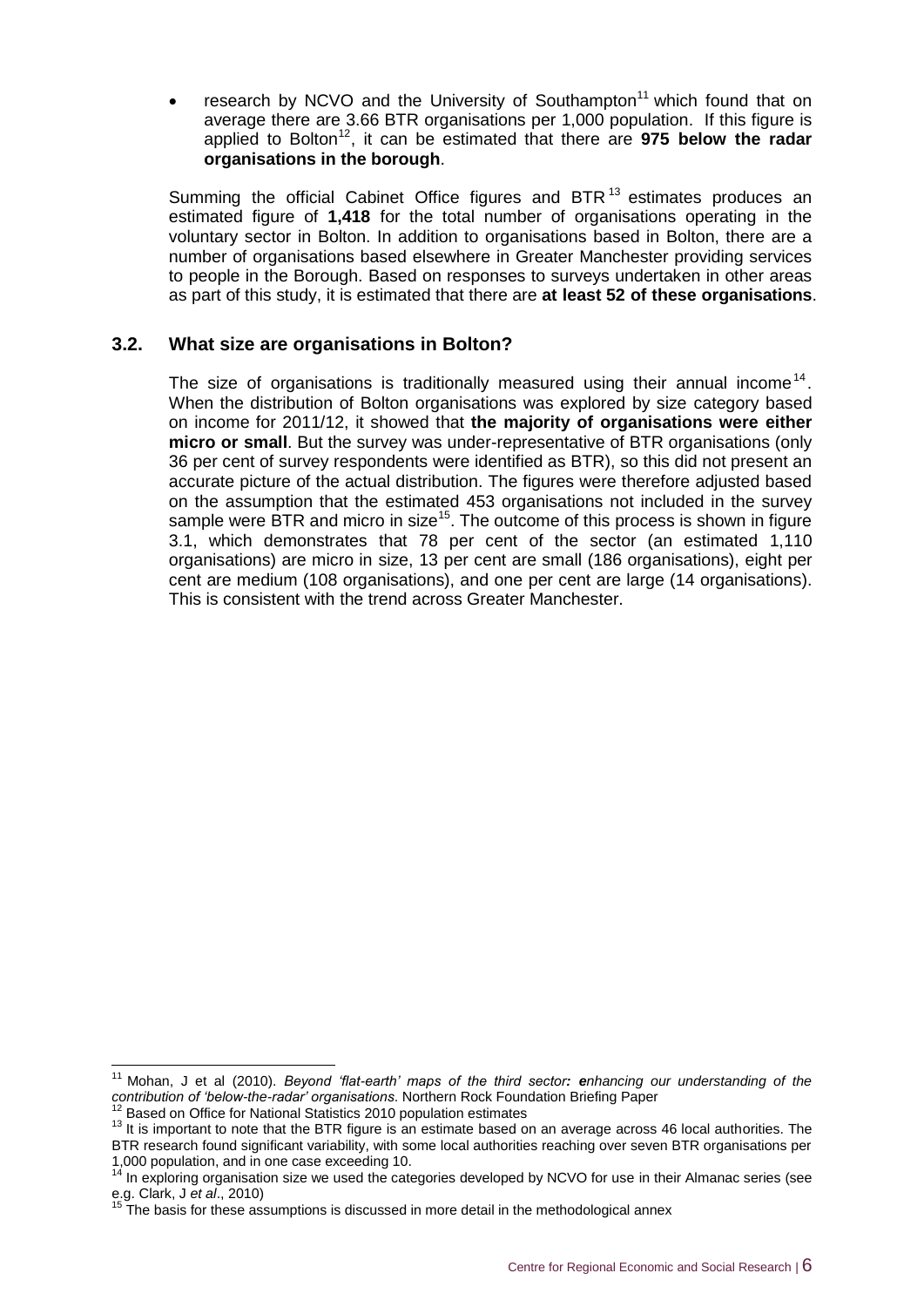

#### **Figure 3.1: Proportion and number of voluntary organisations in Bolton by organisation size**

Source: Bolton State of the Voluntary Sector survey 2012/13 Base: 212

Introducing the BTR figure produces a much higher estimate for the number and proportion of micro organisations and emphasises the finding that a very large proportion of organisations in the voluntary sector in Bolton are very small. This is consistent with national trends:  $NCVO^{16}$  estimate that 85 per cent of the sector is made up of micro or small organisations, 12 per cent are medium, and three per cent are large.

#### **3.3. What types of organisations operate in the voluntary sector in Bolton?**

The questionnaire asked two questions to elicit information which describe the types of organisations in the voluntary sector in Bolton.

In the first question respondents were asked to identify the legal status of their organisation. For this question it was possible for organisations to select registered charity in addition to identifying their legal form. Figure 3.2 shows:

- 56 per cent of organisations were a group with a constitution, but not registered charities
- 16 per cent of organisations were companies limited by guarantee
- two per cent of organisations responding to the survey had no legally constituted form
- separate to identifying their legal status **34 per cent identified that their organisation was a registered charity.**

 $\overline{1}$ <sup>16</sup> See Clark, J *et al.,* (2010)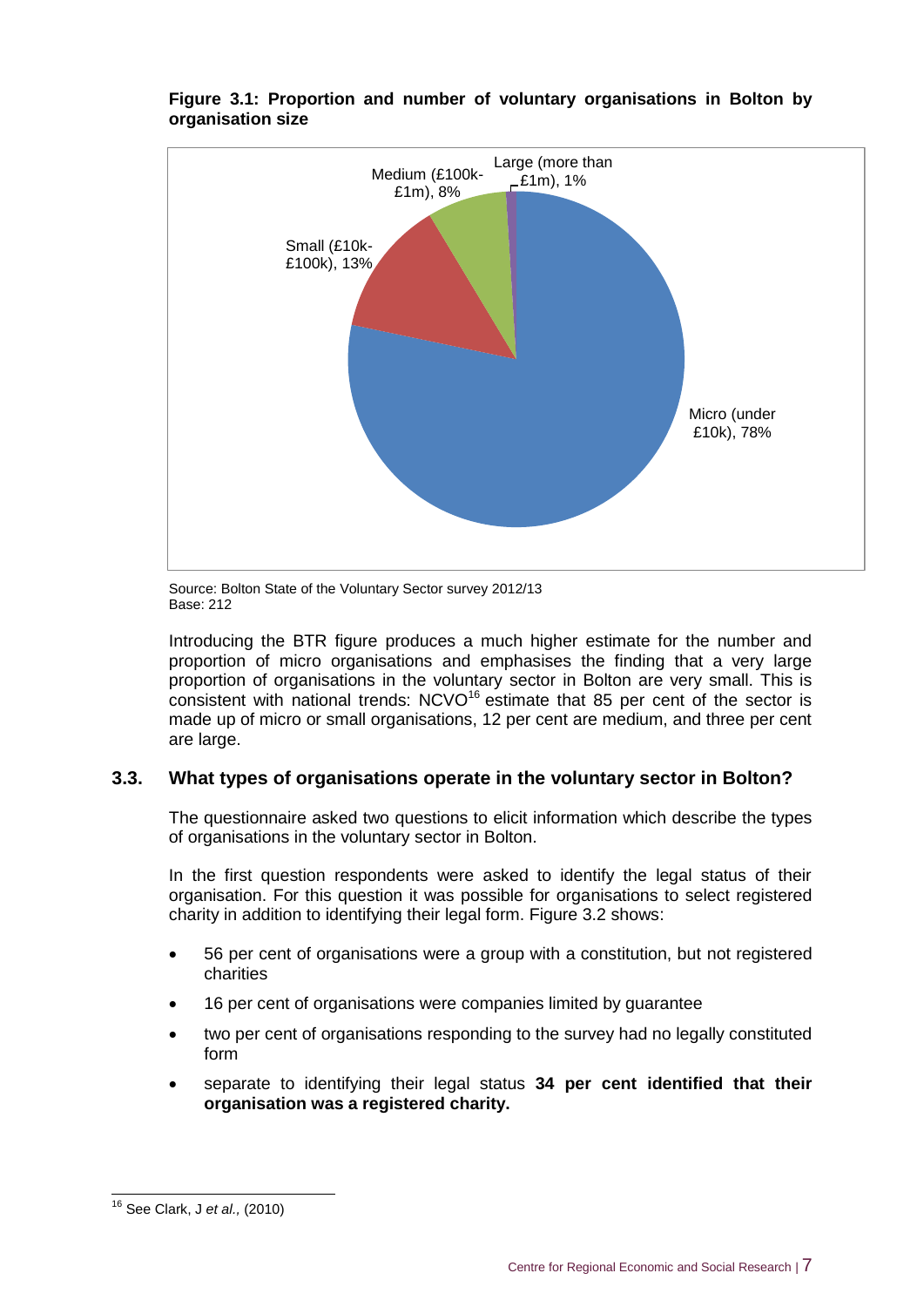The Greater Manchester surveys combined found:

- 48 per cent of organisations were registered charities
- 38 per cent of organisations were a group with a constitution, but not a registered charity
- 22 per cent were a company limited by guarantee
- 4 per cent of organisations had no legally constituted form.

**Figure 3.2: The legal status of organisations**



Source: Bolton State of the Voluntary Sector survey 2012/13 Base: 250

In the second question respondents were asked to identify which category from a list of 'organisation types' best described their organisation. The results indicate that many organisations in the voluntary sector are likely to have had a local focus; a theme developed later in this chapter. Figure 3.3 shows that the largest proportion, **29 per cent, identified their organisation as being a local voluntary organisation**. This proportion was some 13 percentage points higher than the next most common type: community or neighbourhood group (16 per cent). National organisations were less common: just eight per cent of organisations were either a national voluntary organisation (two per cent) or a branch of a national voluntary organisation (six per cent).

Analysis across Greater Manchester as a whole found a similar pattern with local voluntary organisations (26 per cent) and community or neighbourhood groups (18 per cent) having accounted for 43 per cent of respondents. Only 11 per cent of respondents were either a local branch of a national voluntary organisation (seven per cent) or a national voluntary organisation (four per cent).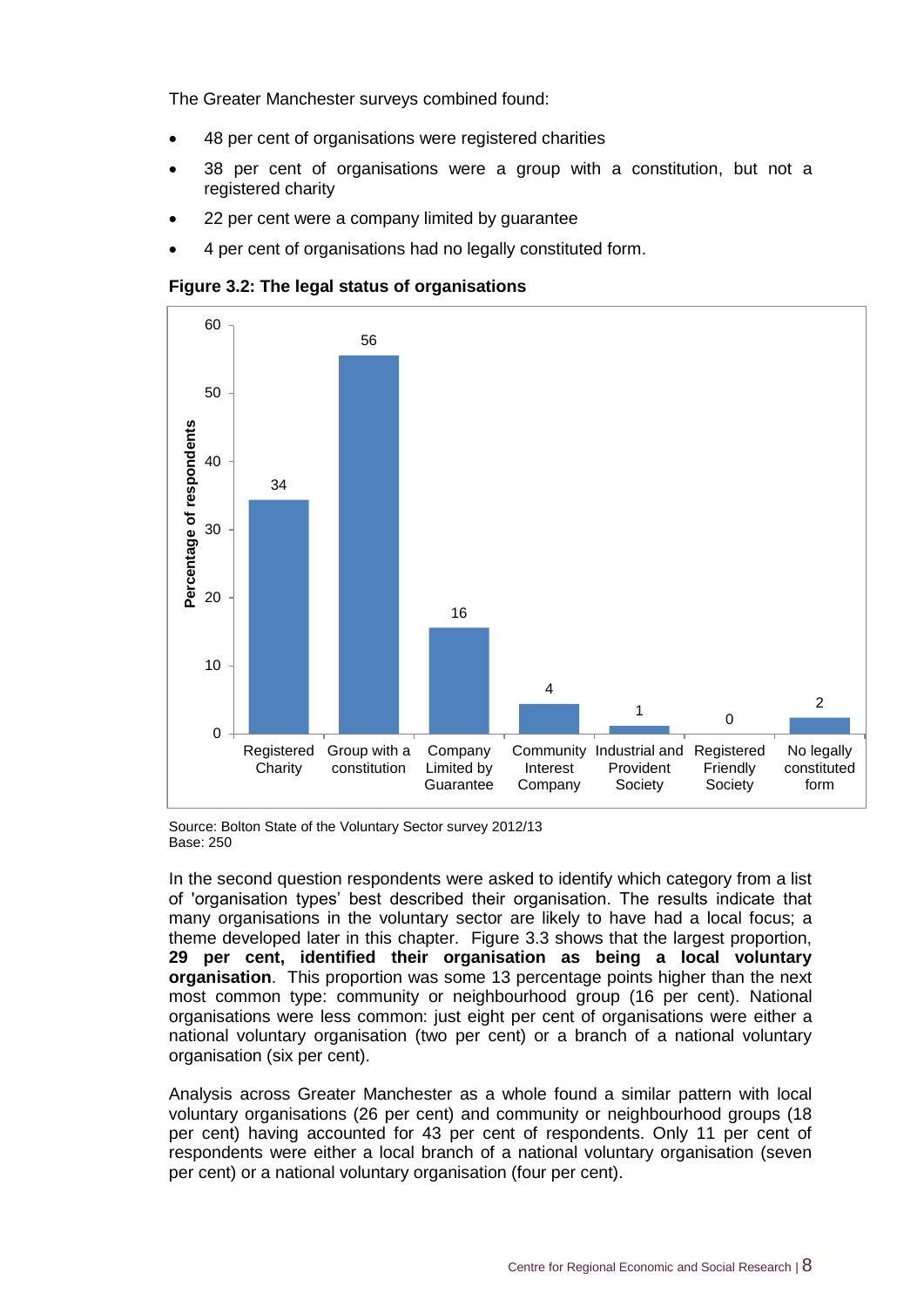

#### **Figure 3.3: Type of organisations**

Source: Bolton State of the Voluntary Sector survey 2012/13 Base: 250

#### **3.4. How long have organisations in the voluntary sector been operating?**

The questionnaire asked respondents to indicate when their organisation was formed. Assessment of organisations by the year in which they were formed provides an indication of how established the voluntary sector was in Bolton. In addition it might also be possible to identify patterns: for example time periods when greater numbers of organisations had been formed.

The responses received build a picture of a voluntary sector that has a fairly well established core. However, the sector in Bolton has also seen the formation of many new organisations since 2001. Figure 3.4 shows that 48 per cent of organisations responding to the survey had been formed since 2001, including 37 per cent in the past 10 years (i.e. since 2003). Furthermore, an additional 20 per cent were formed between 1991 and 2000; this means **just over two thirds (68 per cent) of organisations were formed in the previous 22 years.** This suggests that there has been considerable growth to the voluntary sector over more recent years. At the other end of the spectrum 14 per cent of organisations had been formed before 1971, including seven per cent formed in 1910 or before.

The pattern for organisations across the whole of Greater Manchester was similar. Thirty seven per cent of respondents had been formed in the past 10 years, including a slightly higher figure, 10 per cent of organisations, which had been formed since 2011. Seven per cent of Greater Manchester organisations had been formed before 1911.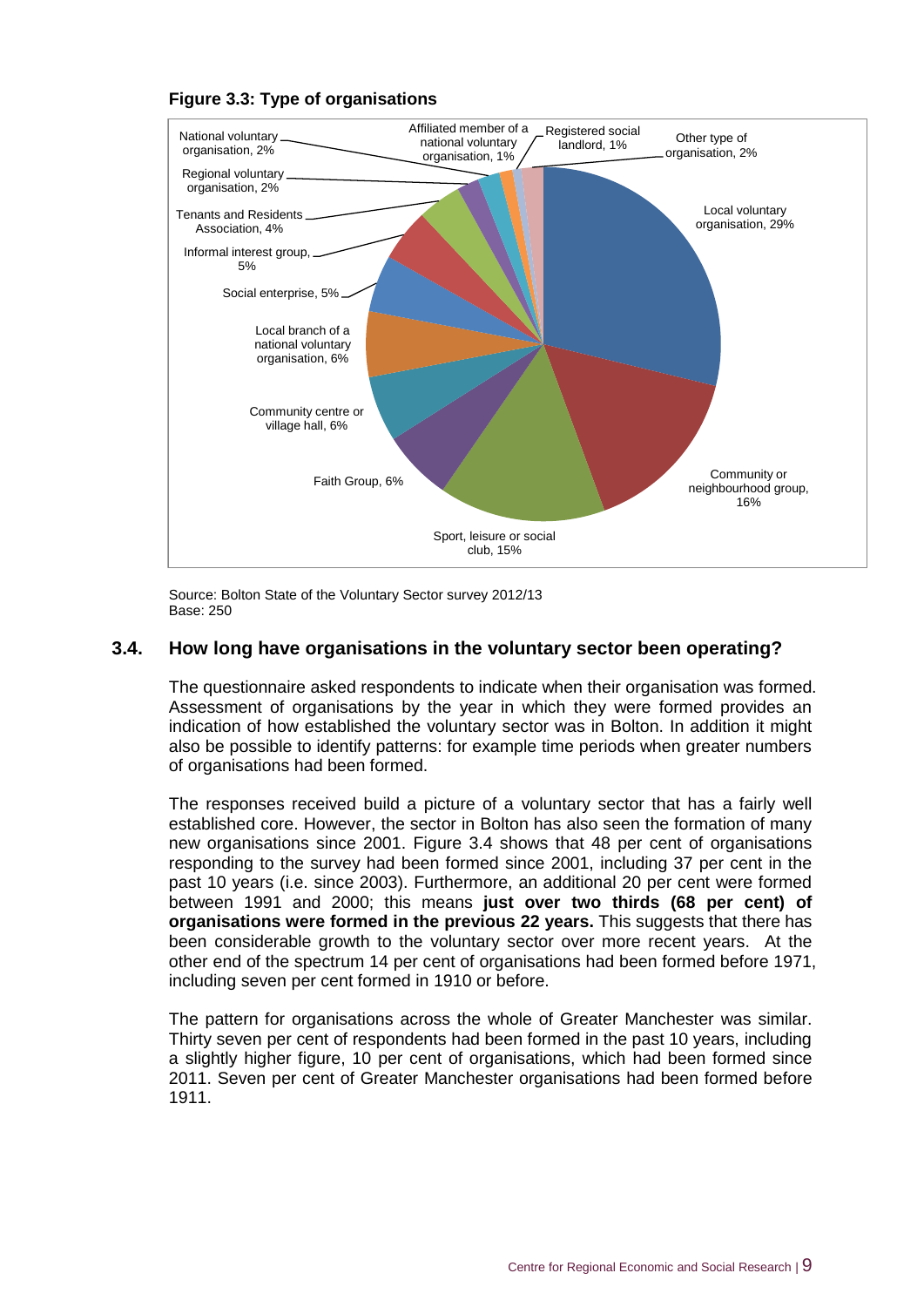



Source: Bolton State of the Voluntary Sector survey 2012/13 Base: 225

It is important to conclude this section by drawing an important qualification. Although the results suggest that it is likely that the voluntary sector in Bolton has experienced growth in the number of organisations established in the last 10 years or so, it may not be as dramatic as the figures suggest. By definition, the survey is of organisations still operating in Bolton in 2012/13, not those which have closed down or ceased operations. Of the organisations which have survived through to 2012/13, the results suggest that a high proportion were established in the last 10 years. But some of the organisations established before, and since, may have subsequently closed down. Because we do not know the rate of closure over time we cannot be certain that the aggregate number of organisations being established or surviving is increasing.

#### **3.5. What does the voluntary sector in Bolton do?**

To elicit a picture of what the voluntary sector in Bolton does the survey asked respondents to identify up to three main areas in which their organisation operates. Figure 3.5 presents the results to this question and confirms the message that the voluntary sector in Bolton works in a diverse range of thematic service areas. However, the proportion of responding organisations working in each area varies. This is most likely dependent on need and funding opportunities.

Figure 3.5 shows more than a quarter of organisations worked in each of the following four areas:

- sport and leisure (36 per cent)
- health and well-being (35 per cent)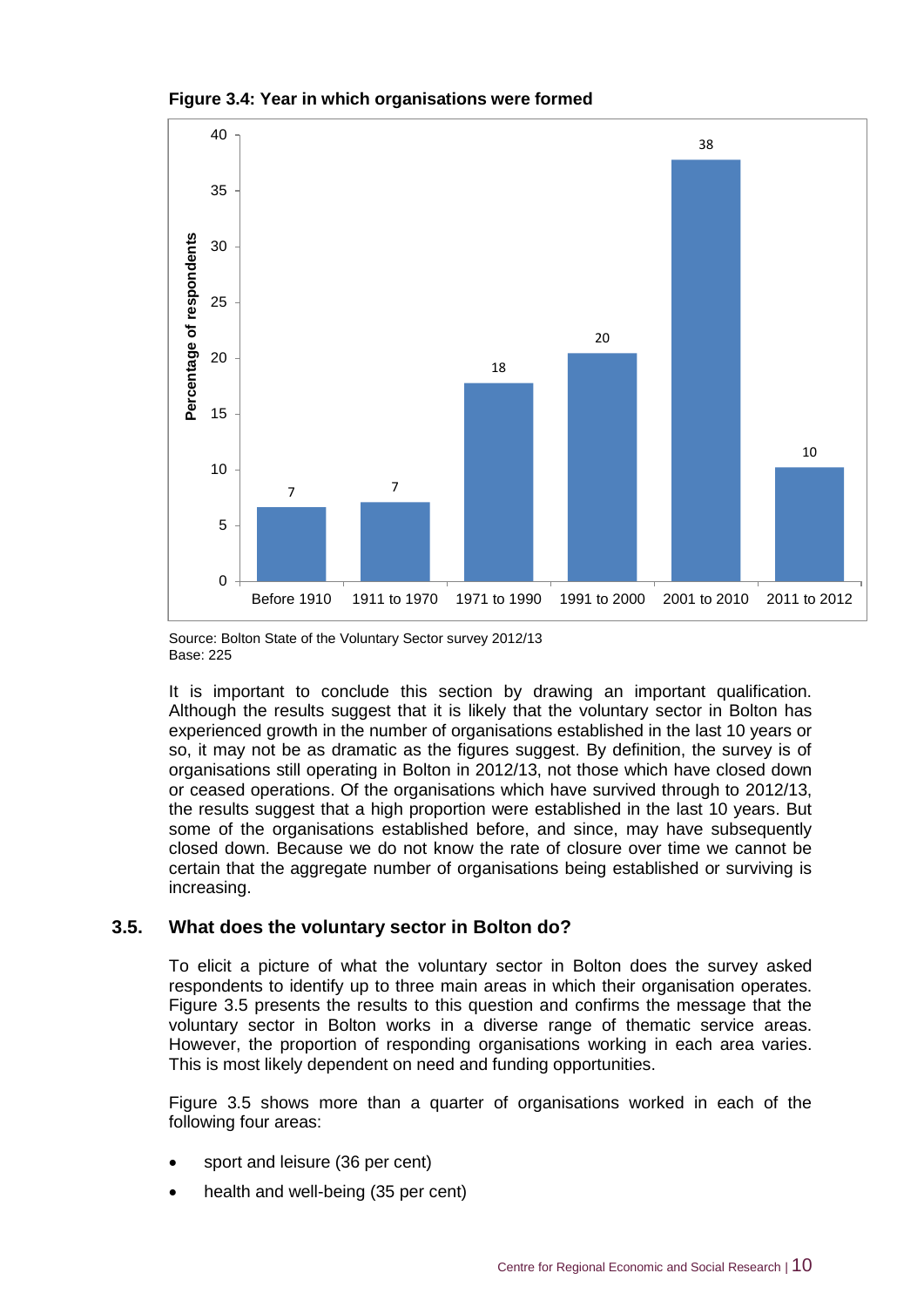- community development (34 per cent)
- education, training and research (28 per cent).

Across Greater Manchester as a whole the same four areas of work were reported as being the most common to work within, however the ordering was different:

- health and well-being (37 per cent)
- community development (37 per cent)
- education, training and research (28 per cent)
- and sport and leisure (28 per cent).

#### **Figure 3.5: Main areas in which organisations work**



Source: Bolton State of the Voluntary Sector survey 2012/13 Base: 250

#### **3.6. Who are the clients, users or beneficiaries of the voluntary sector in Bolton?**

The questionnaire asked respondents to provide the total number of individual clients, users or beneficiaries that their organisation had supported in the last year. Analysis of responses to this question by size and type of organisation revealed that in many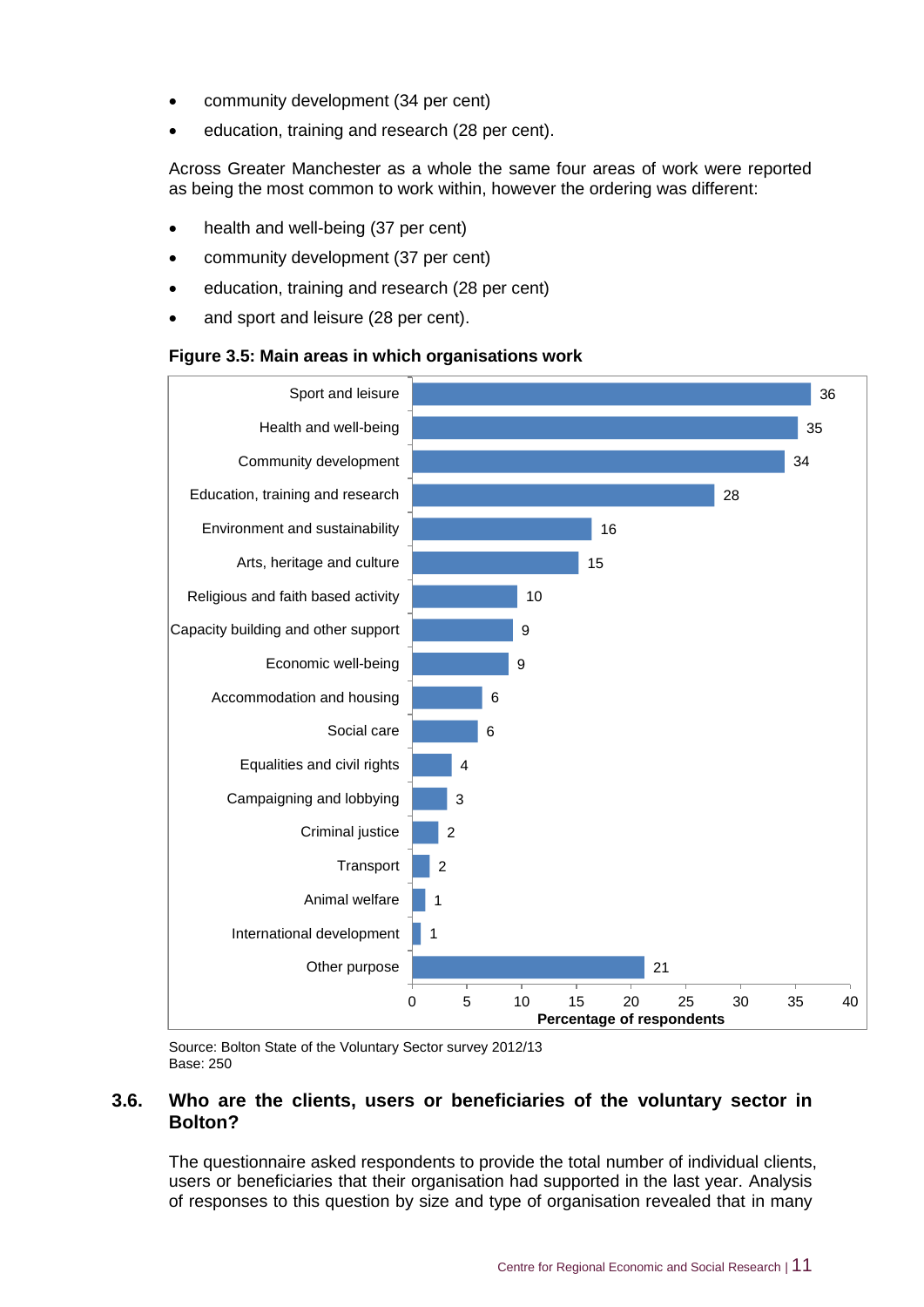cases organisations had provided the number of 'interventions' or 'contacts' that they had had with clients, users or beneficiaries. So for example an individual who visited a community centre once a week would have been counted 52 times within the year. Whilst some organisations will have provided the number of unique clients, users or beneficiaries, so as not to overestimate, in our analysis we have assumed the number provided represents the total number of interventions.

Summing across the 174 organisations that responded gives a total of 156,000 interventions. The responses received can be extrapolated for the estimated 1,418 organisations thought to be operating in the voluntary sector in Bolton to provide an estimate of the total number of interventions by Bolton organisations. Working through the calculation it is estimated that **Bolton organisations had 1.8 million interventions with clients, users or beneficiaries** in the past year.

The questionnaire also asked respondents to identify up to three groups that make up the main clients, users or beneficiaries of their organisation. Figure 3.6 shows that, as might be expected, the voluntary sector in Bolton served a diverse and wide ranging client group. In many cases, client groups were served by relatively small numbers of organisations: ten per cent of organisations or fewer served 12 of the client groups listed.

Figure 3.6 shows the client groups served by the largest proportions of organisations can be broadly characterised as being demographic: gender - women (29 per cent) and men (27 per cent) - and age - children (28 per cent), young people (25 per cent) and older people (25 per cent). A quarter of organisations identify 'everyone' a main client, user or beneficiary group.

It will be interesting to monitor how the proportion of organisations who work mainly with children and young people changes with reductions in funding in this area.

Individuals with health issues were also served by relatively high proportions of organisations. Disabled people were a main client, user or beneficiary group for 14 per cent of organisations.

Analysis of responses to all of the Greater Manchester surveys found a similar pattern with general and demographic client groups being the most common beneficiary groups identified:

- everyone: 31 per cent
- women: 26 per cent
- young people (aged 13-25 years): 24 per cent
- men: 23 per cent
- older people: 23 per cent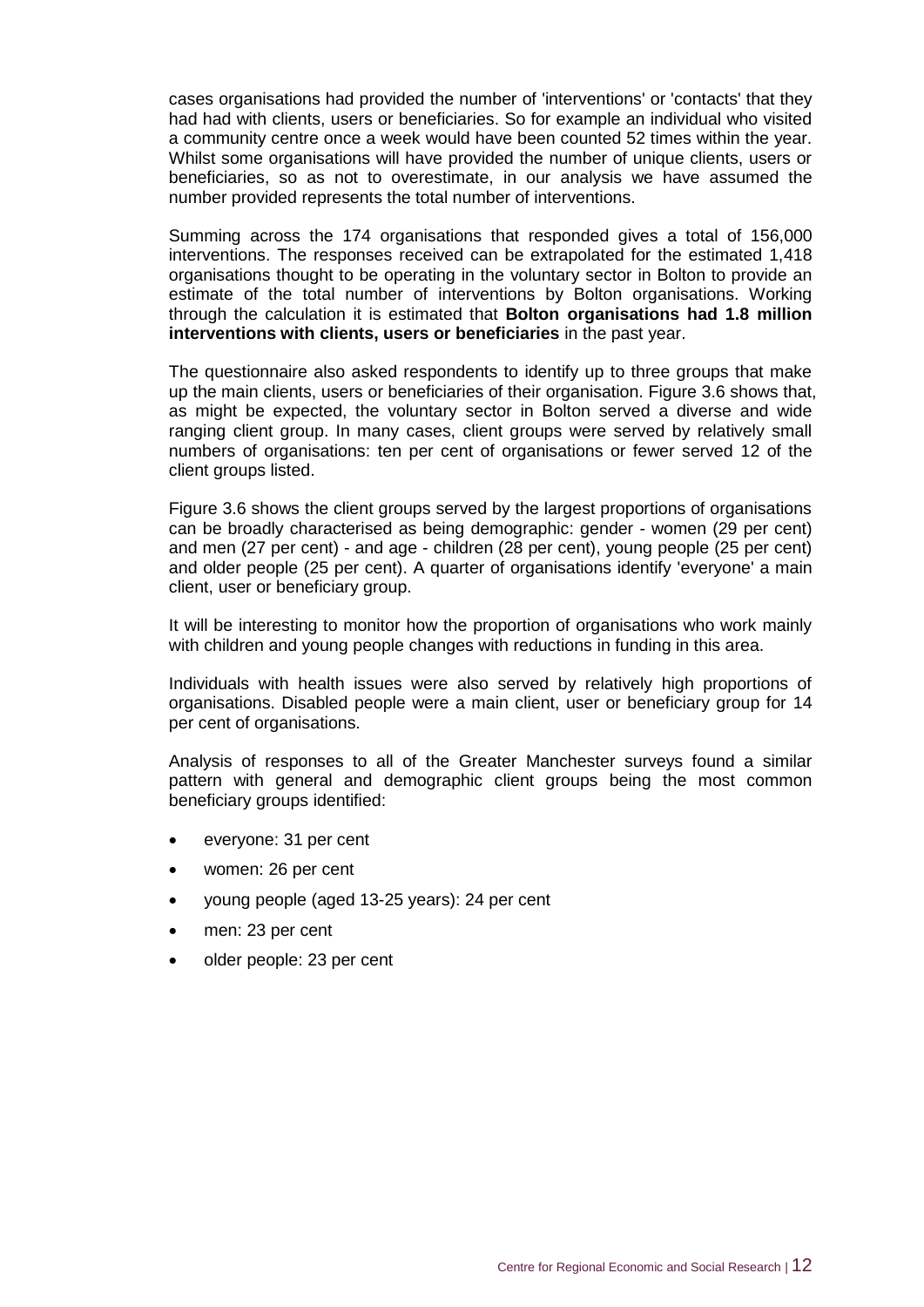

#### **Figure 3.6: Main client groups of Bolton organisations**

Source: Bolton State of the Voluntary Sector survey 2012/13 Base: 257

#### **3.7. What geographical levels does the voluntary sector operate at?**

The survey asked respondents to identify the main geographical levels at which they operated - this ranged from the neighbourhood level, to those operating across England, the UK or overseas. In this question respondents were asked to pick out up to three main geographic levels, the results of which are presented in figure 3.7. This shows that the **local area is a main focus for a majority of organisations**:

- over half (55 per cent) identified particular Bolton neighbourhoods or communities were a main focus
- 52 per cent identified the whole of the Bolton local authority area as a main focus of their work.

Only a small proportion of organisations cited that a main geographic area at which they worked was either national (five per cent) or international (less than one per cent).

Across Greater Manchester, 57 per cent of organisations identified particular neighbourhoods and communities as a main geographic focus. The percentage of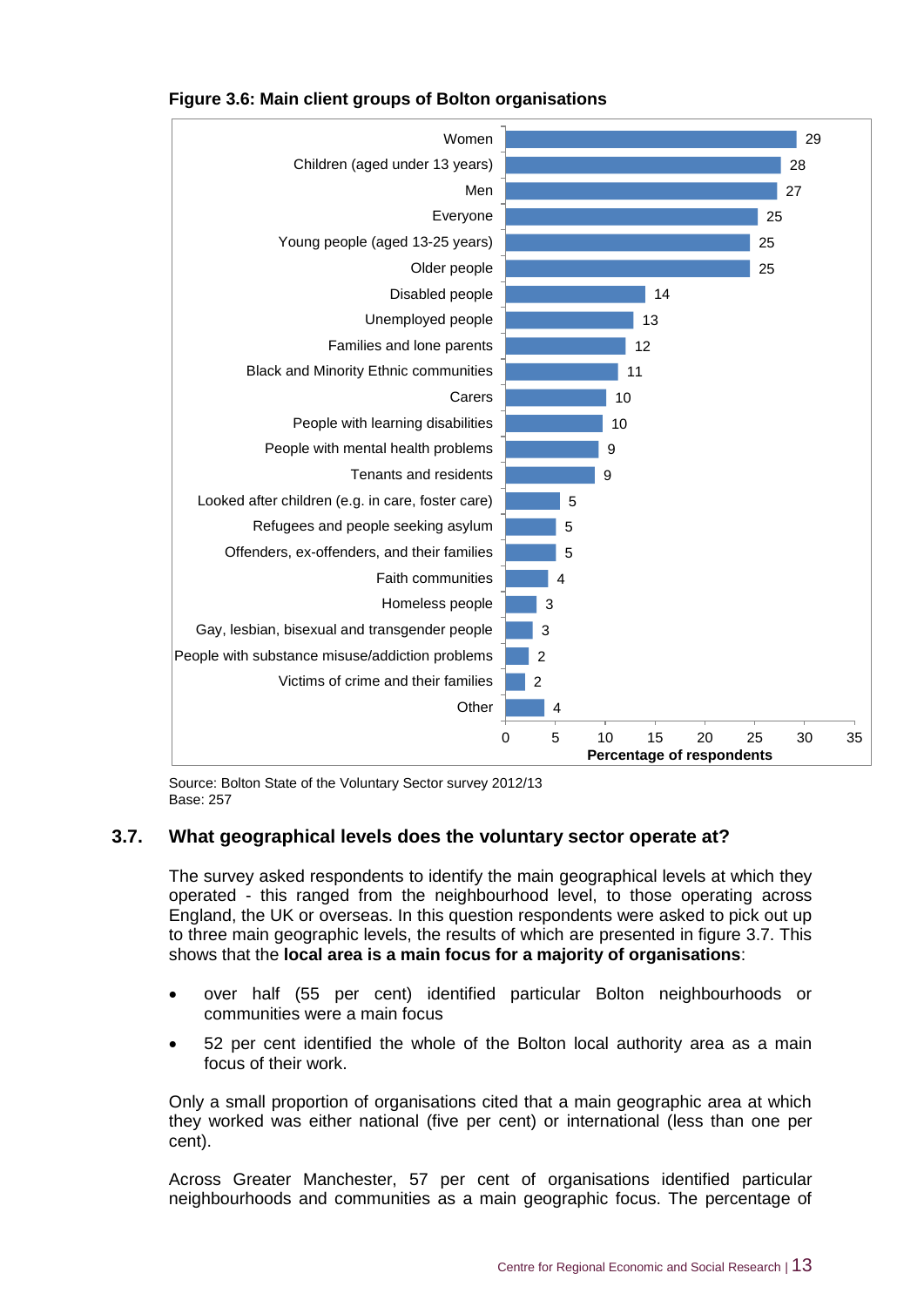organisations who said they worked nationally and internationally was higher across Greater Manchester as a whole: 11 per cent and four per cent respectively.



**Figure 3.7: Main geographic focus**

Source: Bolton State of the Voluntary Sector survey 2012/13 Base: 249

Using the responses to this question it is also possible to identify the highest geographic area that was the main focus. This analysis finds:

- for 38 per cent of organisations their highest main geographic focus was particular Bolton neighbourhoods or communities
- for 38 per cent of organisations their highest main geographic focus was the Bolton local authority area
- for 18 per cent of organisations their highest main geographic focus was the region
- for five per cent of organisations their highest main geographic focus was the nation as a whole
- for less than one per cent of organisations their highest main geographic focus was international.

Comparing this breakdown with that for organisations across all of Greater Manchester identifies two main differences:

- a higher proportion of organisations in Bolton whose highest geographic focus was the whole local authority area: 38 per cent compared with 28 per cent
- a lower proportion of organisations in Bolton whose highest geographic focus was national or international.

Respondents who reported that the whole Bolton local authority area or particular Bolton neighbourhoods or communities are a main geographic focus of their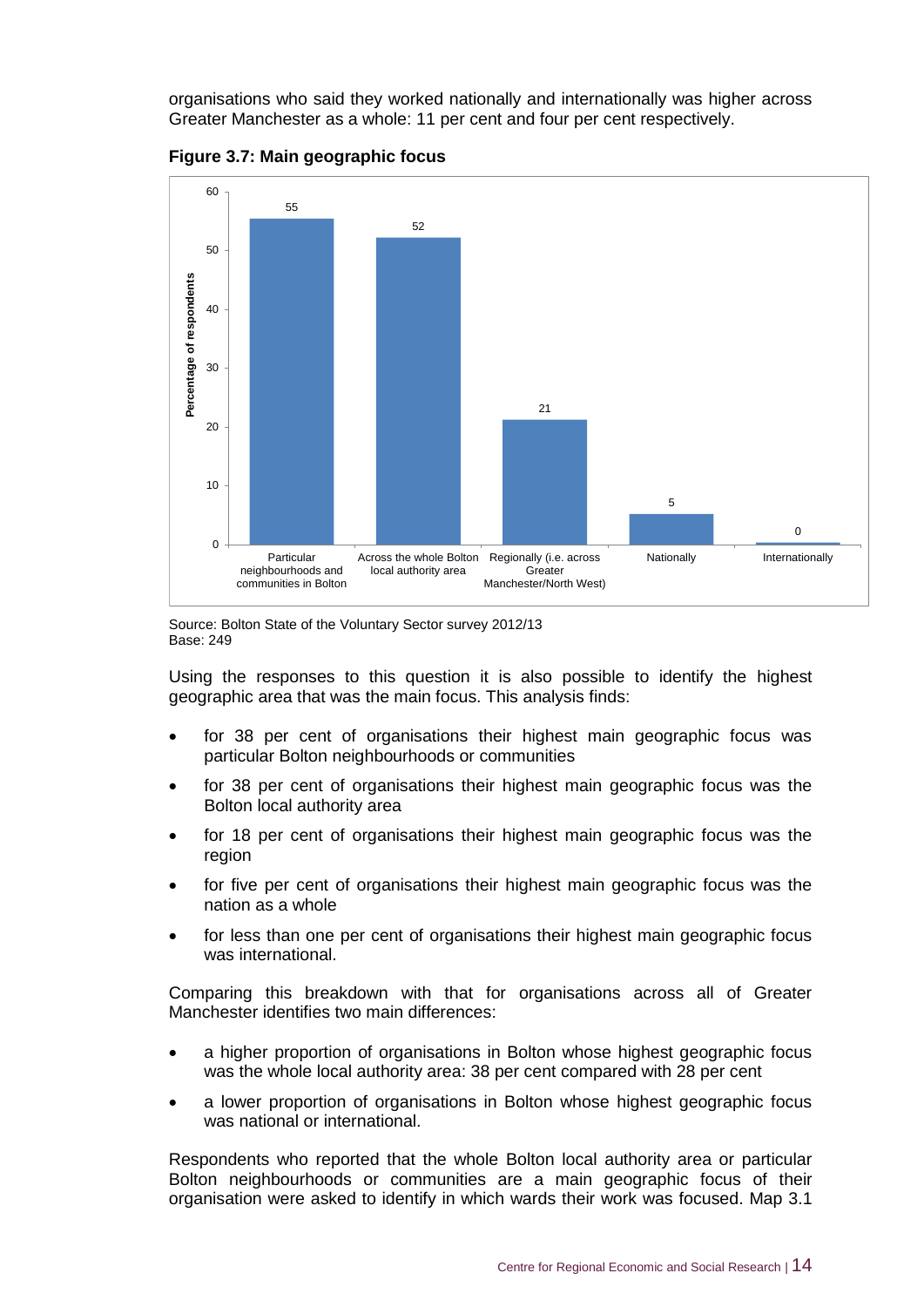shows the percentage of all organisations that identified each of Bolton's wards as a main focus of their work.

Sixty three per cent of Bolton organisations identify Great Lever as a main focus of their work. In addition between 59 and 61 per cent of Bolton organisations identified each of Farnworth (61 per cent), Halliwell (60 per cent) and Tonge with the Haulgh (59 per cent) as a main focus.

The three wards which are a main focus for the lowest proportions - least numbers of Bolton organisations were:

- Crompton (55 per cent)
- Westhoughton North and Chew Moor (55 per cent)
- Westhoughton South (55 per cent).

#### **Map 3.1: Percentage of organisations that identify Bolton's wards as a main focus of their work**



Source: Bolton State of the Voluntary Sector survey 2012/13 Base: 249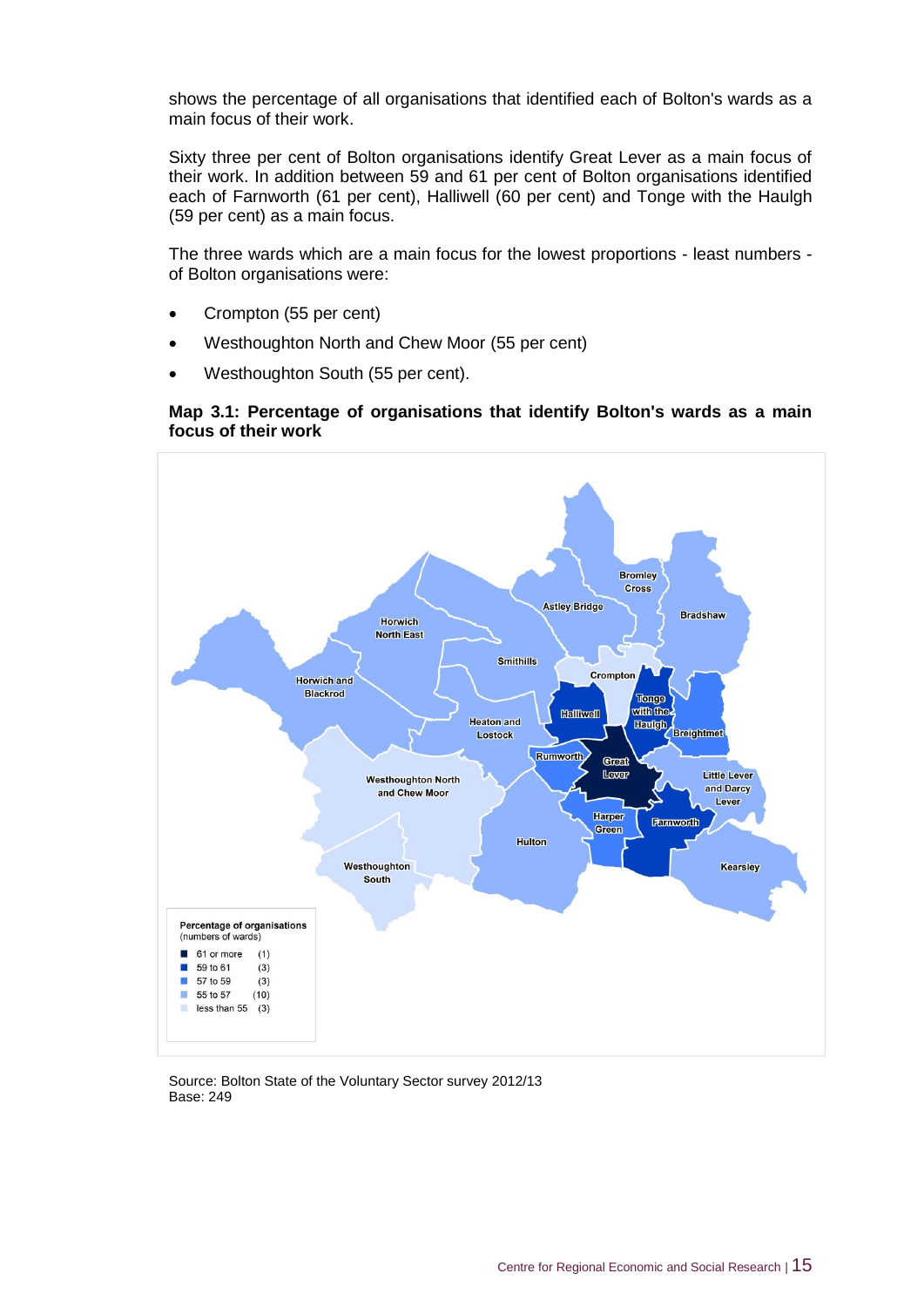<span id="page-26-0"></span>

This chapter provides an overview of the finances and income of the voluntary sector in Bolton. It includes estimates of the overall income received by the sector between 2009/10 and 2011/12, analysis of the different sources of income received (public sector and non-public sector) and their relative contribution, and an assessment of the financial sustainability of the sector in the context of the economic uncertainty and large scale public sector expenditure cuts during this period.

#### **4.1. Income**

-

Based on the average (mean) income of respondents to the survey across Greater Manchester, and drawing on the assumptions used to estimate the total number of organisations in Bolton, it is estimated that **the total income of the voluntary sector in the borough was just over £70 million in 2011/12<sup>17</sup>** - around seven per cent of the total income of the voluntary sector in Greater Manchester. However, **year-on-year reductions in income have been identified**: it represents a reduction of two per cent compared to 2010/11 and follows a larger reduction between 2009/10 and 2010/11 when the total income of the sector reduced by an estimated six per cent, from £77 million to £70 million. This data is outlined in more detail in table 4.1.

|         | Total<br><b>Income</b> | %<br>Change |  |
|---------|------------------------|-------------|--|
| 2009/10 | £77m                   |             |  |
| 2010/11 | £72m                   | -6          |  |
| 2011/12 | £70m                   | -2          |  |

#### **Table 4.1: Estimated annual income of the voluntary sector in Bolton (2009/10- 2011/12)**

Source: Bolton State of the Voluntary Sector survey 2012/13 Base: 212 All figures are in 2011/12 prices<sup>18</sup>

This decline in income between 2009/10 and 2011/12 needs to be considered in the context of national trends discussed in chapter 2. Although there are no figures for Bolton during the 2000/01-2007/08 period, nationally the voluntary sector's income

 $17$  This figure is based on a weighted average (mean) for each size category for respondents from across Greater Manchester. The methodological appendix.<br><sup>18</sup> It ebould be noted that the weblack is explained in more detail in the methodological appendix.

It should be noted that these figures do not include Bolton at Home, which had income of £65 million in 2011/12 but was not registered as a charity prior to that. Including Bolton at Homes income figures would have skewed the analysis an painted a misleading picture of income change in the sector between 2009/10 and 2011/12.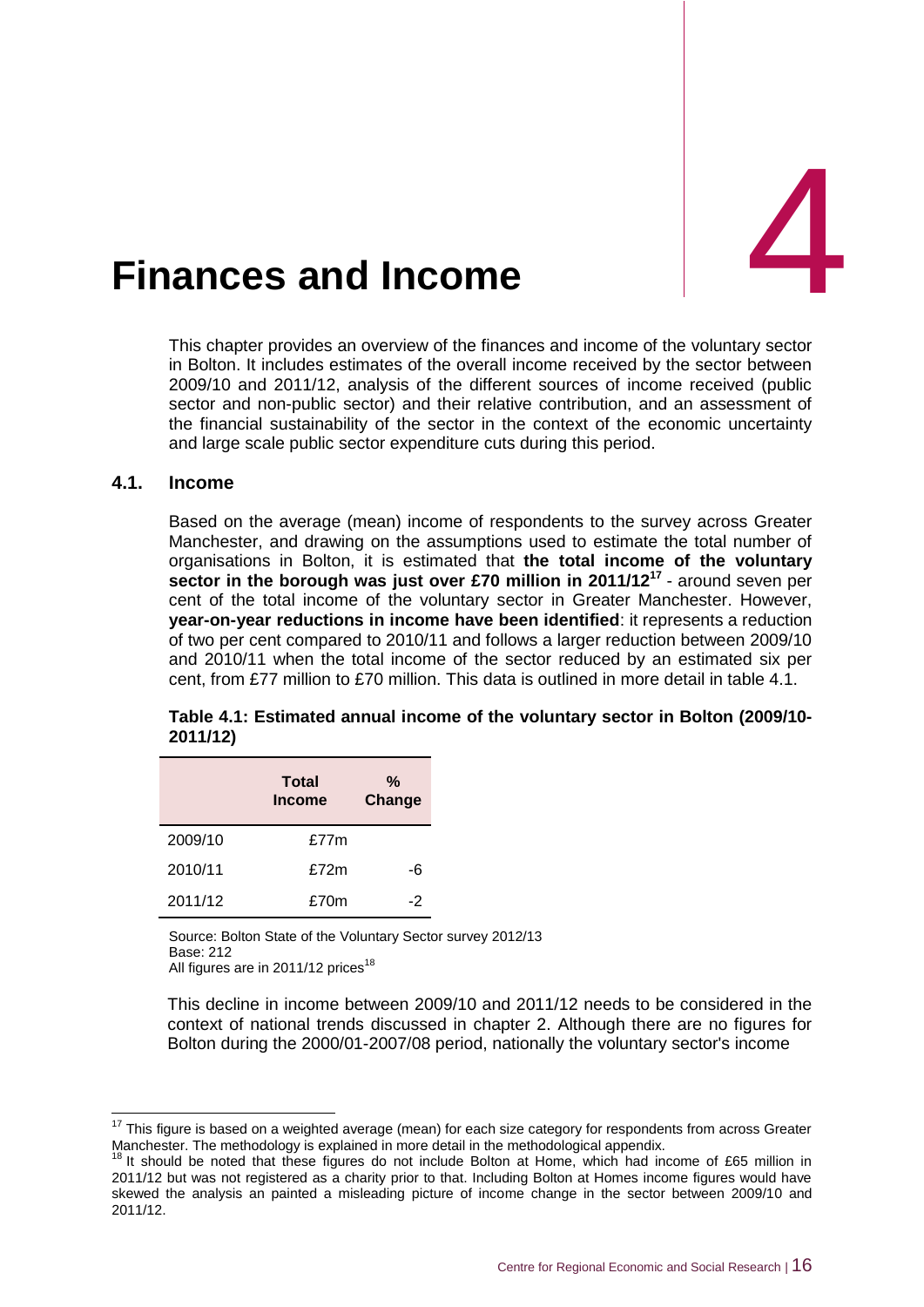grew by an average of five per cent a year over these six years<sup>19</sup>. If it is assumed that the sector in Bolton developed at a similar rate during this period, then **the decline in income over last three years represents the first long term economic contraction in the sector in at least 10 years**. This is likely to be an indication of the effect of the economic downturn of the past few years which, as discussed in chapter 2 is likely to have led to a reduction in income from public sector sources, charitable donations, and independent funder. **This trend seems likely to continue**, as further large reductions in public sector spending are expected over the next few years and the economy continues to falter.

When the voluntary sector's income is explored in more detail it shows significant variations according to organisation size<sup>20</sup>. In 2011/12, the majority of income was concentrated in large and medium sized organisations even though the majority of organisations were micro or small. This is outlined in more detail in figure 4.1.

**Figure 4.1: Proportion of organisations and proportion of income by organisation size (2011/12)**



Source: Bolton State of the Voluntary Sector survey 2012/13 Base: 212

This shows that micro and small organisations account for over 90 per cent of organisations in the voluntary sector but only 850 per cent of total income. By contrast medium and large organisations account for 9 per cent of the sector's organisations but receive 85 per cent of its income. Income is concentrated particularly heavily in the largest organisations, with more than half of all income (58 per cent) into the sector received by only 14 organisations.

-

<sup>19</sup> See Clark, J *et al.,* (2010)

<sup>&</sup>lt;sup>20</sup> In exploring organisation size we used the categories developed by NCVO for use in their Almanac series (see e.g. Clark *et al*,. 2010)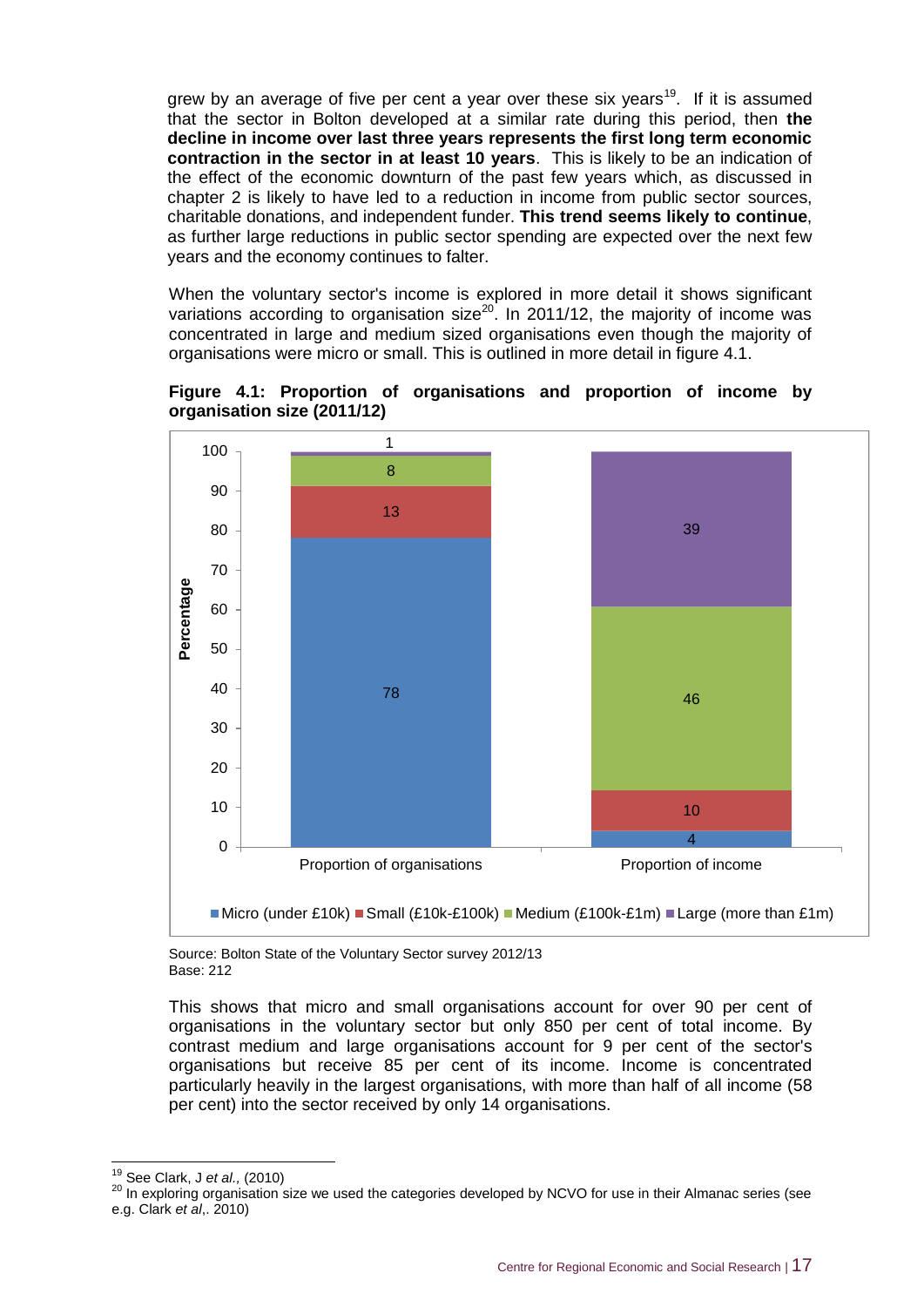Analysis of income data from survey respondents from across Greater Manchester<sup>21</sup> identified further variations according to organisation size when we explored how income levels had changed between 2009/10 and 2011/12. These are summarised in table 4.2.

|         | <b>Micro</b> |             | <b>Small</b> |             | <b>Medium</b> |             | Large           |             |
|---------|--------------|-------------|--------------|-------------|---------------|-------------|-----------------|-------------|
|         | (under £10k) |             | (£10k-£100k) |             | (£100k-£1m)   |             | (more than £1m) |             |
|         | Income       | %<br>change | Income       | %<br>change | Income        | %<br>change | Income          | %<br>change |
| 2009/10 | £32.9m       |             | £61.2m       |             | £340.6m       |             | £635.7m         |             |
| 2010/11 | £34.5m       | 5           | £60.7m       | -1          | £302.9m       | -11         | £620.1m         | -2          |
| 2011/12 | £30.4m       | $-12$       | £62.3m       | 3           | £290.9m       | -4          | £615.9m         | -1          |

#### **Table 4.2: Estimated change in annual income by organisation size (2009/10- 2011/12)**

Source: Greater Manchester State of the Voluntary Sector survey 2012/13 Base: 1,018 All figures are in 2011/12 prices

This shows that across Greater Manchester the medium and large organisation categories experienced year on year reductions in total income between 2009/10 and 2011/12. Medium organisations experienced a particularly large reduction of more than ten per cent between 2009/10 and 2010/11. By contrast micro organisations experienced a small increase between 2009/10 but a large reduction of more than ten per cent between 2010/11 and 2011/12 and the income of small organisations remained relatively stable.

#### **4.2. Sources of Income**

#### *4.2.1. Public sector income*

 $\overline{a}$ 

Survey respondents were asked to identify the public sector bodies from which they received funding in 2011/12 and the value of that funding. Overall, **37 per cent of respondents reported having at least one source of public sector funds**. The results are outlined in figure 4.2.

This shows that **Bolton Council was the most frequently identified source of public sector funding** (32 per cent). Only 6 per cent of respondents receive income from NHS Bolton, followed by 4 per cent from national Government Departments and collectively only three per cent of respondents received income from other public sector bodies. This pattern was reflected across Greater Manchester, where local authorities consistently emerged as the most frequent source of public sector funds.

The survey also asked respondents with public sector income whether they had received a formal funding agreement for each source. Of the three largest sources, 90 per cent of Government department funding, 62 per cent of Bolton council funding, and 42 per cent of NHS Bolton funding, was made with a formal agreement.

<sup>&</sup>lt;sup>21</sup> It was not possible to undertake sufficiently robust analysis of these trends at a local authority level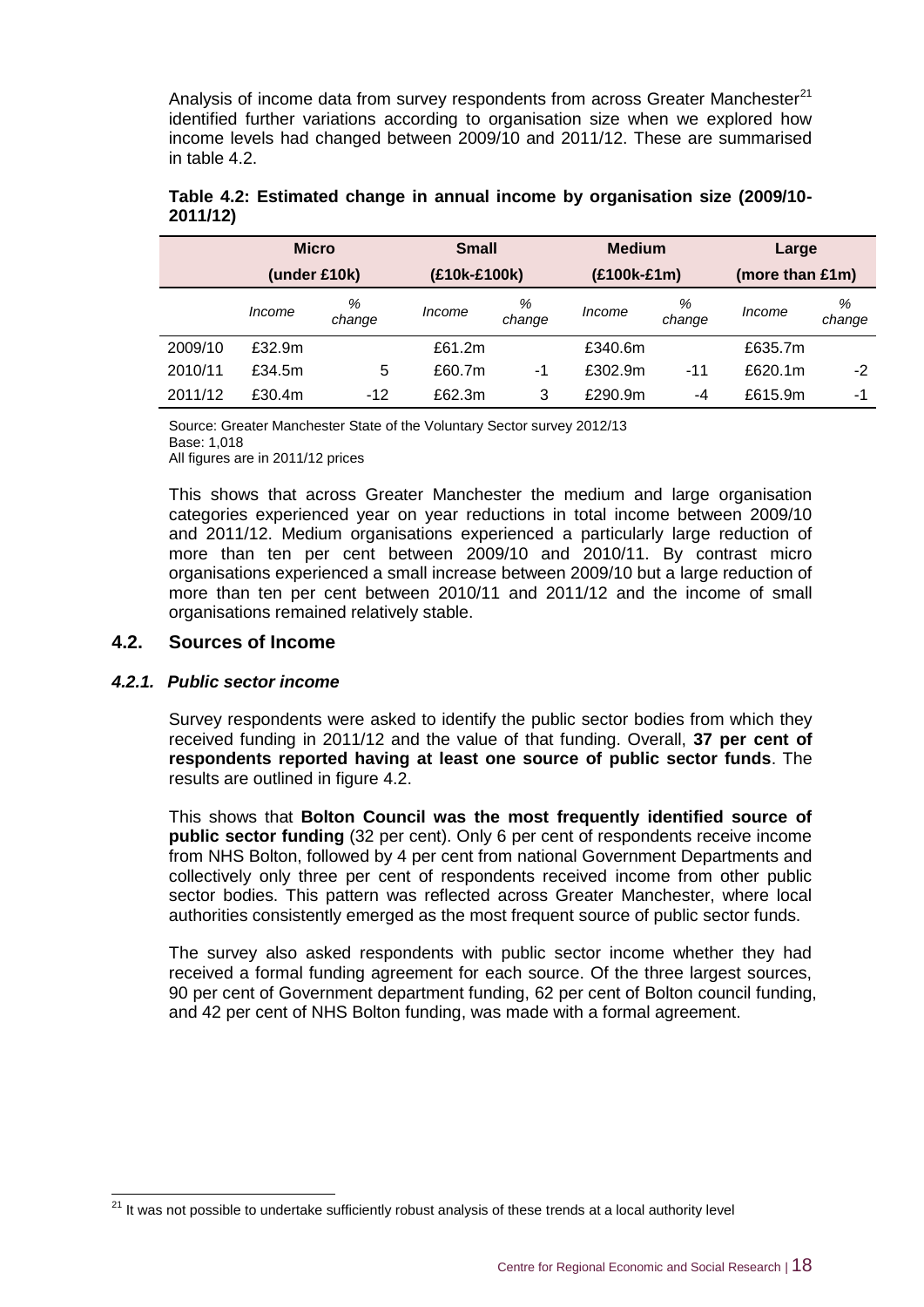

**Figure 4.2: Public sector funds received by Bolton respondents (2011/12)**

Source: Bolton State of the Voluntary Sector survey 2012/13 Base: 212

An insight of the relative value of public sector funds can be gained through analysis of the Greater Manchester wide responses $^{22}$ . These are summarised in Figure 4.3 which shows that income from National Government Departments accounted more than half of all public sector funds received. By contrast local authorities provided around a third of funds, and health bodies and other public sector bodies less than an tenth each. It is important to recognise that this figure is affected by a number of large national public sector contacts: across Greater Manchester the average value of income from national Government sources was £586,000, including three organisations with more than £1 million from national Government departments. By contrast the average value of local authority income was only £76,000 and for health bodies was £134,000.

 $\overline{a}$ 

 $22$  It was not possible to undertake sufficiently robust analysis of this data at a local authority level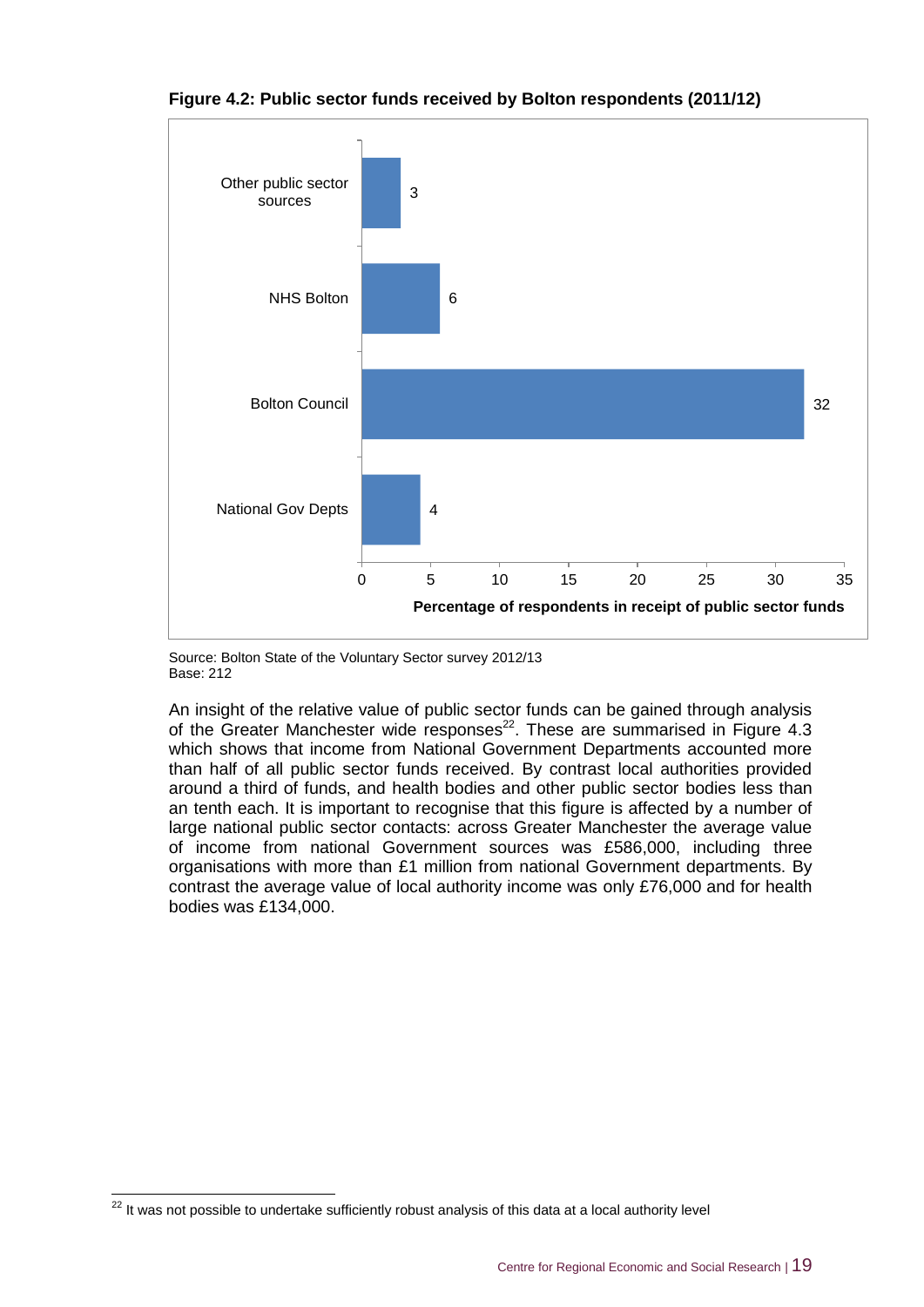

#### **Figure 4.3: Relative value of public sector funds received by Greater Manchester organisations (2011/12)**

Source: Greater Manchester State of the Voluntary Sector survey 2012/13 Base: 437

The survey also revealed significant variations in public sector income received by organisations of different sizes in Bolton. Micro organisations were less likely than small, medium and large organisations to have at least one source of public sector income. This is outlined in more detail in figure 4.4.

This shows that only 30 per cent of micro organisations that responded to the survey received public sector funding compared to 41 per cent of small organisations and 67 per cent of medium and large organisations. This indicates that public sector funding is a particularly important source of funding for large and medium sized organisations and suggests that these organisations will be most susceptible to cuts in public sector funding.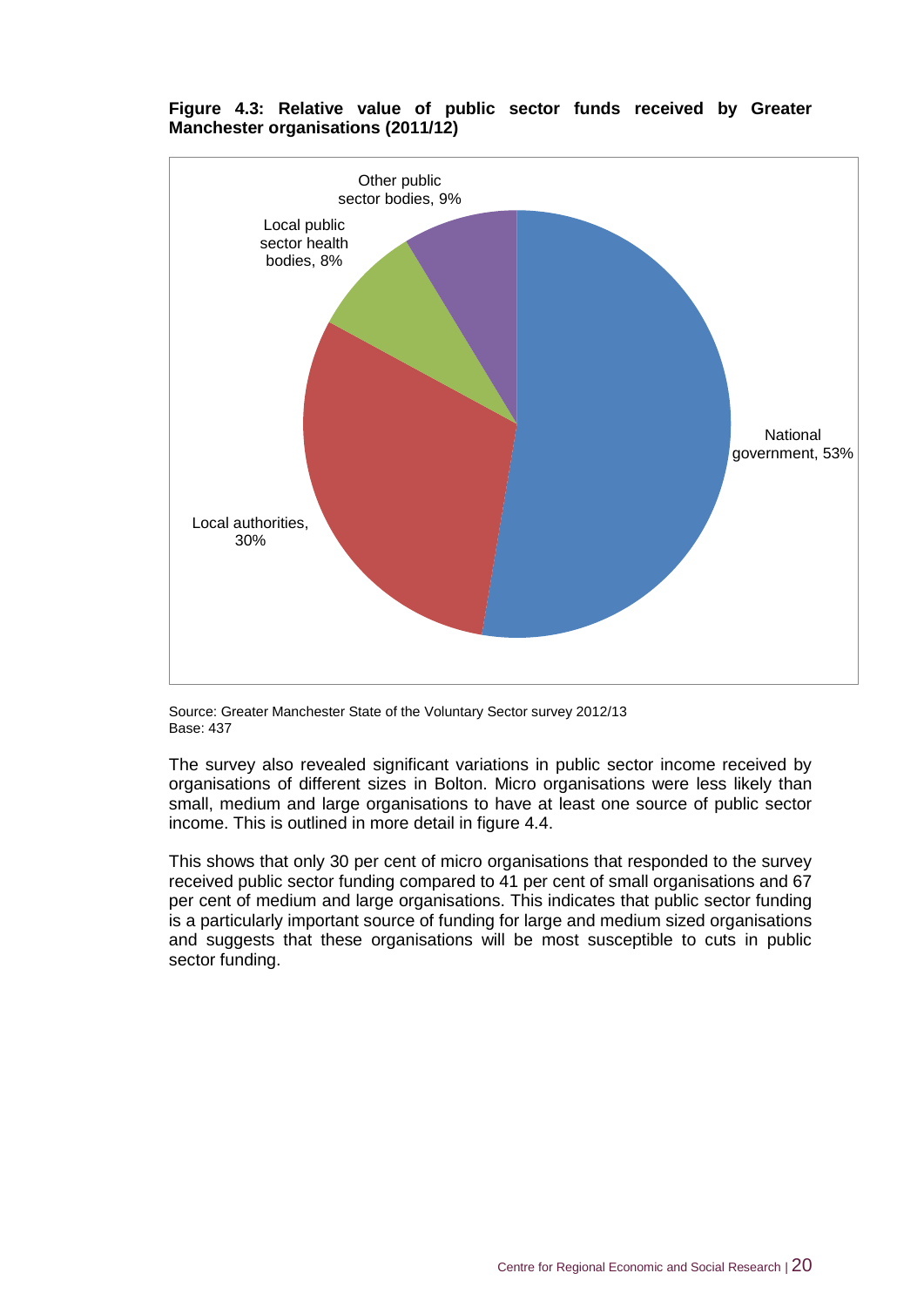#### **Figure 4.4: Proportion of Bolton organisations in receipt of public sector funds by organisation size (2011/12)**



Source: Bolton State of the Voluntary Sector survey 2012/13 Base: 212

#### *4.2.2. Other sources of income*

Survey respondents were also asked to identify any other sources of income (i.e. non-public sector) they received in 2011/12. Overall, **70 per cent of respondents received funds from at least one non-public sector source**. This is outlined in more detail in figure 4.5.

This shows that fundraising was the most frequently identified source of other funds (34 per cent of respondents) followed by grants from charitable trusts and foundations (28 per cent), membership fees and subscriptions (26 per cent) and charging for goods and services (17 per cent). The trend was broadly similar across Greater Manchester.

An insight of the relative value of non-public sector funds can be gained through analysis of the Greater Manchester wide responses $^{23}$ . These are summarised in Figure 4.6 which shows that income from charging for goods and services provided the most value (28 per cent), followed by fundraising (21 per cent), lottery grants (18 per cent) and grants from trusts and foundations (15 per cent). It therefore seems that non-public sector income is more evenly distributed, in terms of value, than public sector income, which was dominated by large national government contracts.

 $\overline{a}$  $^{23}$  It was not possible to undertake sufficiently robust analysis of this data at a local authority level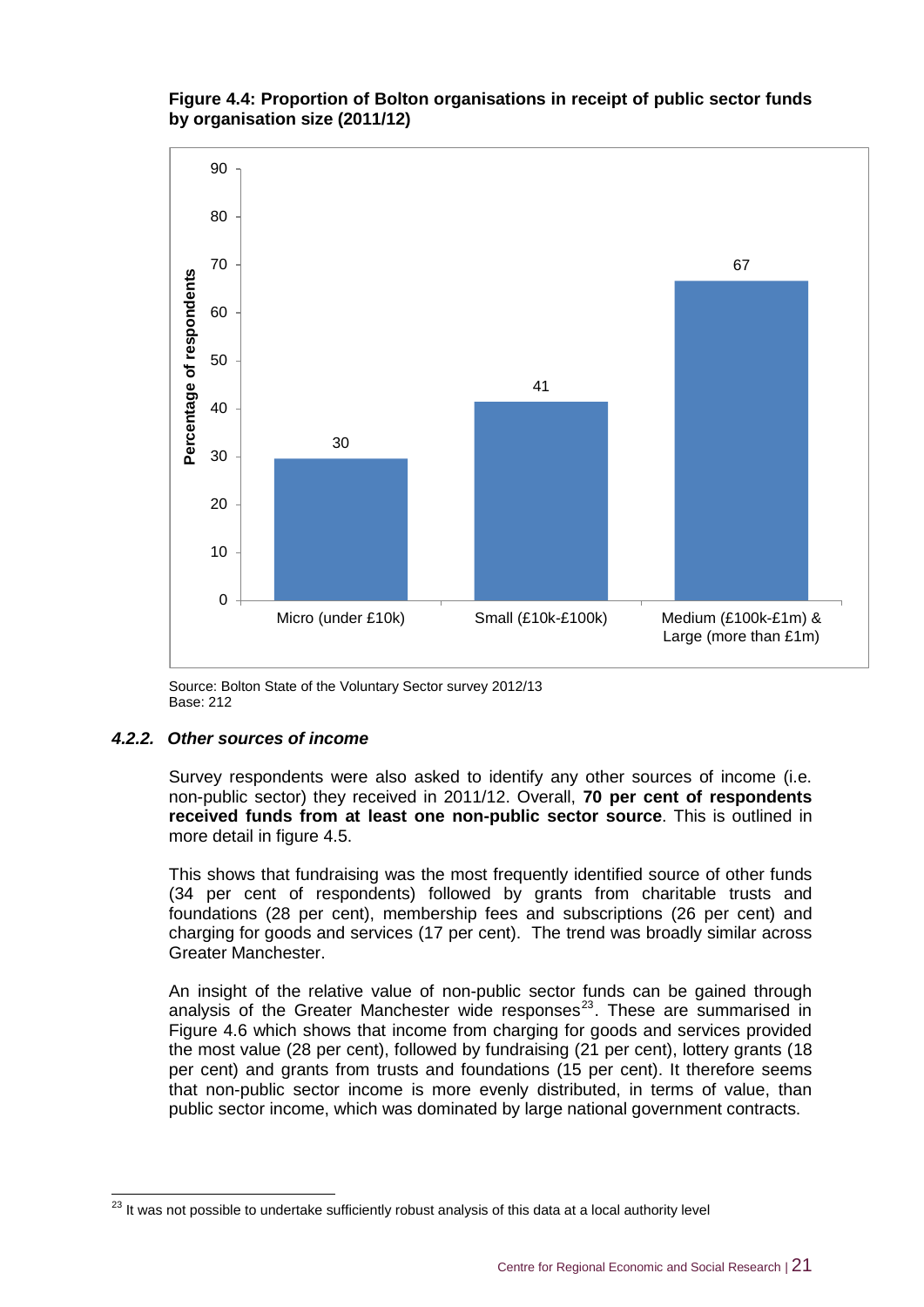

#### **Figure 4.5: Other funds received by Bolton organisations (2011/12)**

Source: Bolton State of the Voluntary Sector survey 2012/13 Base: 212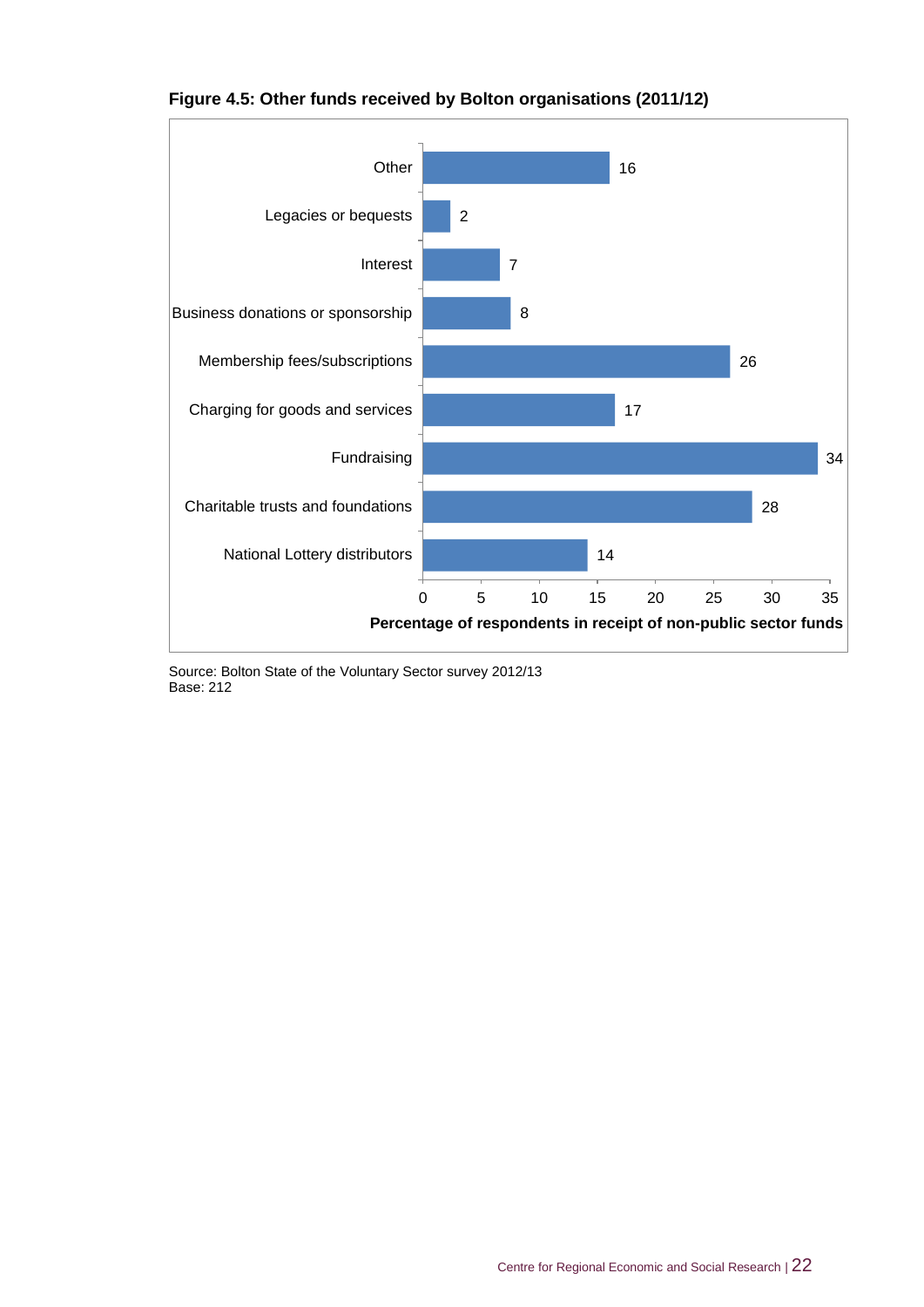

#### **Figure 4.6: Relative value of non-public sector funds by Greater Manchester organisations (2011/12)**

Source: Greater Manchester State of the Voluntary Sector survey 2012/13 Base: 594

The survey also revealed variations in non-public sector income received by organisations of different sizes. Micro organisations were less likely than small, medium and large organisations to have income from non-public sector sources. This is demonstrated by figure 4.7.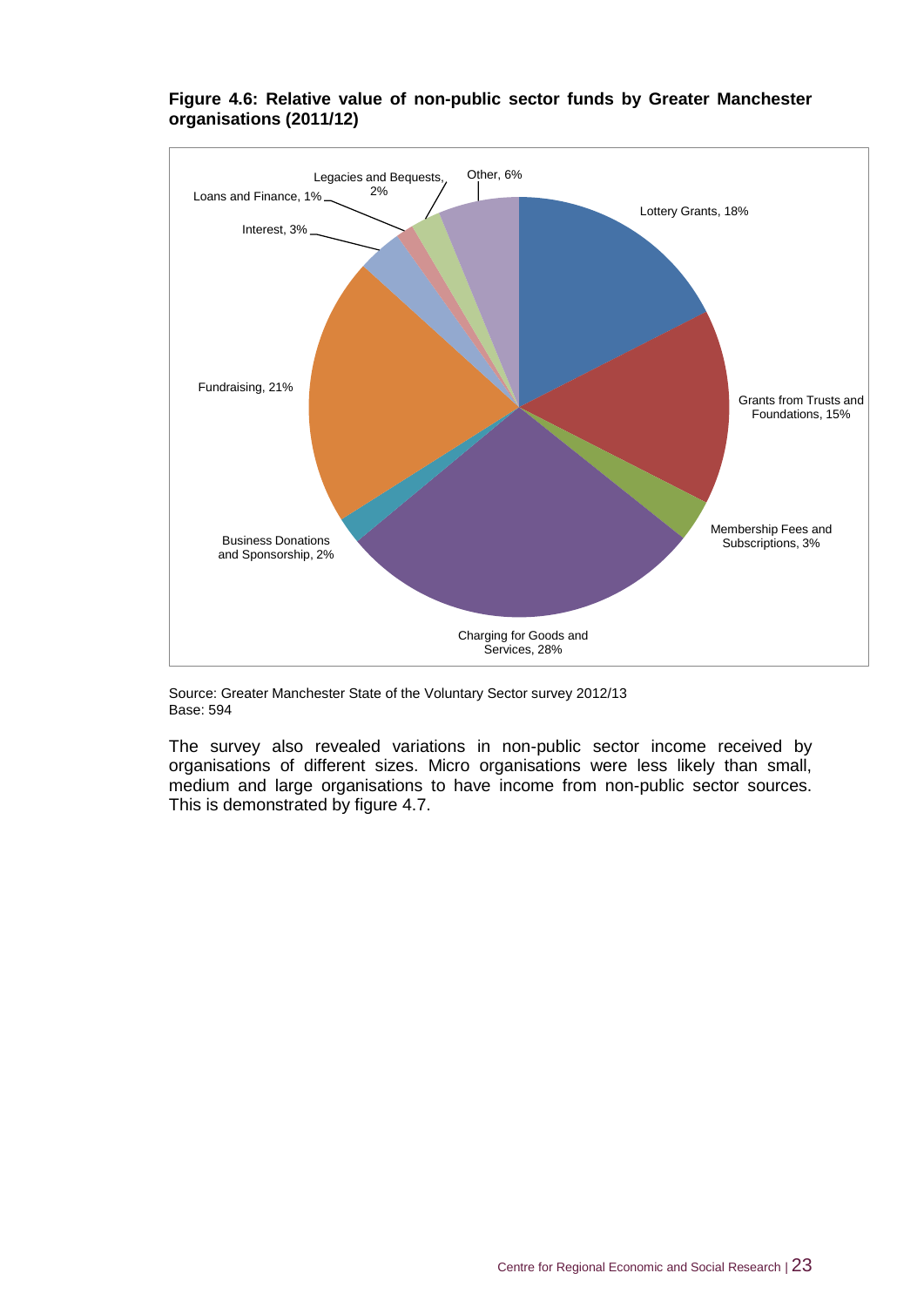#### **Figure 4.7: Proportion of Bolton organisations in receipt of other funds by organisation size (2011/12)**



Source: Bolton State of the Voluntary Sector survey 2012/13 Base: 212

#### **4.3. Financial Sustainability**

Earlier in this chapter we discussed the probable impact of the economic downturn on the voluntary sector's income: funding from the public sector, charitable donations and independent funders has reduced and may fall yet further whilst competition for these funds increases. This is likely to put pressure on the financial health of voluntary organisations and community groups of all shapes and sizes. The survey therefore asked respondents about how their organisation's financial situation had changed in the past 12 months (i.e. during the current financial year). The results are outlined in figure 4.8.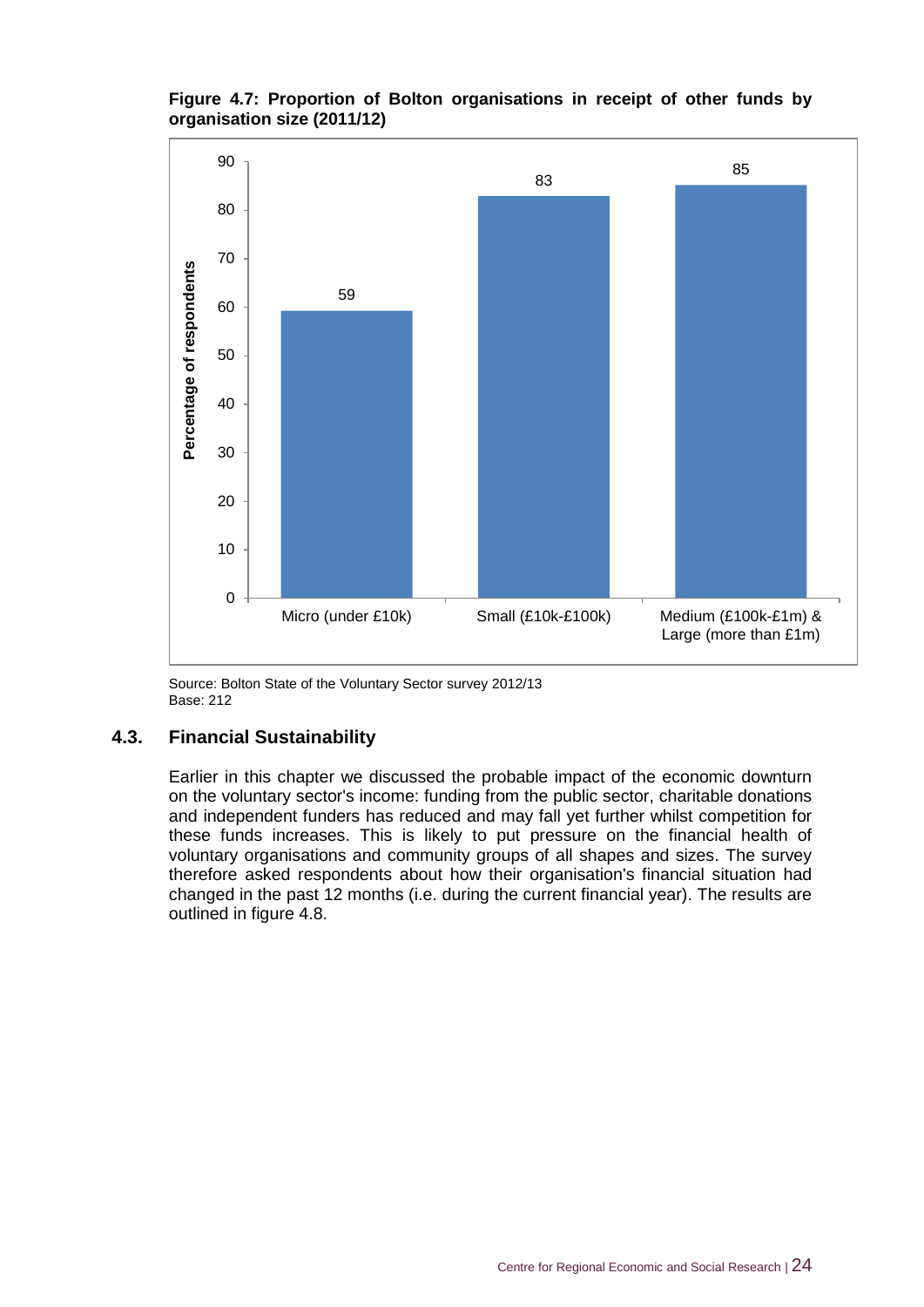

**Figure 4.8: Change in financial circumstances in the last 12 months**

Source: Bolton State of the Voluntary Sector survey 2012/13 Base: 167, 163, 130

This raises some concerns: 42 per cent of respondents reported increasing their expenditure but only 32 per cent had experienced an increase in income and only 17 per cent report an increase in reserves; in addition, 41 per cent of respondents reported a decrease in income but only 27 per cent reduced their expenditure and 38 per cent reported a reduction in their financial reserves. This means that **there were a significant number of organisations that spent more money than they received in the past 12 months**: 42 per cent of respondents provided an expenditure figure for 2011/12 that was greater than their income. This could be indicative of a longer term trend in response to the economic downturn and subsequent reductions in the sector's income. In light of this trend it seems likely that the sustainability of a significant number of organisations could be under threat.

Collectively, the data indicates that the sustainability of medium and large sized organisations is of particular concern: 59 per cent reported increasing their expenditure in the past 12 months but only 30 per cent increased their income. This is outlined in more detail for all sizes of organisations in figures 4.9a and 4.9b overleaf.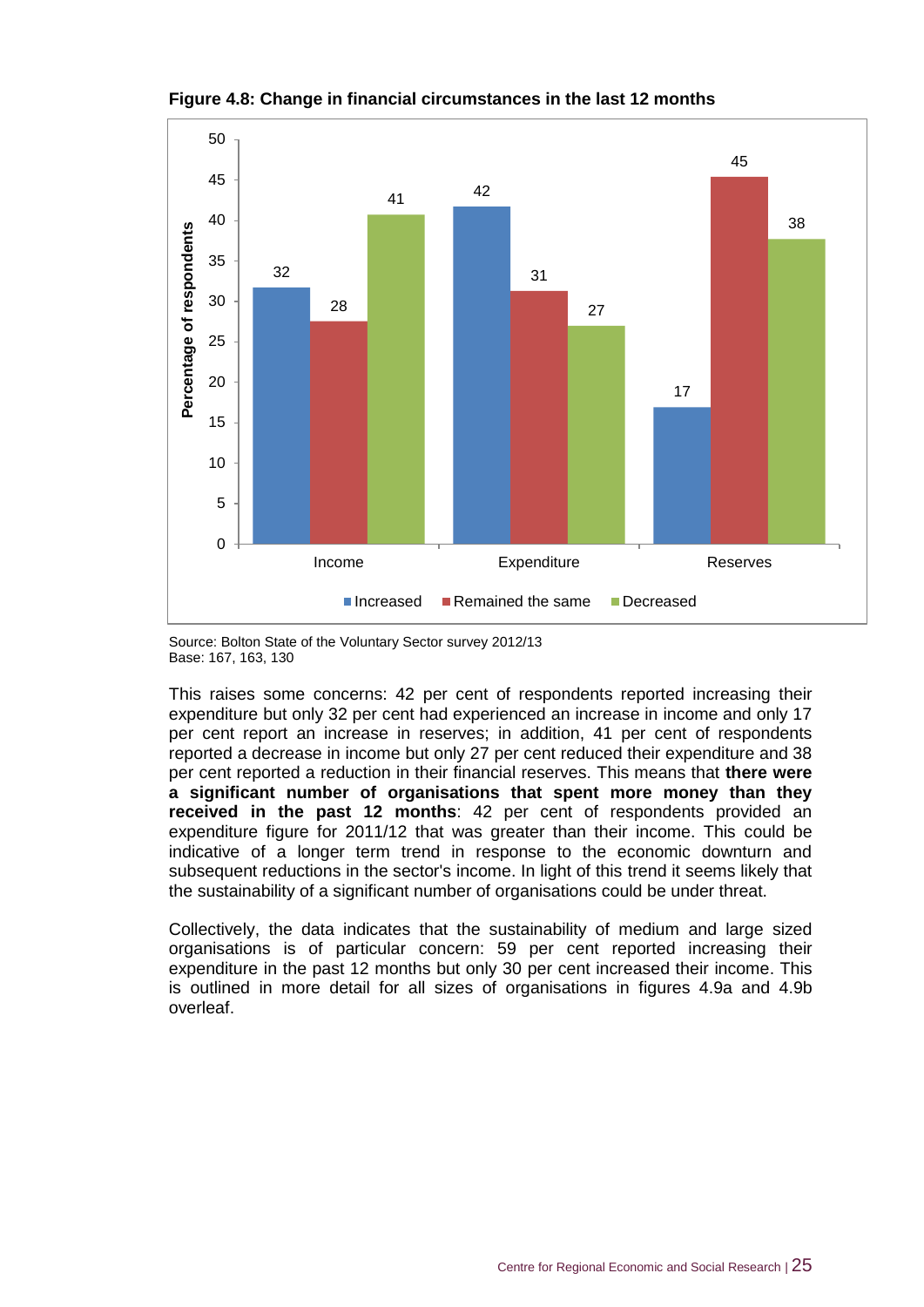

**Figure 4.9a: Change in income in the last 12 months by organisation size**

Source: Bolton State of the Voluntary Sector survey 2012/13 Base: 167, 163, 130 Note: 'cannot say' response has been excluded from the analysis



**Figure 4.9b: Change in expenditure in the last 12 months by organisation size**

Source: Bolton State of the Voluntary Sector survey 2012/13 Base: 167, 163, 130

Note: 'cannot say' response has been excluded from the analysis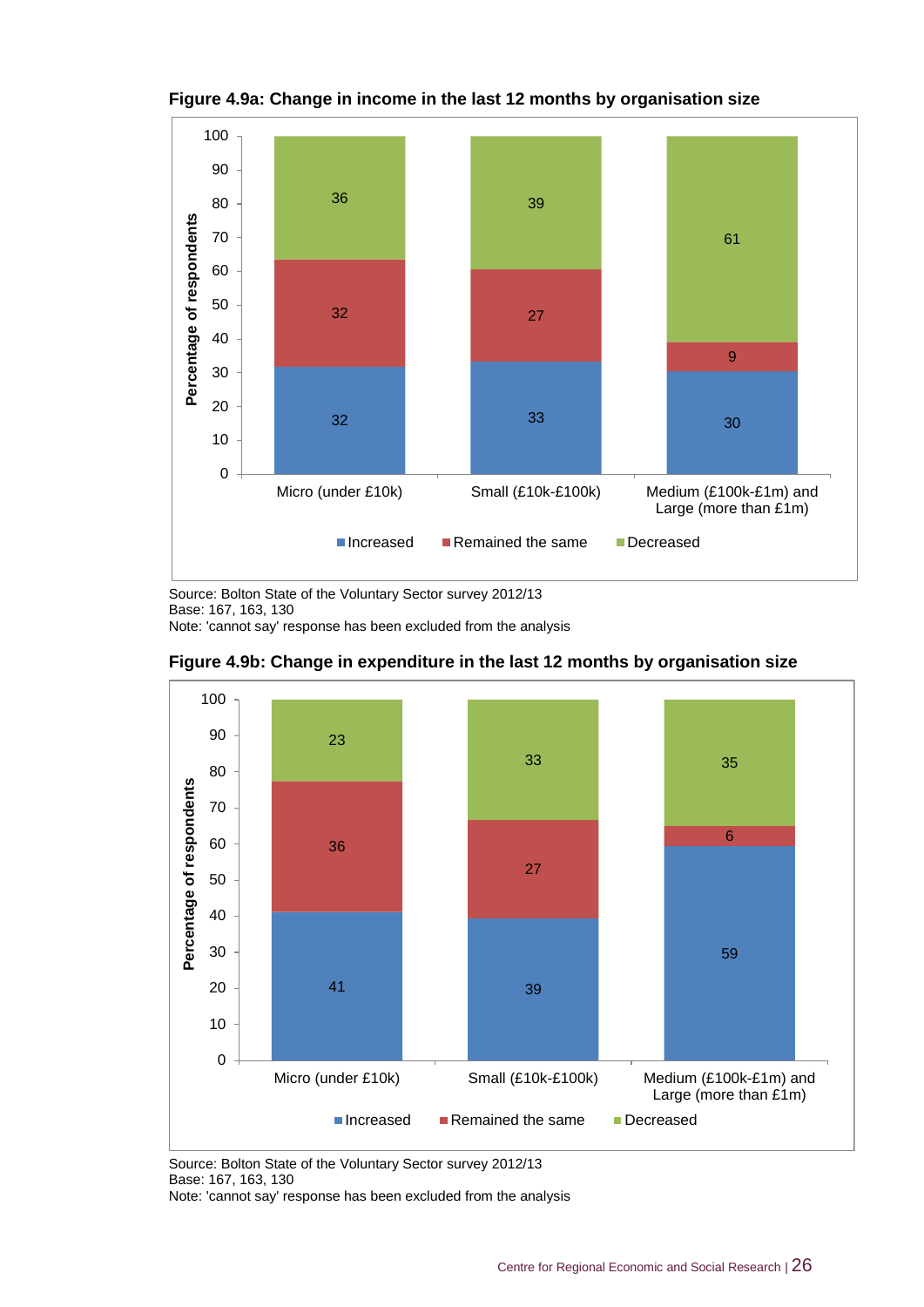Further analysis of the financial reserve levels reported by respondent organisations provides an additional insight in to the financial health of the voluntary sector. Reserves are important as they provide organisations with funds to fall back in the short term should other sources of funding reduce or be withdrawn. They also provide organisations with the flexibility to develop new and innovative activity that might not have attracted external funding from the outset. Organisations with low reserves relative to expenditure are therefore more likely to be restricted in their ability to adapt if key external funding is lost. In order to explore this issue in more detail reserves (2011/12) were calculated as a proportion of expenditure (2011/12) for each respondent. The results are shown in figure 4.10.



#### **Figure 4.10: Financial vulnerability of organisations in Bolton**

Source: Bolton State of the Sector survey 2010 Base: 82

This shows that **18 per cent had reserve levels of less than one month's expenditure**, and a further 31 per cent had reserves that covered less than three months expenditure. This suggests that almost half of all organisations in the voluntary sector could be vulnerable should their funds be severely reduced or withdrawn. In reality it is likely to be the medium and large organisations in this category that are most at risk: they have greater financial commitments and require higher levels of income to carry out their work.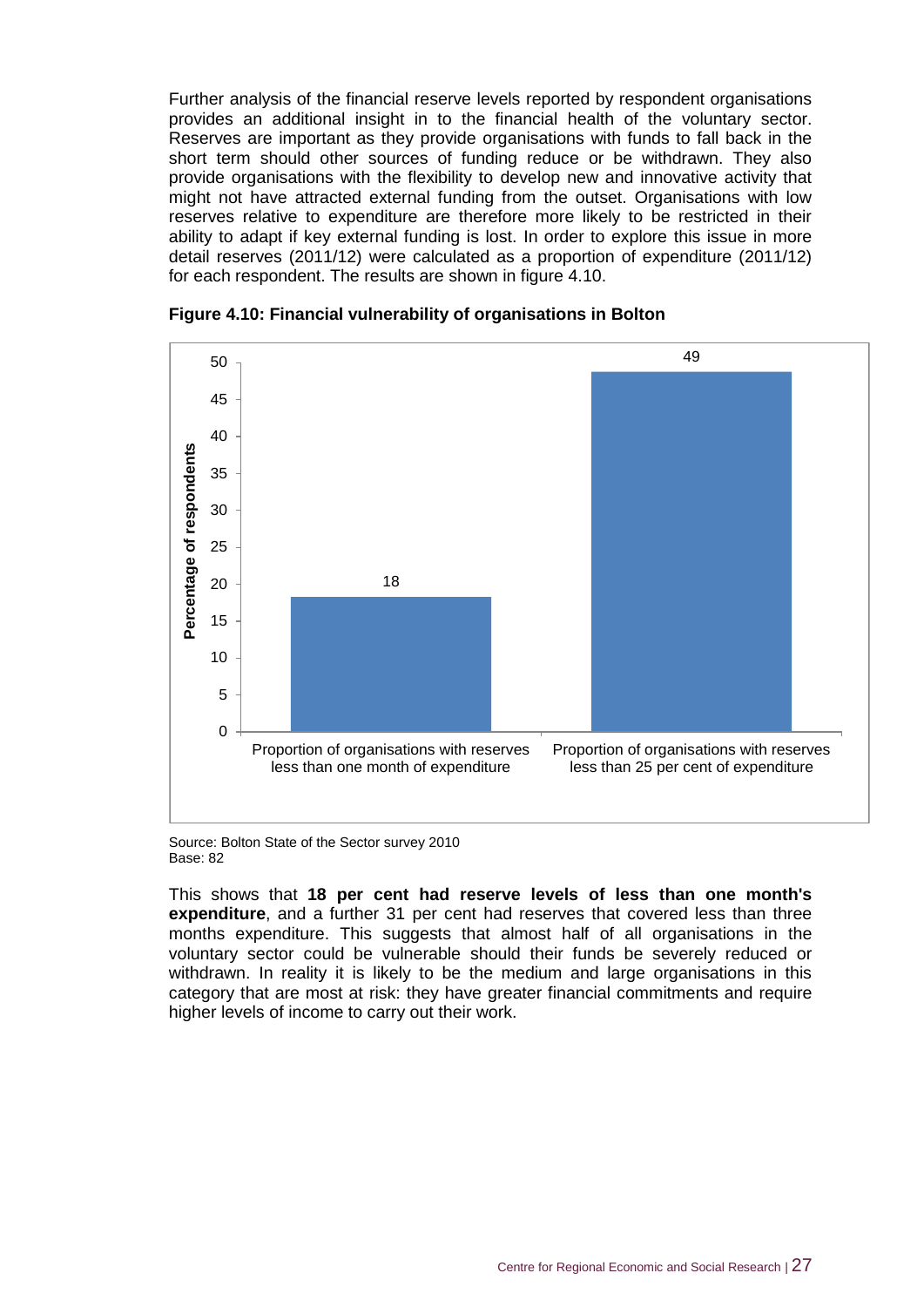<span id="page-38-0"></span>

This chapter looks at the human resources employed in the voluntary sector in Bolton: paid staff, work placements and volunteers. The survey asked organisations to record:

- the number of full time equivalent  $(FTE)^{24}$  members of paid staff that they employ
- the number of FTE people on work placements that are part of their workforce
- the number of volunteers that are part of their workforce, the number of hours each week that they contribute and their broad role type.

To provide context on how the workforce has changed the survey also asked organisations how aspects of their workforce had changed in the 12 months prior to the survey.

#### **5.1. How many FTE paid staff are employed in the voluntary sector in Bolton?**

Based on the average number of FTE paid staff employed by respondents to the survey across Greater Manchester, and drawing on the assumptions used to estimate the total number of organisations in Bolton, it is estimated that the 1,418 organisations in Bolton employed **1,800 FTE paid staff (2,700 employees)** in 2012/13. This was eight per cent of the estimated total number of FTE paid staff working within the sector in Greater Manchester.

Gross Value Added (GVA), the value of goods and services produced, is a key measure of the economic contribution of organisations or sectors. It can be estimated for paid employees working in Bolton organisations by multiplying the number of FTE paid staff by the estimated gross value added (GVA) per FTE employee.<sup>25</sup> From this calculation it is estimated paid employees of Bolton organisations contribute £55.8 million to the economy **per annum**.

Forty two per cent of FTE paid staff were employed in large organisations with an income of at least one million pounds. In comparison the 1,296 micro and small organisations employed 11 per cent of FTE paid staff.

 $\overline{a}$  $24$  FTEs are calculated on the basis that one worker in one paid full time job for a year would be one FTE and if that person worked half time they would be 0.5 FTE.

 $25$  This study used North West GVA per employee averaged across the following three sectors: public administration and defence, education and health and social work ONS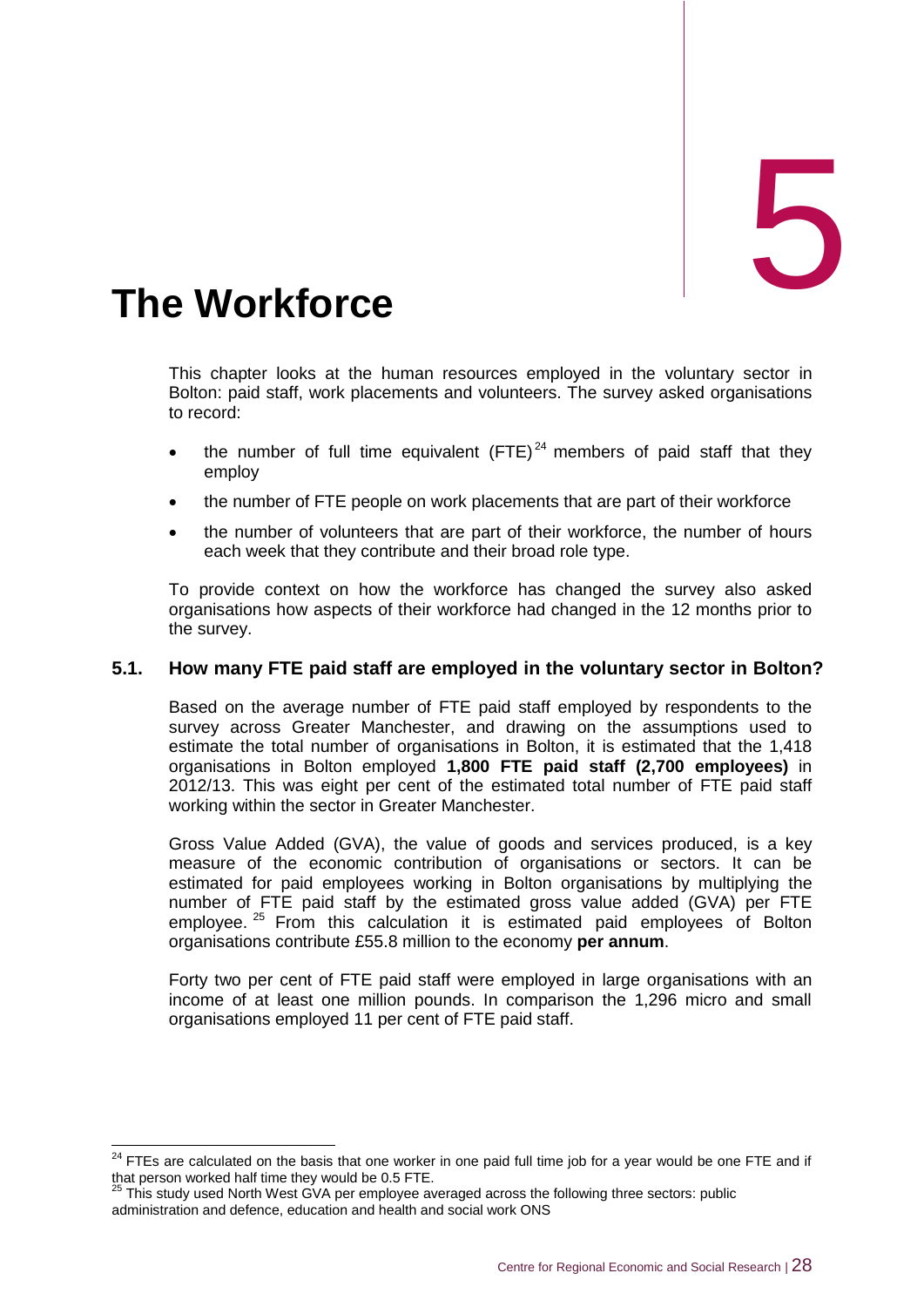Figure 5.1 presents a breakdown of responding organisations by the number of FTE paid staff they employed. Over four fifths of organisations (82 per cent) did not employ any paid staff. At the other end of the spectrum just two per cent of organisations employed 10 or more.

Compared with the Greater Manchester sample as a whole, a far lower proportion of organisations within Bolton had FTE paid staff: 12 per cent in Bolton compared with 36 per cent in Greater Manchester. Also of note eight per cent of Greater Manchester organisations had 10 FTE paid staff or more compared with just two per cent within the Bolton sample.





Source: Bolton State of the Voluntary Sector survey 2012/13 Base: 155

#### **5.2. How many FTE work placements are employed in the voluntary sector in Bolton?**

Around one in ten (nine per cent) of responding organisations reported that part of their workforce were on work placements (e.g. students or trainees). Furthermore, no organisation had work placements that contributed more than ten FTE hours a week. Similar to the previous section, survey responses can be extrapolated to the total number of organisations thought to be operating in the voluntary sector in Bolton to provide an estimate of the total number of FTE work placements in the voluntary sector. From this calculation there were **an estimated 170 FTE work placements** contributing to the workforce in Bolton in 2012/13. This was nine per cent of the estimated total across Greater Manchester.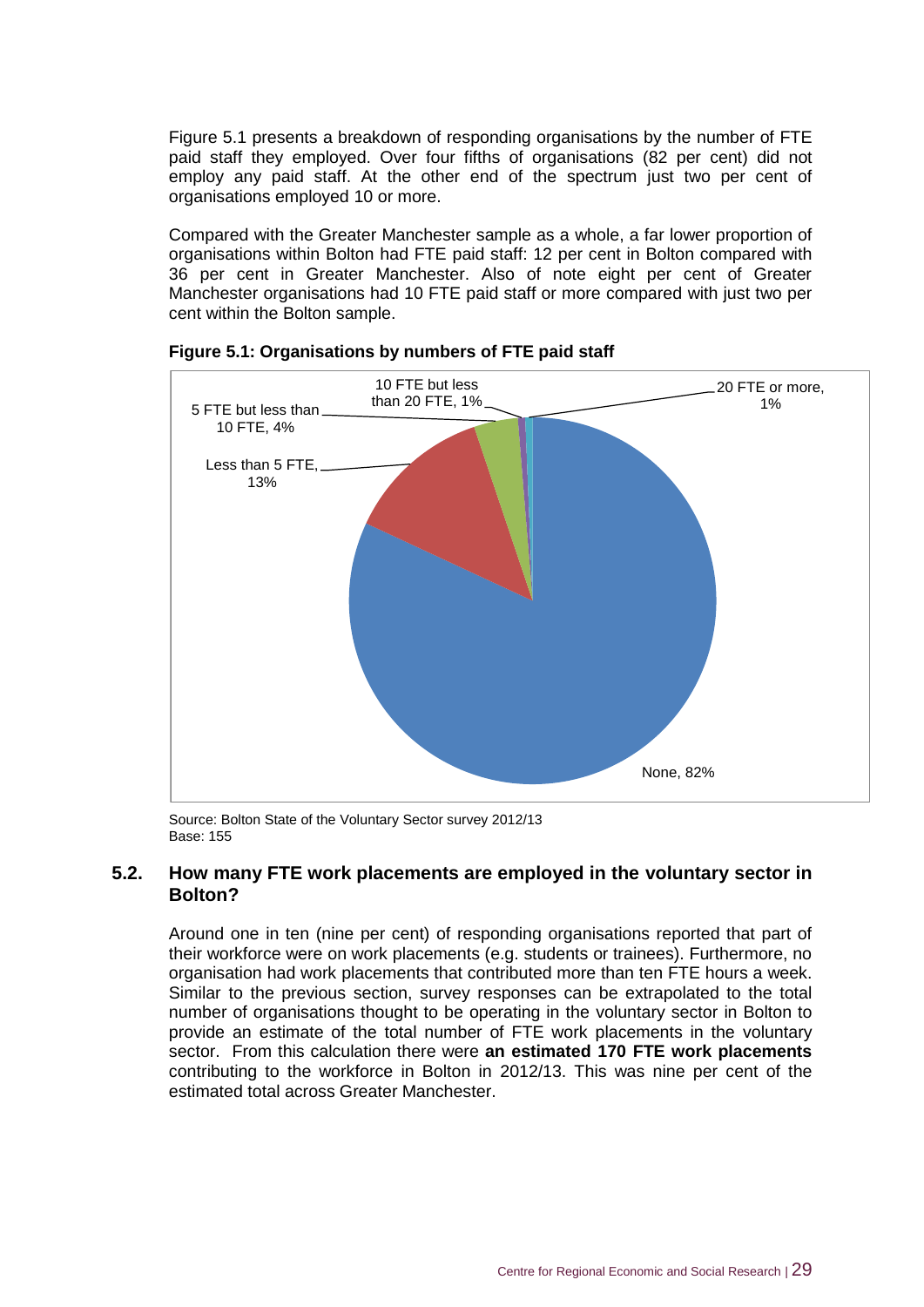#### **5.3. How many volunteers are part of the voluntary sector workforce in Bolton and what is their economic contribution?**

This section assesses the contribution of volunteers to the voluntary sector in Bolton.

Based on responses to the survey across Greater Manchester on numbers of volunteers and the hours which they contribute, and drawing on the assumptions used to estimate the total number of organisations in Bolton, it is estimated:

- **32,300 volunteers** were part of the sector's workforce in Bolton in 2012/13; this represents 12 per cent of Bolton's total population  $(277,300)^{26}$  and ten per cent of the estimated total for Greater Manchester organisations
- these volunteers provided an estimated **100,900 hours of their time per week**; this was ten per cent of the estimated number of volunteer hours for all Greater Manchester organisations.

There are two broad approaches to valuing the contribution of volunteers. One method, and this study's preferred approach, is to value the output that they produce. In effect this is the value to society of the goods and services that volunteers produce. This can be estimated by multiplying the number of FTE volunteers by the estimated gross value added (GVA) per FTE employee<sup>27</sup>. From this calculation, assuming there were 1,418 organisations in the voluntary sector in Bolton, **the economic contribution of volunteers is estimated to be £90.4 million per annum<sup>28</sup>** .

The use of estimated GVA per FTE employee to measure the value of the output produced by volunteers assumes that paid employees would not be used in the absence of volunteers to produce the same level of goods and services. In such a situation the value of output is the value of the labour input (wages and benefits) plus the value of the capital input (for example office space and computers). If paid employees would be used to produce the same level of goods and services then the value of capital input would be borne whether or not volunteers were used. Therefore value of the output from volunteers would be just the value of the labour input. This value would be roughly equivalent to the value estimated from the input method of valuation which is outlined in the next paragraph.

In the second method, the value of the input of volunteers is used to value the contribution of volunteers<sup>29</sup>. This is the amount that it would cost to pay employees to do the work carried out by volunteers. As such, this can be considered to be the benefit to organisations<sup>30</sup>. However, this benefit might also be passed onto society via lower prices for goods and services due to lower costs of production. The input value of volunteers can be calculated by multiplying the number of hours that volunteers give per week by an estimate of how much it would cost to employ someone to do that work. There are a number of widely accepted hourly rates that could be used to estimate this value; these include: the national minimum wage, the local median wage, the local mean wage and the reservation wage. The latter, the hourly rate associated with the actual role of volunteers is the preferred option; however incomplete responses to the breakdown of volunteers by their role

 $\overline{a}$ 

 $^{26}$  It is likely that a number of these volunteers could be the same person volunteering for multiple organisations; additionally, residents from outside of Bolton volunteering within Bolton; and conversely there will be Bolton residents volunteering for organisations outside of Bolton

 $27$  This study used North West GVA per employee averaged across the following three sectors: public

administration and defence, education and health and social work ONS

 $\beta$  Please note currently the work of volunteers is not included within official GVA figures

<sup>&</sup>lt;sup>29</sup> This is the approach recommended by Volunteering England

<sup>&</sup>lt;sup>30</sup> This assumes that there are no additional costs faced by organisations in using volunteers: for example extra management costs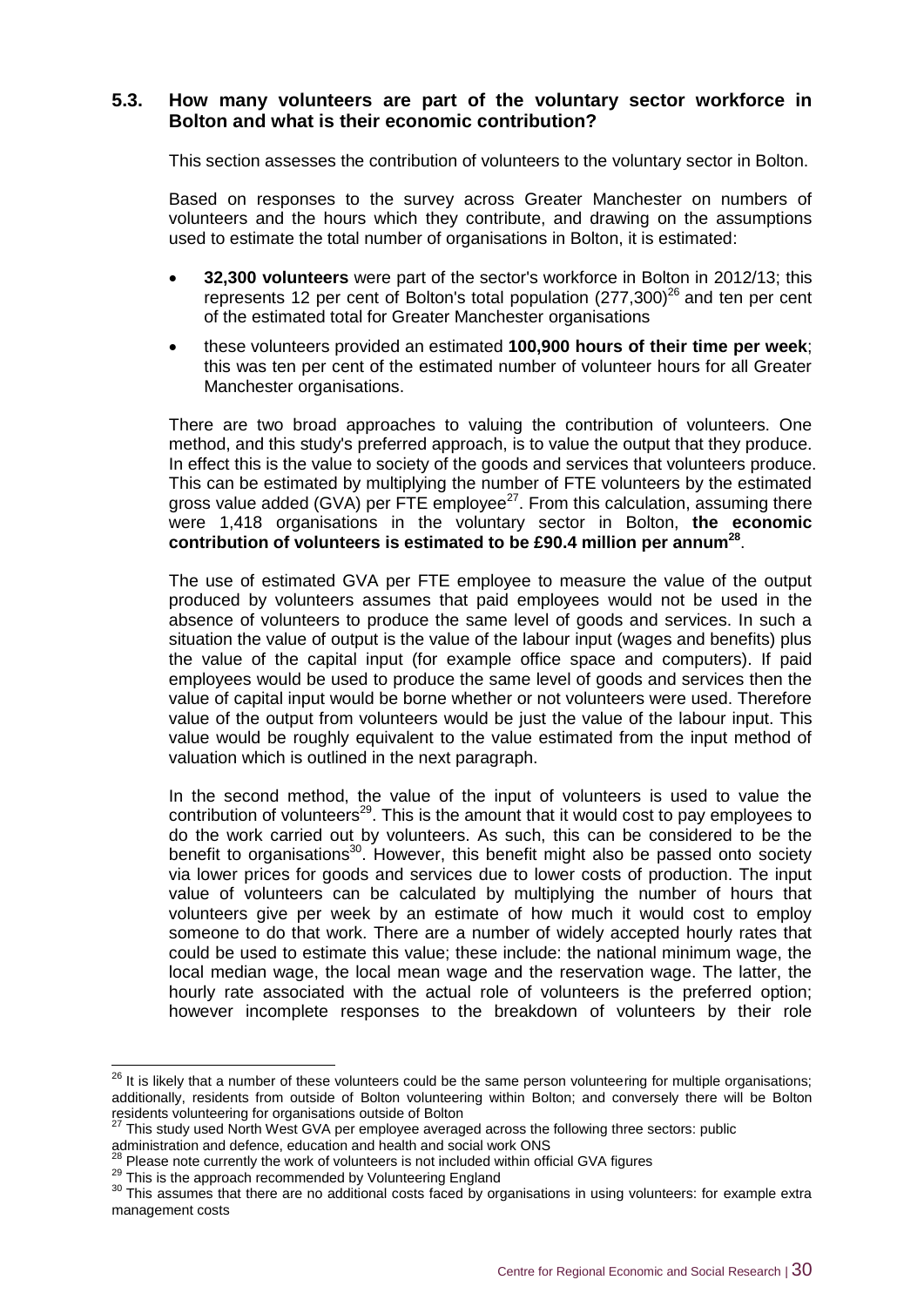prevented an accurate calculation using this method. Therefore the preference in this study has been to provide a range using the national minimum wage (low estimate) and the local median wage (high estimate). In reality the true value of the input provided by volunteers will lie between the two estimates. Given the results to the survey it is estimated that:

- assuming the national minimum wage for adults<sup>31</sup> it would cost £32.5 million **annually to employ staff to do the work provided by volunteers in Bolton organisations**
- assuming the median gross hourly wage for full time employees in the North West<sup>32</sup> it would cost £62.6 million annually to employ staff to do the work **provided by volunteers in Bolton organisations.**

Figure 5.2 presents a breakdown of survey responses by the number of volunteers that they use. It shows:

- just two per cent of organisations reported having no volunteers
- 39 per cent of organisations had between one and nine volunteers
- 23 per cent of organisations had between ten and 19 volunteers
- 24 per cent of organisations had between 20 and 49 volunteers
- just over one in ten organisations (12 per cent) had 50 or more volunteers.

This pattern was largely representative of the picture for organisations across Greater Manchester as a whole, where:

- one per cent of organisations had no volunteers
- 31 per cent of originations had one to nine volunteers
- 26 per cent of organisations had ten to 19 volunteers
- 27 per cent of organisations had 20 to 49 volunteers
- and 14 per cent of organisations had more than 50 volunteers.

-

 $31$  £6.19 for 21 years and older in 2012

<sup>&</sup>lt;sup>32</sup> £11.94 for 2012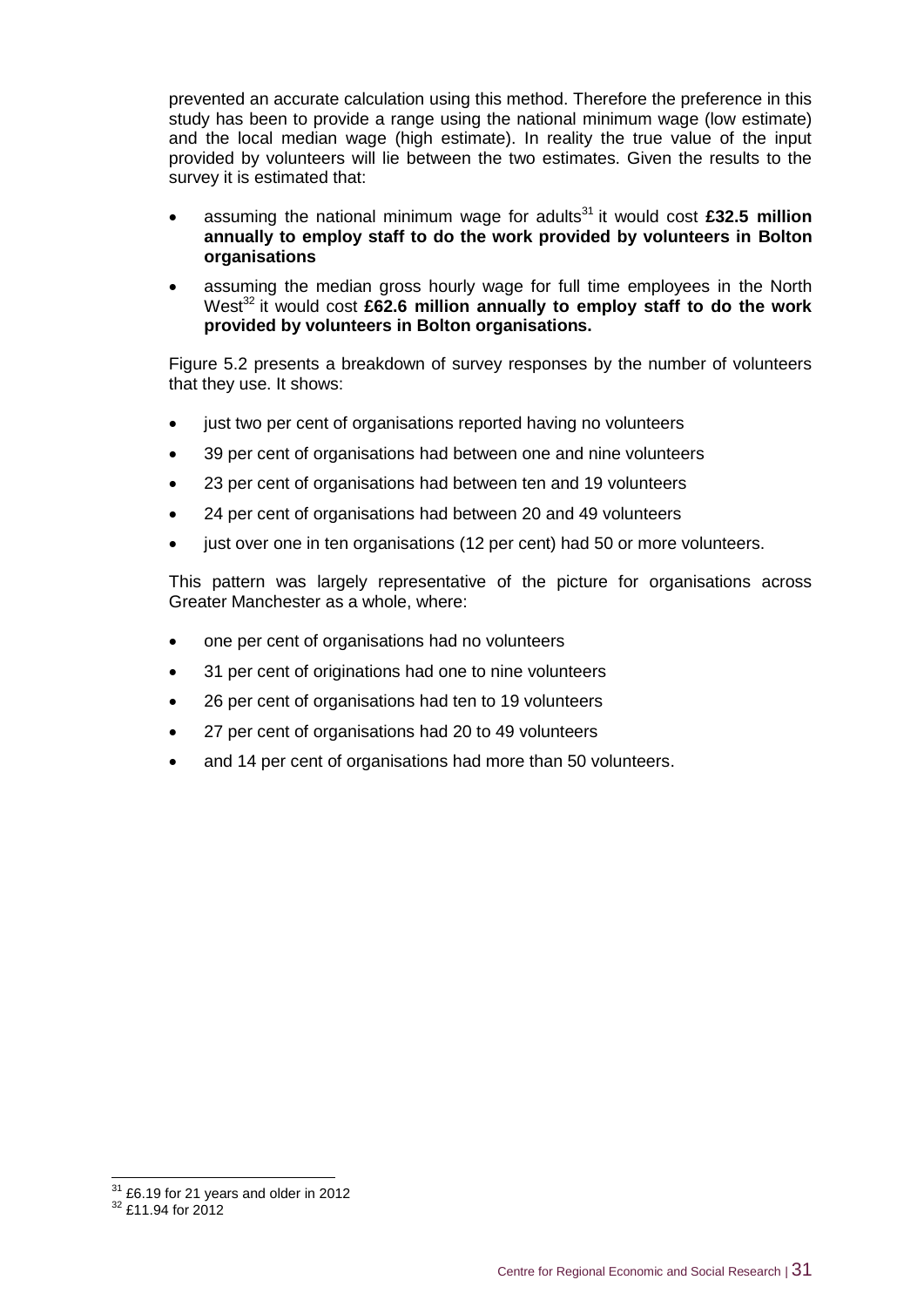

#### **Figure 5.2: Organisations by numbers of volunteers**

Source: Bolton State of the Voluntary Sector survey 2012/13 Base: 155

Assessment of the breakdown of volunteers by job role reveals:

- 25 per cent of volunteers were in management roles, including committee/board members
- 11 per cent of volunteers were in administrative roles
- 62 per cent of volunteers were in roles delivering services.

#### **5.4. How has the sector's workforce changed in the last 12 months?**

The final part of this chapter reports on how respondents perceived three aspects of their workforce have changed in the past 12 months. The survey asked respondents whether the following aspects of their organisations workforce had 'increased', 'stayed the same' or 'decreased' in the last 12 months:

- the total number of paid employees
- the total number of work placements
- the total number of volunteers.

Figure 5.3 presents the results to these questions, the key findings of which are:

#### *Paid employees:*

- nearly 80 per cent of organisations employed a similar number of paid employees to a year ago
- of organisations reporting a change more organisations reported a decrease in paid staff (13 per cent) than an increase (eight per cent)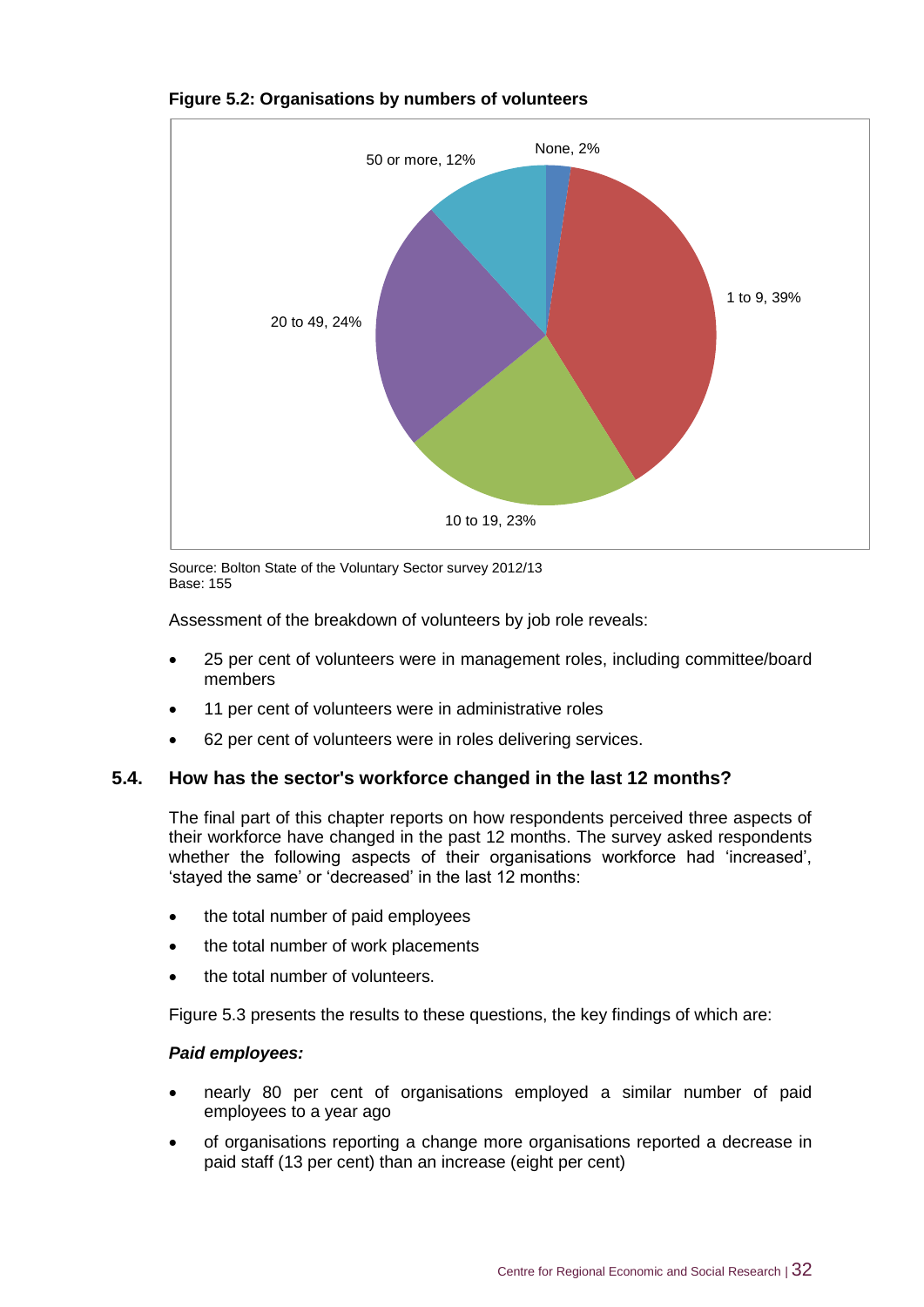across Greater Manchester 17 per cent of organisations reported an increase in their number of paid employees; the same percentage reported a decrease.

#### *Work placement:*

- 12 per cent of respondents reported an increase in their number of work placements over the previous year
- fewer organisations (eight per cent) reported a decrease in the past year
- 14 per cent of Greater Manchester organisations reported an increase in their number of work placements compared with 8 per cent who reported a decrease.

#### *Volunteers:*

- 37 per cent of respondents reported increased numbers of volunteers now compared to a year ago; this might have been the result of an increasing number of short term volunteer placements sent from job centres via volunteering centres and those unable to find work, and those that have lost their job turning to volunteering to maintain skills and to gain new ones
- in comparison 12 per cent of organisations reported a decrease in volunteer numbers
- half of organisations reported that their volunteer numbers were the same
- nearly two fifths of Greater Manchester organisations reported an increase in their number of volunteers over the previous year, compared with 11 per cent who reported a decrease.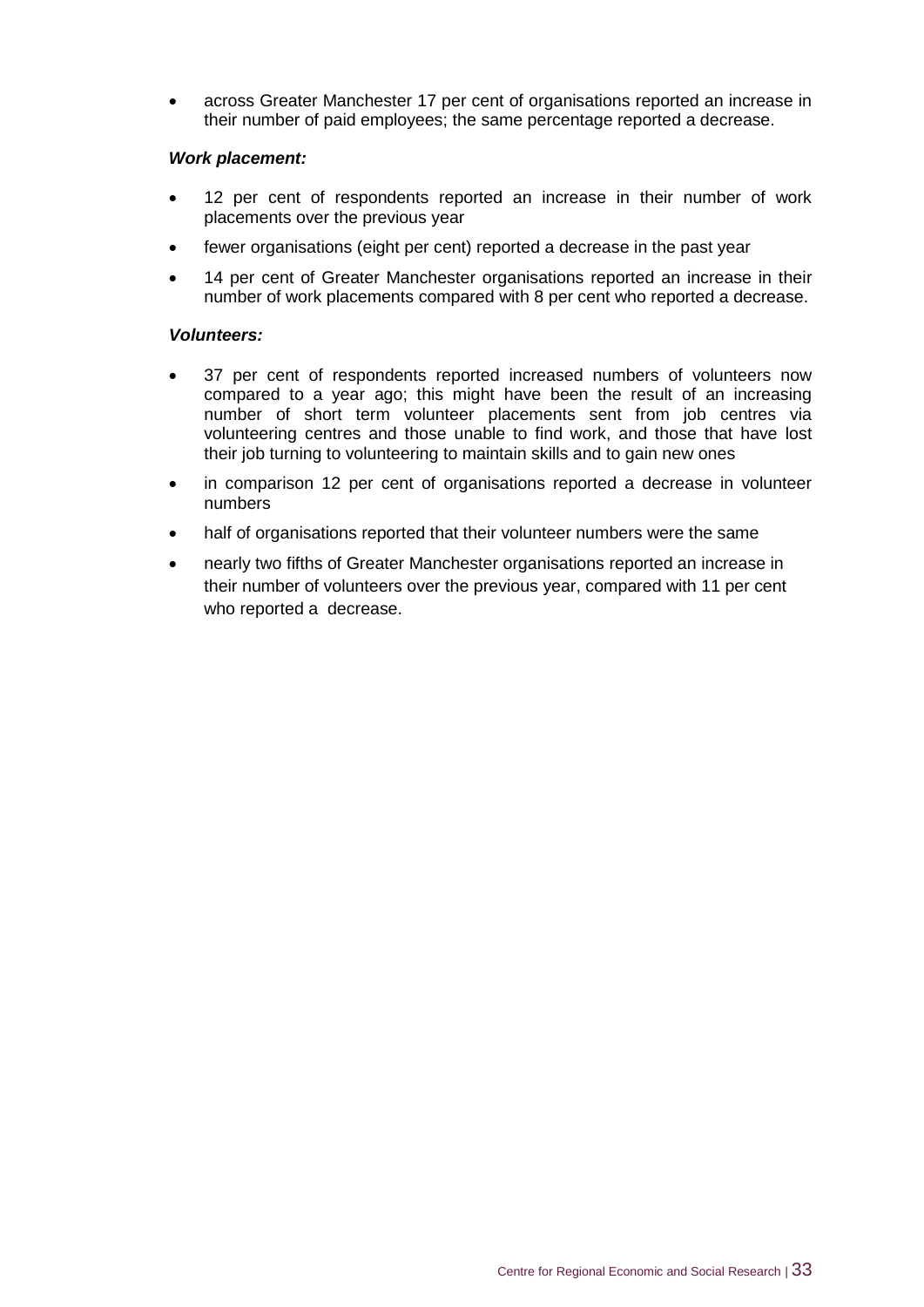

#### **Figure 5.3: Change in aspects of the workforce in the last 12 months**

Source: Bolton State of the Voluntary Sector survey 2012/13 Base: paid employees (95) work placements (73) volunteers (156) Note: 'cannot say' response has been excluded from the analysis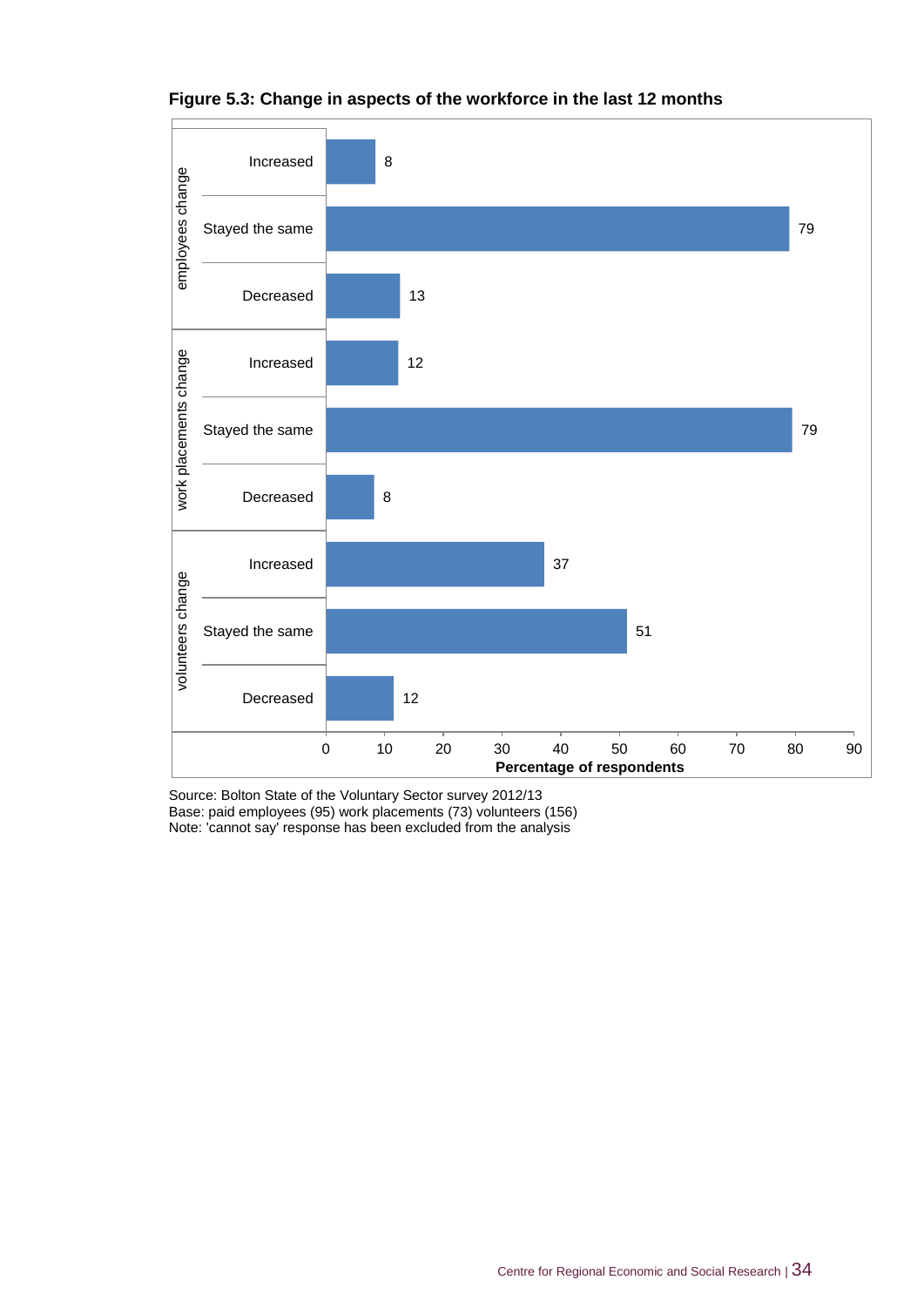# <span id="page-45-0"></span>**Partnership Working: the Public Sector**

Chapter 4 revealed the importance of public sector funding for the voluntary sector in Bolton: two fifths of survey respondents received income from public sector bodies to support their work. This chapter considers these relationships in more detail by exploring survey respondent's experiences of partnership working with a range of public sector bodies. It covers the extent of their engagement with key public sector bodies in Bolton, how these statutory agencies perceive and influence their work, and their satisfaction with funding arrangements.

#### **6.1. Relationships with local public sector bodies**

Survey respondents were asked about the extent of their dealings with each of the main public sector bodies covering the Bolton area. An overview of their responses is provided in figure 6.1, along with the local authority figure for Greater Manchester combined.

This shows that survey respondents had dealings with a range of local public sector bodies. The three most prominent were Bolton Council, NHS Bolton and Bolton College:

- **Bolton Council**: 72 per cent had some dealings with the Council; including 26 per cent who had a 'fair amount' of dealings and eight per cent who had a 'great amount' of dealings
- **NHS Bolton (Primary Care Trust):** 42 per cent had some dealings with NHS Bolton; including 15 per cent who had a 'fair amount' of dealings and 6 per cent who had a 'great amount' of dealings
- **Bolton College:** 39 per cent had some dealings with the college; including 15 per cent who had a 'fair amount' of dealings and 2 per cent who had a 'great amount' of dealings.

Local authorities consistently emerged as the most prominent public sector contact for respondents to this study across Greater Manchester. Overall, 11 per cent of respondents said they had a 'great amount' of dealings with their local authority and 29 per cent said they had a 'fair amount'. Although the Bolton figure is slightly lower than this it is broadly consistent with similar boroughs, such as Wigan, where 27 per cent of respondents had a 'fair amount' and eight per cent had a 'great amount' of contact.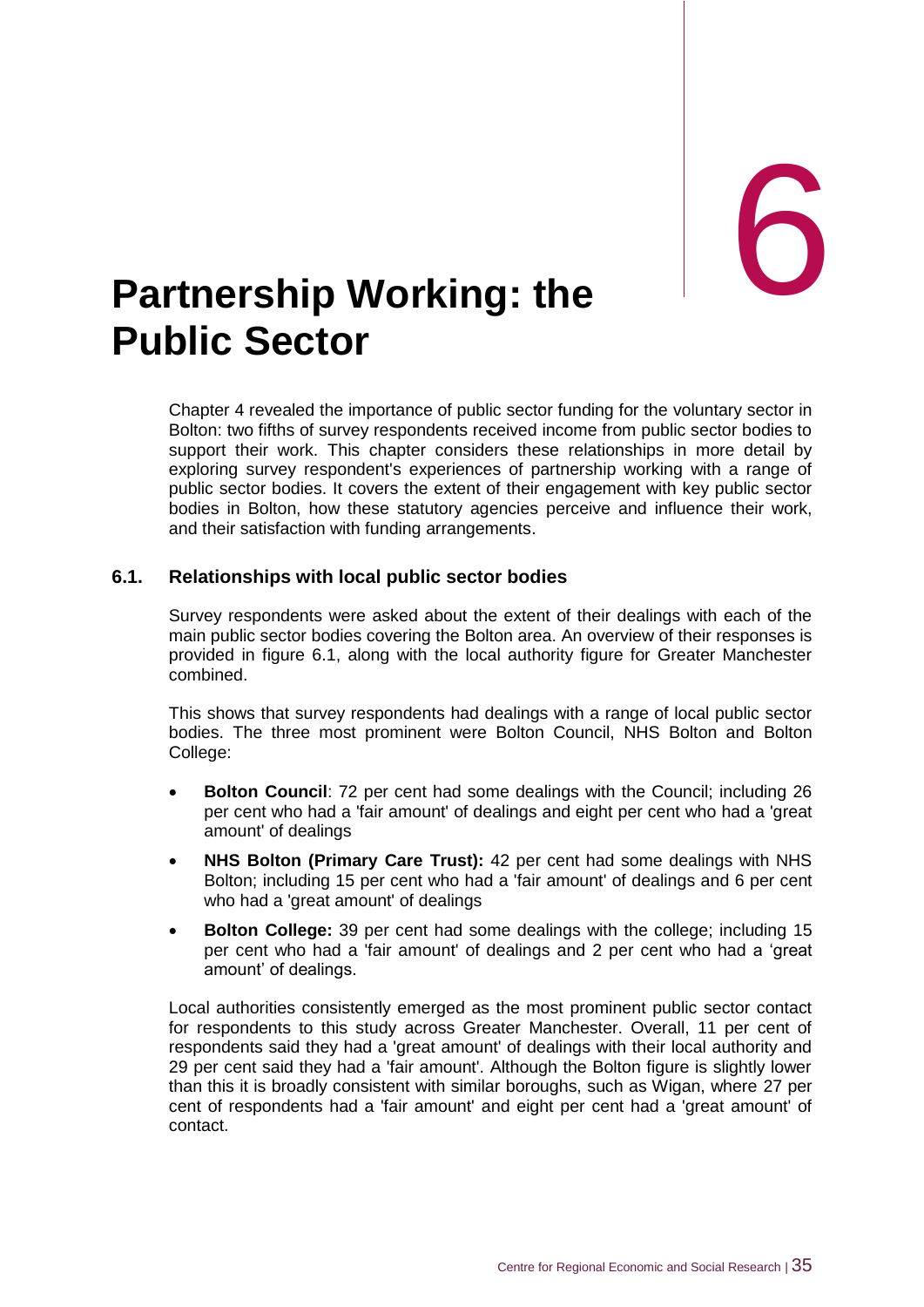By contrast, in the two cities of Greater Manchester (Manchester and Salford), higher proportions of respondents had frequent dealings with the local authority. Variations by area are discussed in more detail in the Greater Manchester survey report.





Source: Bolton State of the Voluntary Sector survey 2012/13 Base: 127-210

#### **6.2. Relationships with local public sector bodies**

The previous section highlighted the central importance of Bolton Council, NHS Bolton, and Bolton College to the voluntary sector's work. The relationship between voluntary organisations and their local public sector partners is therefore important to their ability to operate effectively. To this end survey respondents were asked about the quality and effectiveness of their relationships with key public sector bodies. The questions covered the extent to which respondents said each public sector body:

- valued their organisation's work
- understood the nature and role of their organisation
- respected their organisation's independence
- informed their organisation about the issues which affected them or were of interest to them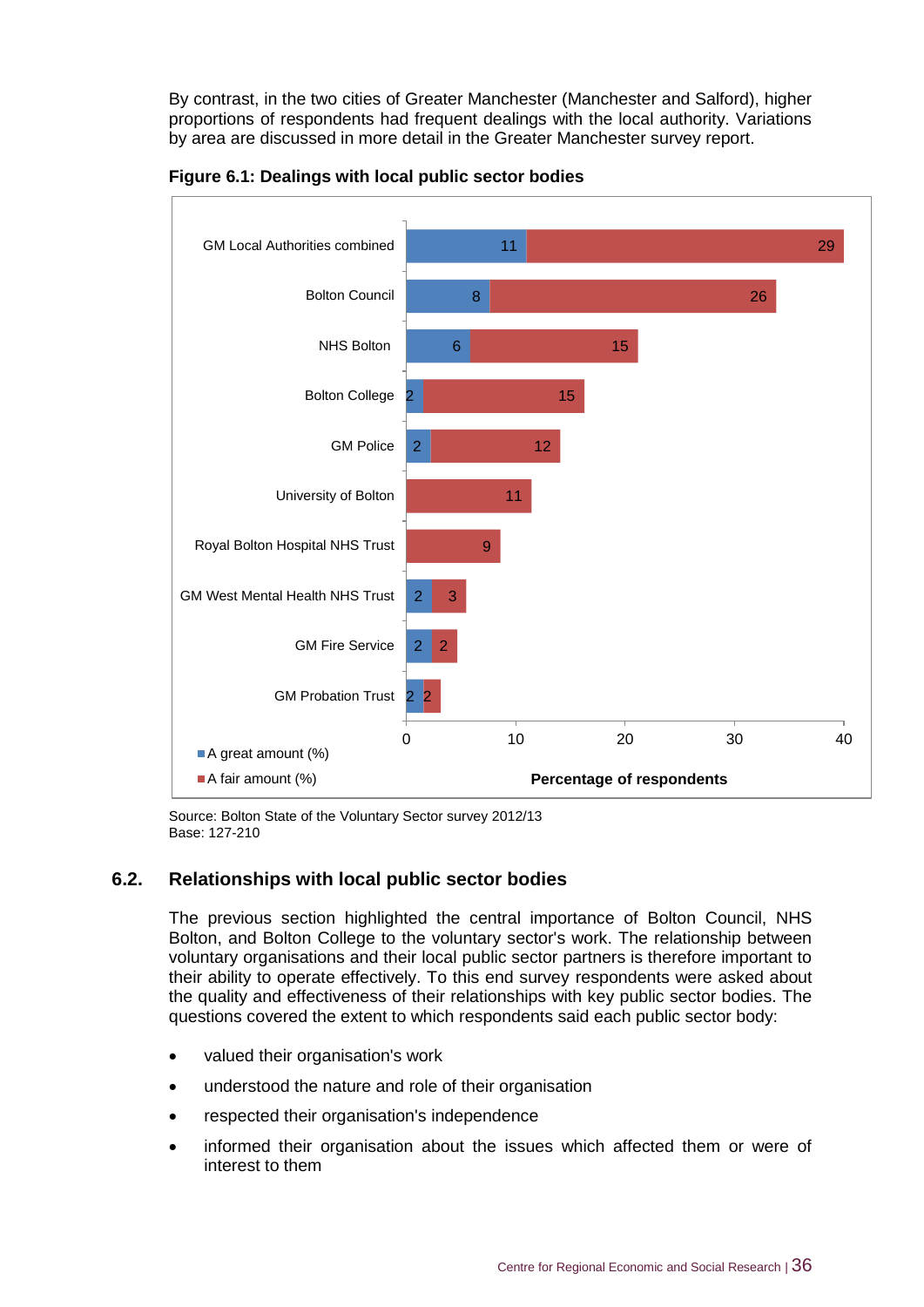- consulted their organisation about issues which affected them or were of interest to them
- involved their organisation appropriately in developing and carrying out policy on issues which affected them
- acted upon their organisation's opinions and/or responses to consultations.

Respondents were asked to provide an answer for Bolton Council and their most frequent contact from the list of other public sector bodies. The results of each question are summarised in figures 6.2a and 6.2b. A comparison with the Greater Manchester average is also provided.

Figures 6.2a and 6.2b show that the voluntary sector's experiences of working in partnership with local public sector bodies were quite mixed:

- **valuing their work:** 53 per cent of respondents said that Bolton Council valued the work they did. In addition, 64 per cent of respondents said that their most frequent other public sector contact valued their work
- **understanding their role:** 53 per cent of respondents said that Bolton Council understood the role and nature of their organisation's role. In addition, 68 per cent of respondents said that their most frequent other public sector contact understood their role
- **respecting their independence:** 52 per cent of respondents said that Bolton Council respected their organisation's independence. In addition, 61 per cent of respondents said that their most frequent other public sector contact respected their independence
- **informing about key issues:** 48 per cent of respondents said that Bolton Council kept their organisation informed about issues which affected them or were of interest to them. In addition, 54 per cent of respondents said that their most frequent other public sector contact kept them informed
- **consulting about key issues:** 37 per cent of respondents said that Bolton Council consulted their organisation about issues which affected them or were of interest to them. In addition, 45 per cent of respondents said that their most frequent other public sector contact consulted them
- **involving in policy development:** 25 per cent of respondents said that Bolton Council involved their organisation appropriately in developing and carrying out policy on issues which affected them. In addition, 40 per cent of respondents said that their most frequent other public sector contact involved them in policy development
- **acting on their views:** 26 per cent of respondents said that Bolton Council acted upon their organisation's opinions and/or responses to consultations. In addition, 43 per cent of respondents said that their most frequent other public sector contact acted on their views.

This suggests an overall trend in which the voluntary sector's experience of working with Bolton Council was less positive than with other local public sector bodies. However, this trend was reflected across Greater Manchester and the views of Bolton respondents were broadly comparable with the Greater Manchester combined figures, both for the local authority and other most frequent public sector contacts. **Importantly, respondents to this survey were considerably more positive about their relationship with the public sector than the 2010 national survey.**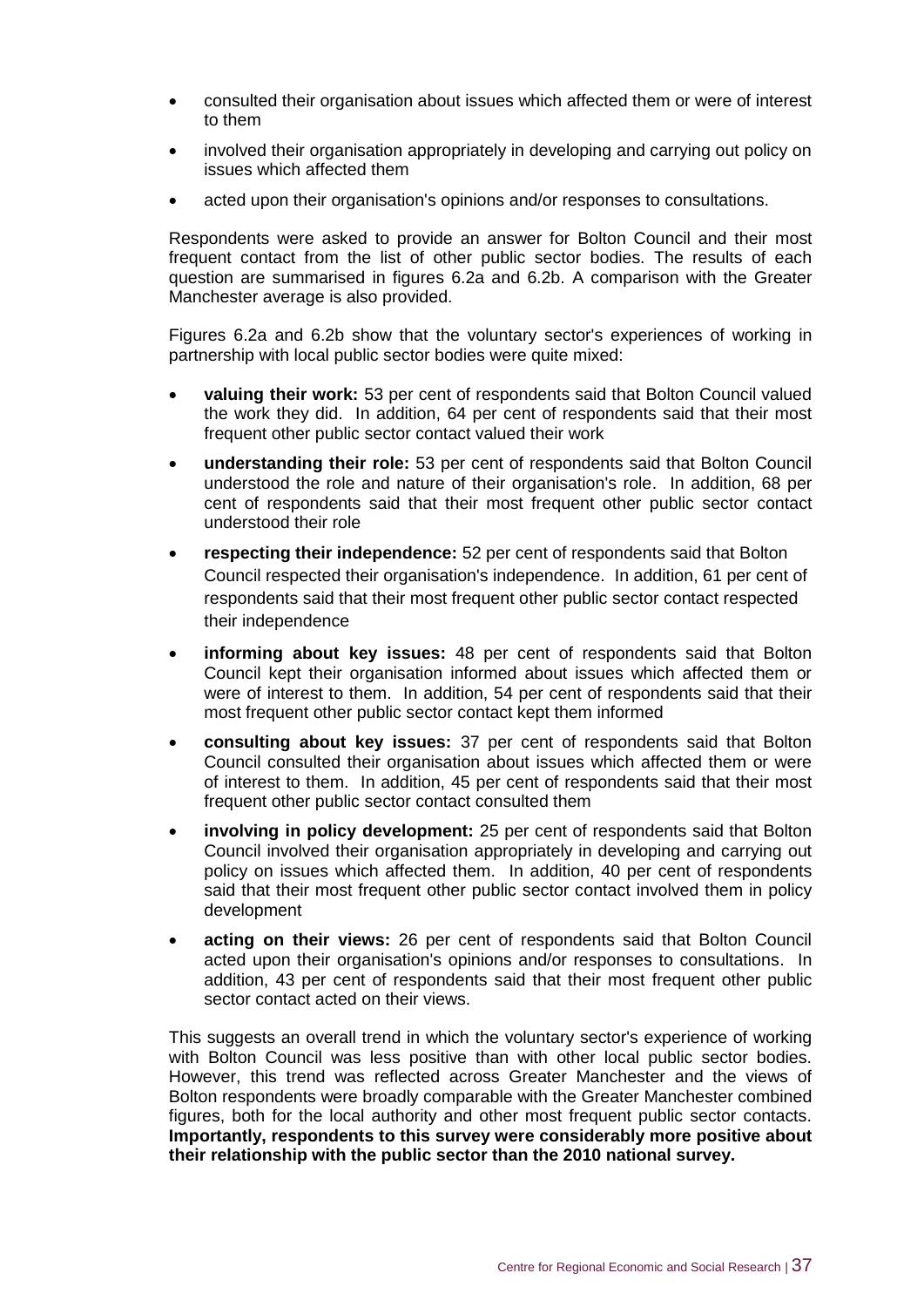

#### **Figure 6.2a: Relationships with Bolton Council**

Source: Bolton State of the Voluntary Sector survey 2012/13 Base: 174-178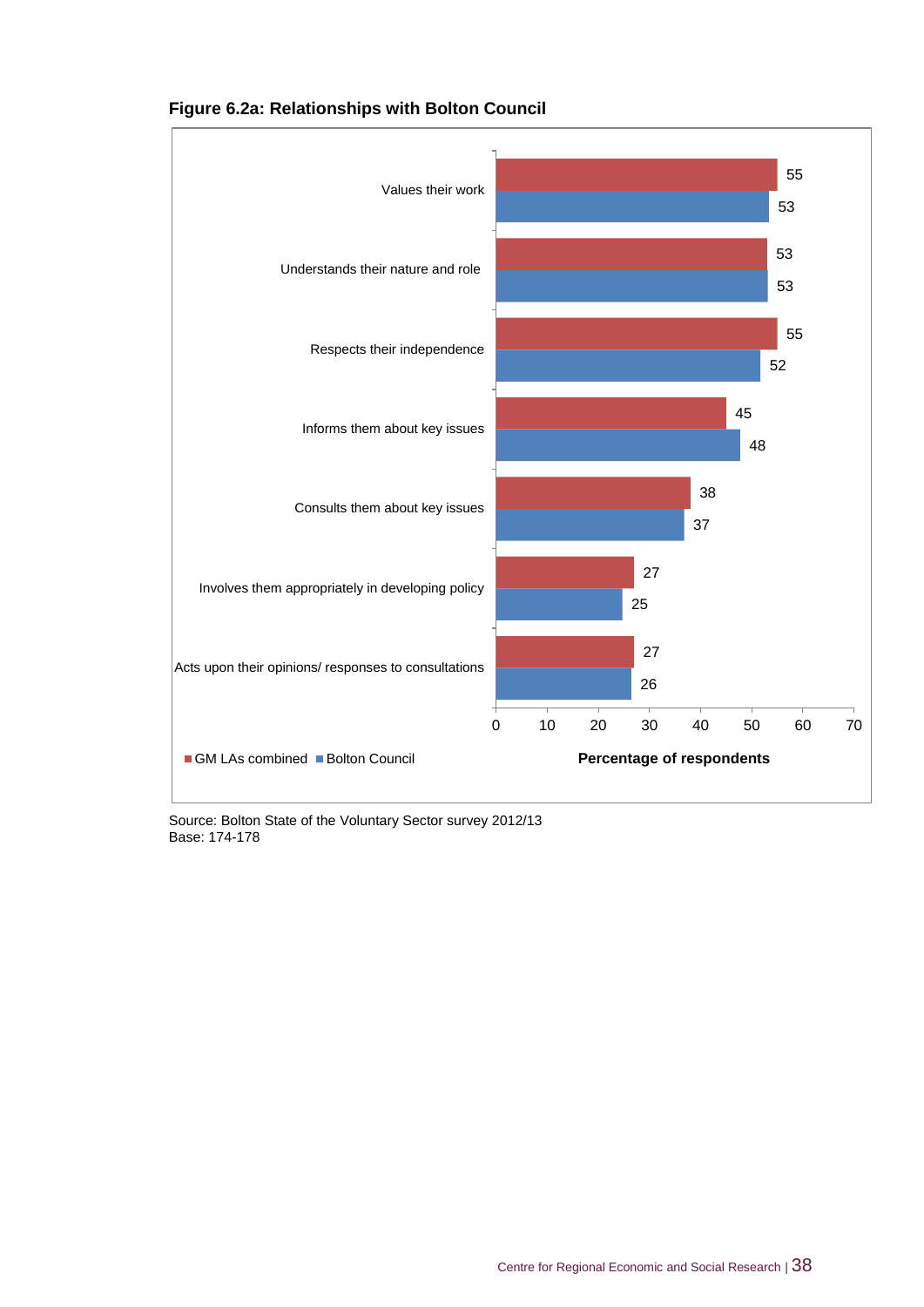

#### **Figure 6.2b: Relationships with other most frequent public sector contact**

Source: Bolton State of the Voluntary Sector survey 2012/13 Base: 174-178

-

The survey findings regarding relationships with local public sector bodies are reinforced by responses to two further questions which asked the extent to which organisations were satisfied with their ability to influence public sector decisions of relevance to their organisation and the extent to which they thought local statutory bodies influenced their success<sup>33</sup>. The results of these questions are summarised in figure 6.3. A comparison with the Greater Manchester average is also provided.

 $33$  This latter measure was used in 2008 and 2010 to provide evidence of local authority performance against 'National indicator 7: the environment for a thriving third sector'. It therefore provides an important national benchmark against which local sector relationships can be judged.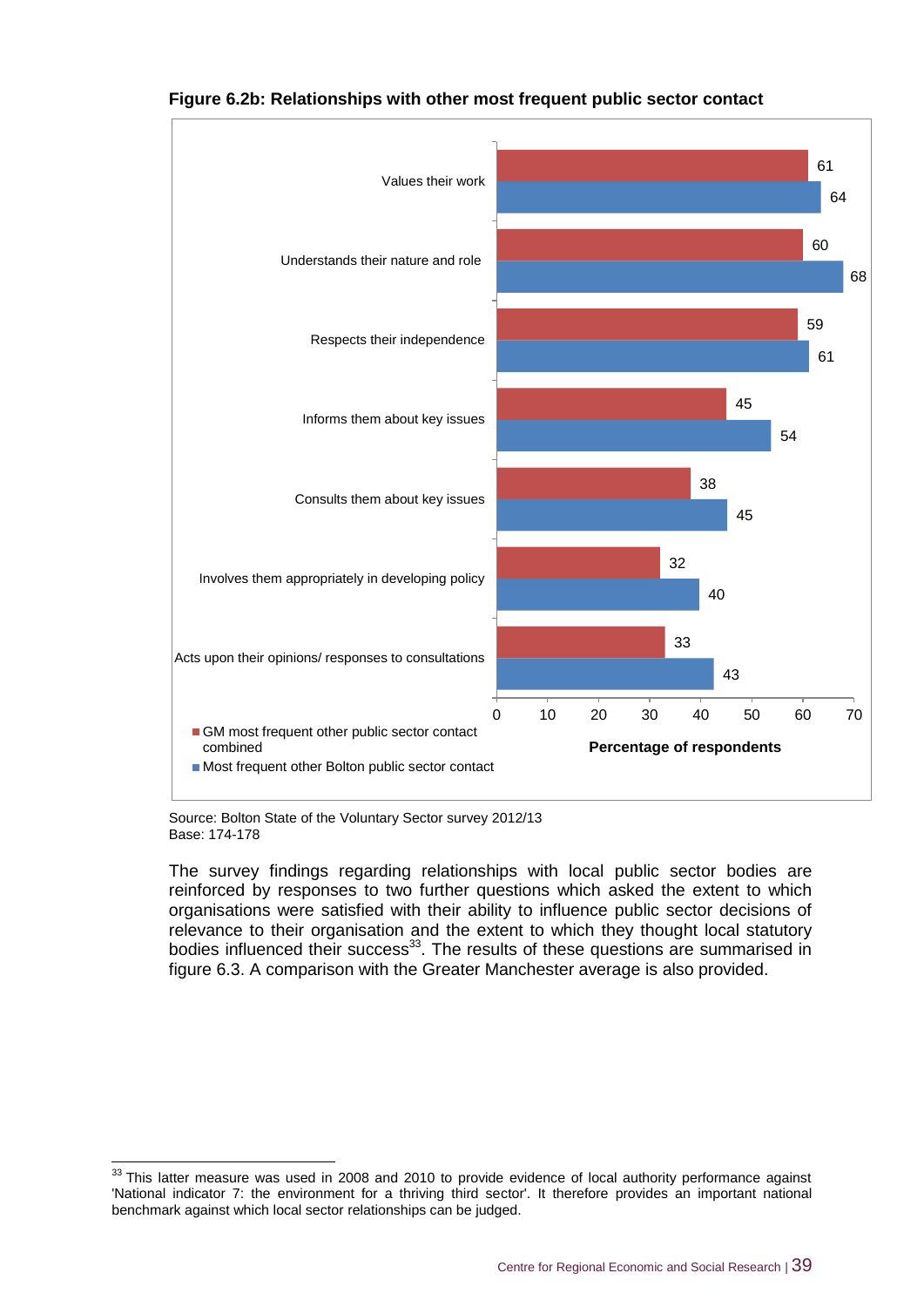



Source: Bolton State of the Voluntary Sector survey 2012/13 Base: 182 / 184

This shows that 25 per cent of respondents were satisfied with their ability to influence Bolton Council decisions of relevance to their organisation and 36 per cent said that the council had a positive influence on their organisation's success. This is broadly consistent with the Greater Manchester combined figures and considerably higher than the national average.

In addition, 27 per cent of respondents said they were satisfied with their ability to influence key decisions of their most frequent other public sector contact and 39 per cent said this contact had a positive influence on their success. Again, this is broadly consistent with the Greater Manchester combined figures.

#### **6.3. Funding from local public sector bodies**

Respondents were also asked to reflect on their experiences of public sector funding in terms of how successful they had been; how satisfied they were with bidding arrangements; and how satisfied they were with the level of opportunity to bid for long-term funding. The responses are illustrated in figure 6.4 and are split between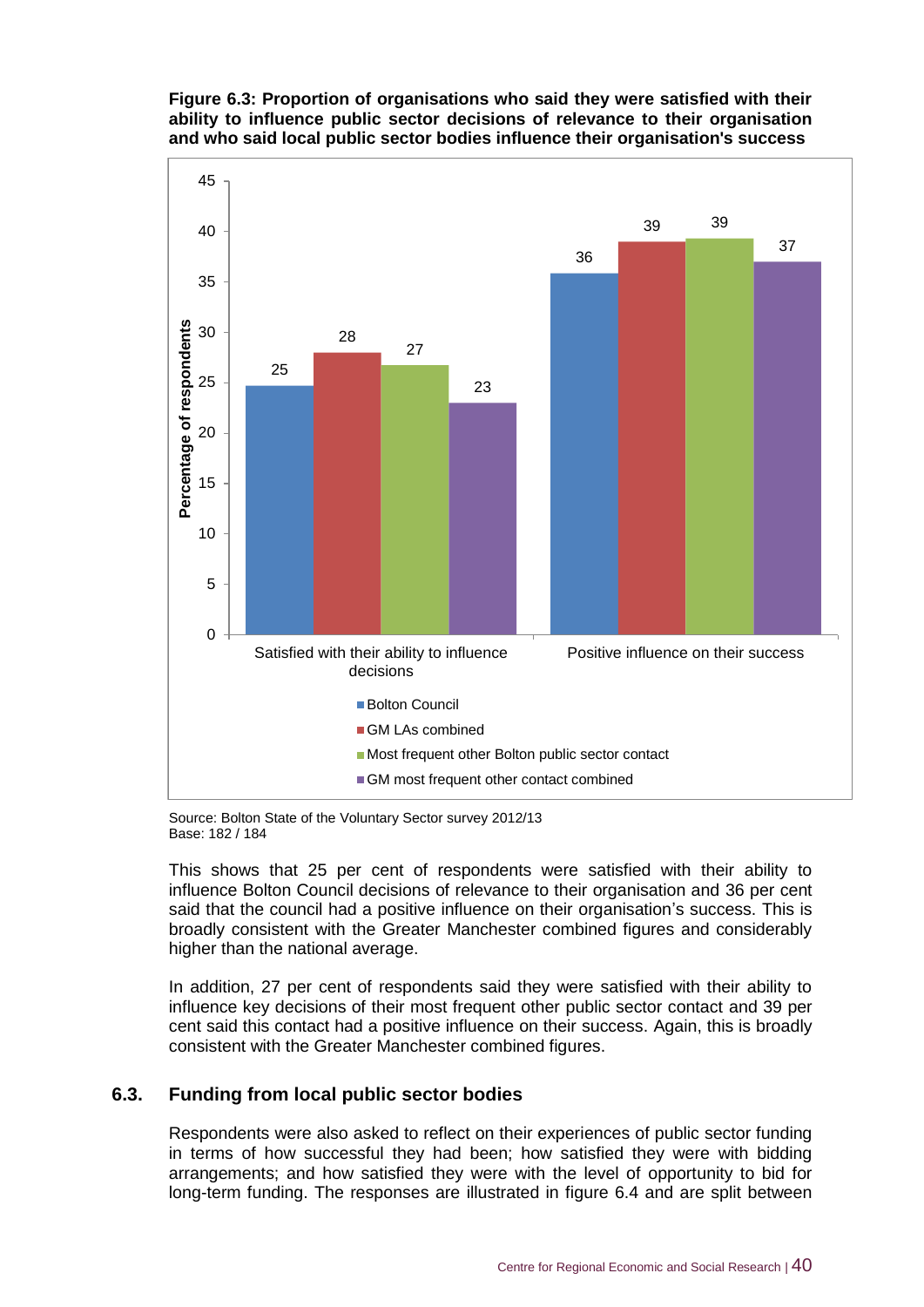perceptions of Bolton Council and of organisations' most frequent other public sector contact. A comparison with the Greater Manchester average is also provided.



**Figure 6.4 Experiences of bidding for funding and contracts with the public sector**

Source: Bolton State of the Voluntary Sector survey 2012/13 Base: 169-183

This shows that 48 per cent of respondents were successful in bidding for contracts with Bolton Council compared to a 38 per cent success-rate with other public sector bodies. 44 per cent were satisfied with bidding arrangements for Bolton Council contracts and 36 per cent for their most frequent other public sector contract. 17 per cent were satisfied with the opportunities for funding or contracts with Bolton Council that last three years or longer; and 18 per cent felt the same for their most frequent other public sector contact.

#### **6.4. Qualitative perspectives on local public sector bodies**

Following on from quantitative questions regarding the nature of respondents' relationships with local public sector bodies, respondents were also asked to provide further qualitative (i.e. written) information about these relationships. Positive comments tended to reflect the role of funding streams or council contracts in maintaining or strengthening the provision of organisations: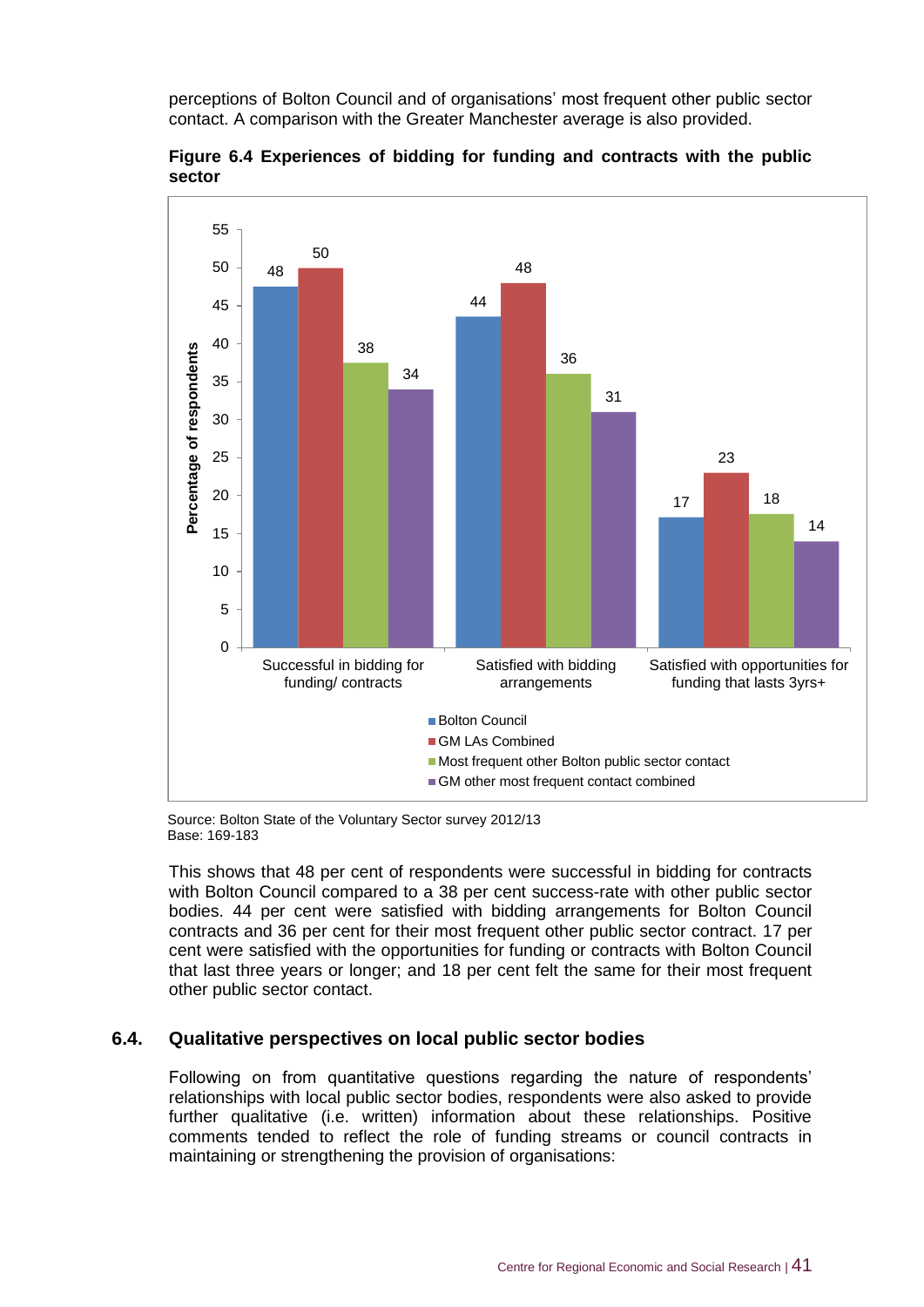*"Bolton council have funded us for the past few years and appreciate the work we do. We tend to work closely with them and we have a good relationship with them. Without the funding from them our work would not be possible."*

*"Without the support of these organisations it would be impossible to continue with our aims and objectives."*

*"NHS Bolton have been supportive in funding a post within our organisation for approximately 15 years and assisting us to access (service users) in health settings."*

Non-financial forms of support such as provision of training, advice and facilities were also important to survey respondents:

"*(Our work) relies on the Council's official approval and support in order that we gain accreditation. Councillors and council officials are supportive in this.*"

*"They offer us a considerable amount of training. They help with equipment required for a successful fun day each year."*

*"Bolton Council Arts Development Officers have been very supportive since the organisation has started and have supported our work to develop."*

*"We have a very good relationship with all the council officers with whom we come into contact and get positive responses. The relationship with councillors both in (the local wards) is very positive indeed and greatly valued by us."*

However, the impact of reduced public sector capacity both in terms of funding and ability to offer wider support meant that relationships between the voluntary sector organisations and the public sector were becoming more distant:

*"There have been issues regarding funding and this is likely to become worse over coming months due to on-going cuts. However, Council has funded our service for (a long time) and has overall helped us to promote our service. The concern at present is how local voluntary sector services are being squeezed and vying for the ever-reducing monies available from the Council."*

*"Little understanding on the way Bolton Council support local groups. The council seems to be a distant entity because of the Government cuts, the Council has become a dominant figure, should become more transparent."*

More generally, some respondents felt that public bodies did not understand the role of voluntary organisations and that communication between the two sectors could be improved. This included a need for a more strategic approach to working together:

*"Only complaint is that there's not a joined up approach to sports between schools/ the council and voluntary clubs which means facilities and opportunities are lost and participation is not maximised. Action plans need to be created which link clubs to local schools."*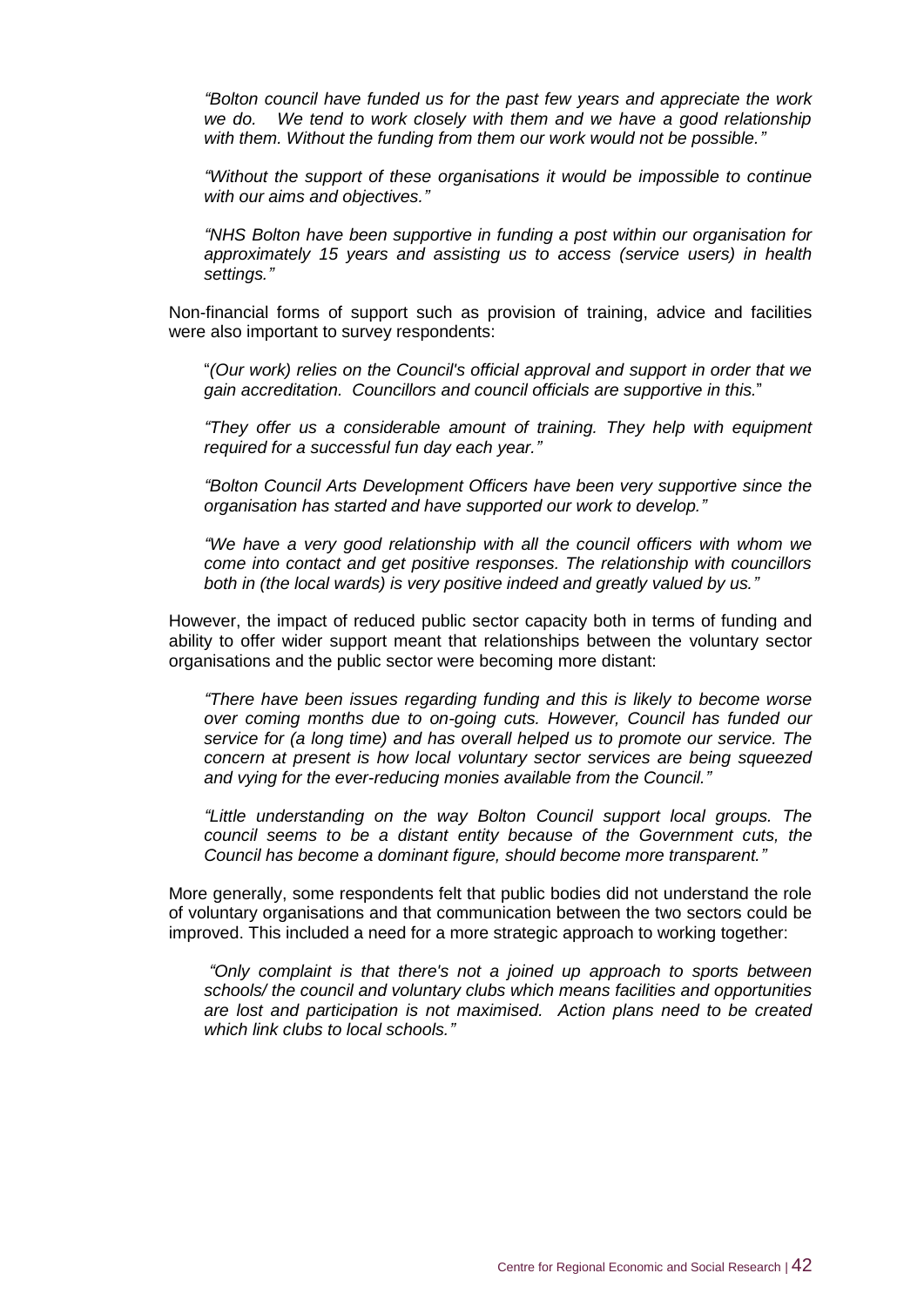# <span id="page-53-0"></span>Partnership Working: **Commercial Businesses**

The previous chapter explored respondents' experiences of partnership working with public sector bodies. This chapter moves on to explore their experiences of working with the commercial sector. This is new territory for many voluntary and community organisations: chapter 4 revealed that only 8 per cent of survey respondents received any income through business donations. However, relationships with the commercial sector will become more important as funding from public sector, charitable and philanthropic sources reduces. Survey respondents were asked about their dealings and experiences of working with commercial businesses in Bolton.

#### **7.1. Working with commercial businesses**

Survey respondents were asked to indicate the extent to which they had direct dealings with commercial businesses in Bolton. 45 per cent reported that they had some direct dealings, with 12 per cent having a 'great' or 'fair' amount of contact. This is slightly lower than the average for Greater Manchester as a whole (figure 7.1).



**Figure 7.1: Extent of direct dealings with commercial businesses**

Source: Bolton State of the Voluntary Sector survey 2012/13 Base: 155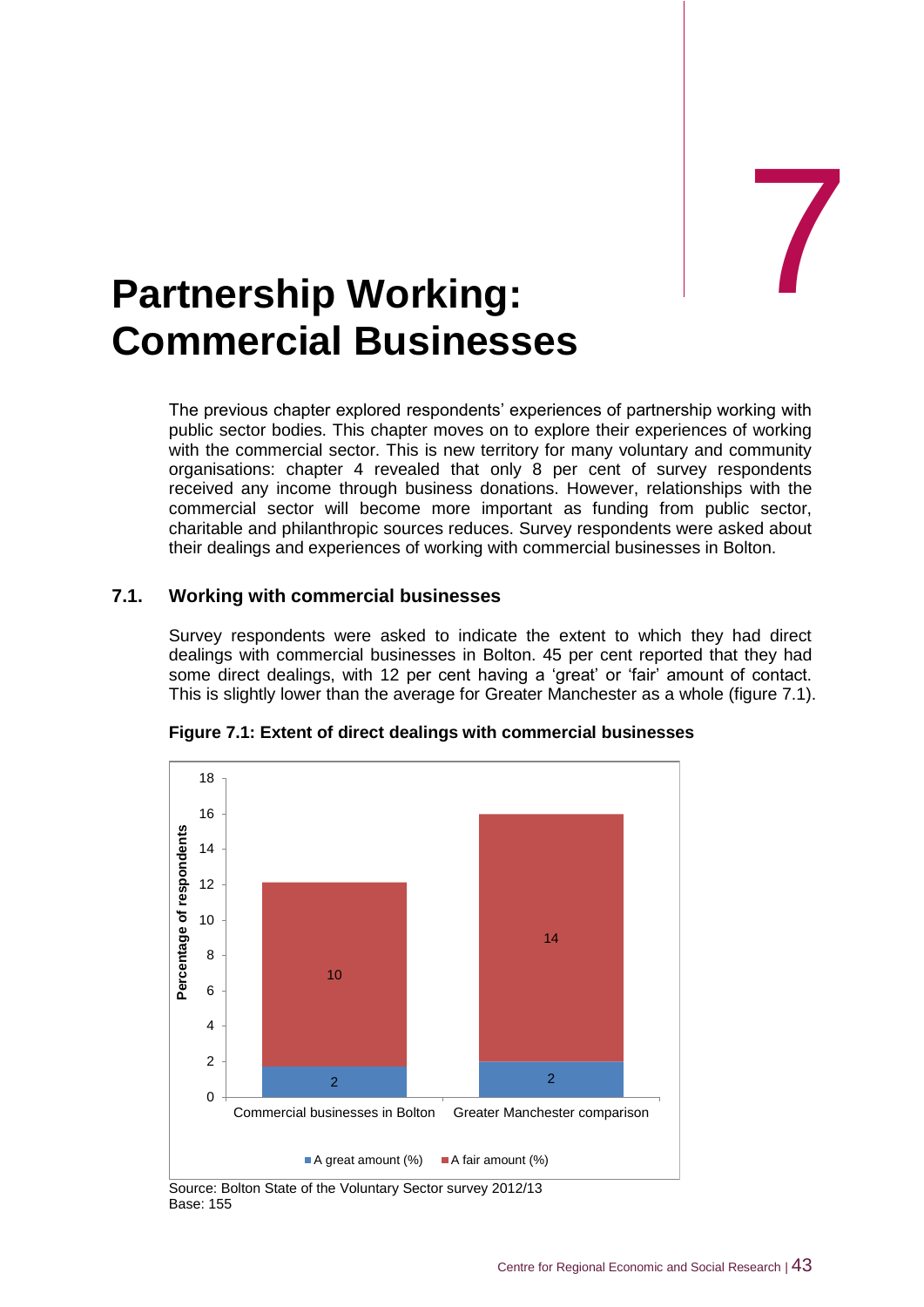As with public sector bodies, survey respondents were also asked about their perceptions of commercial businesses. They were asked to indicate the extent to which they thought that commercial businesses:

- valued their organisation's work
- understood the nature and role of their organisation
- had a good record in terms of corporate social responsibility
- provided local voluntary and community organisations/groups with 'in kind' help and/or support.

The results, including a Greater Manchester comparison, are summarised in figure 7.2. This shows that, compared to perceptions of public sector bodies (see figure 6.2), and the average from respondents across Greater Manchester, survey respondents had less positive perceptions of commercial businesses in Bolton:

- 19 per cent of respondents felt that commercial businesses **valued their work**
- 18 per cent of respondents felt that commercial businesses **understood the nature and role of their organisation or group**
- 16 per cent thought that commercial businesses in Bolton had a good record on **corporate social responsibility**
- 20 per cent felt that commercial businesses provided local voluntary organisations with **'in kind' help or support**
- taking all things into account, just 14 per cent of survey respondents felt that the commercial business community in Bolton was a **positive influence on their organisation's success**.



**Figure 7.2: Relationships with commercial businesses**

Source: Bolton State of the Voluntary Sector survey 2012/13 Base: 150-151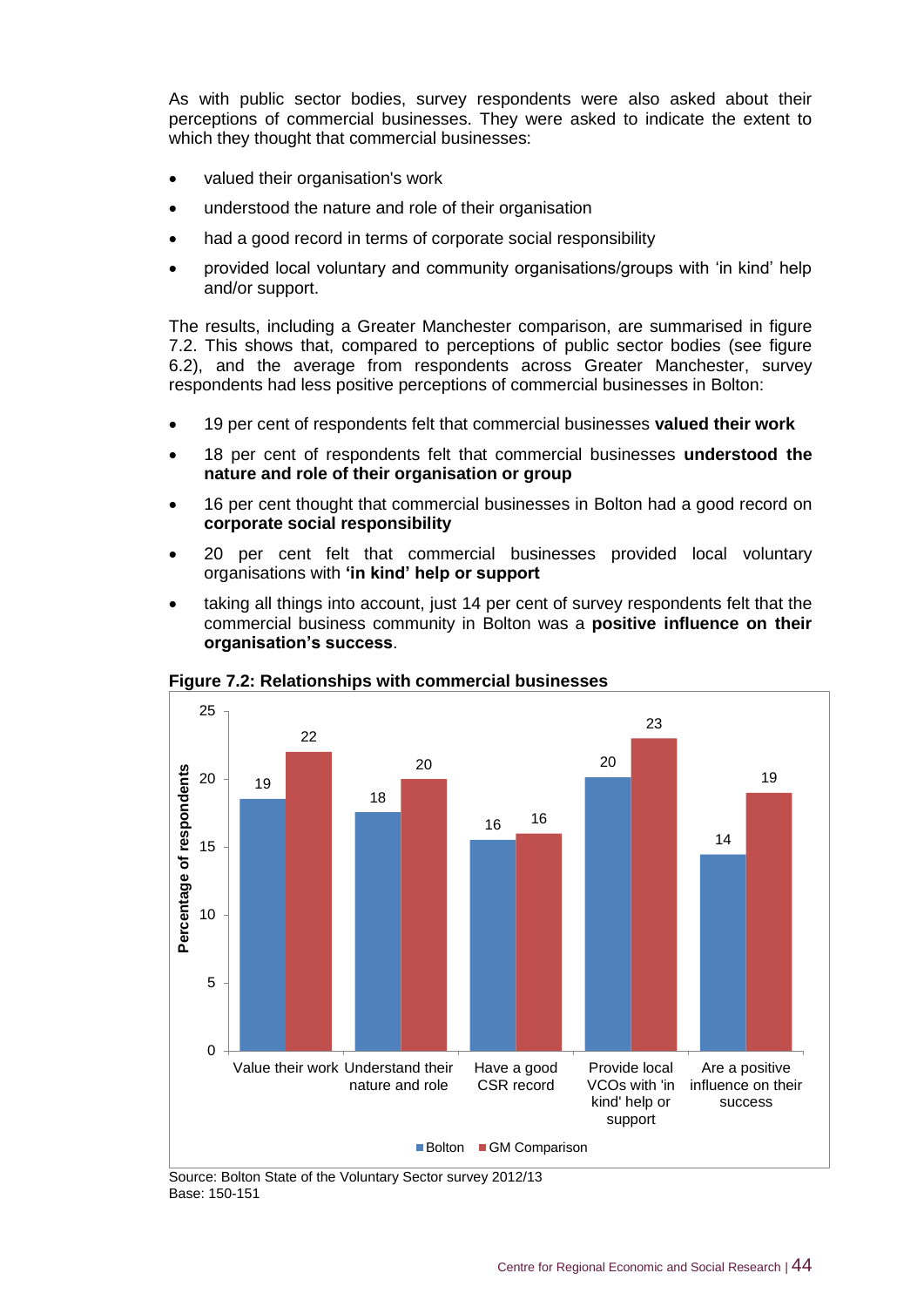#### **7.2. Working with commercial businesses**

Respondents were asked to comment qualitatively about their relationships with local businesses. Organisations had less engagement with commercial businesses on the whole than with the public sector and voluntary sector, which was reflected in the majority of comments, but there was a feeling that this needed to change:

*"We need to be more proactive in approaching local businesses. This is an area which is new to us."*

*"We have very little contact with commercial business in Bolton and would like to have more. We think that local companies don't necessarily understand the kind of work we do."*

*"We have very limited experience of dealing with commercial businesses so far but are currently starting to work with a [group of local businesses], looking at ways we can jointly develop new cultural activities that will benefit the community, give our organisation a chance to pilot new ideas and increase footfall for the traders. This venture will give us a better understanding of local commercial businesses and their attitudes to ourselves and other 3rd sector orgs. So far they are very keen on working collaboratively and supportive of our aims and objectives. We have seen examples of businesses supporting 3rd sector orgs through the CVS scheme which was demonstrated at their AGM and it seemed really positive. We would like to know more about building links with local businesses."*

For some respondents the lack of links was owing to businesses not understanding the role of voluntary sector organisations and an over-riding concern for profit:

*"The experience of approaching one organisation was fairly negative - as in it's OK to have their name all over the football stadium but as a small disability sports group we don't have a big public profile. For business there is a fairly clear quid pro quo approach."*

Where organisations did have links with businesses, this tended to be in the shape of *ad hoc*, small scale donations and support:

*"Sponsorship helps to provide funds to supply junior players with kits."*

*"When approached local companies have donated towards raffles and for other social activities."*

*"We have a particularly good arrangement with and support from [a large business] who have supported us with materials in kind, prizes for competitions and joined in with some of our activities and invited us to join in with theirs. (Community Litter Picking arranged by the company, staff assisting at our Christmas Lunches, Bakery Manager judging cake competitions, some of our older members from church invited to the company's Christmas lunch etc.) Our local butcher gives us preferential prices for the food for our weekly breakfasts and discounts the cost of food for our major events."*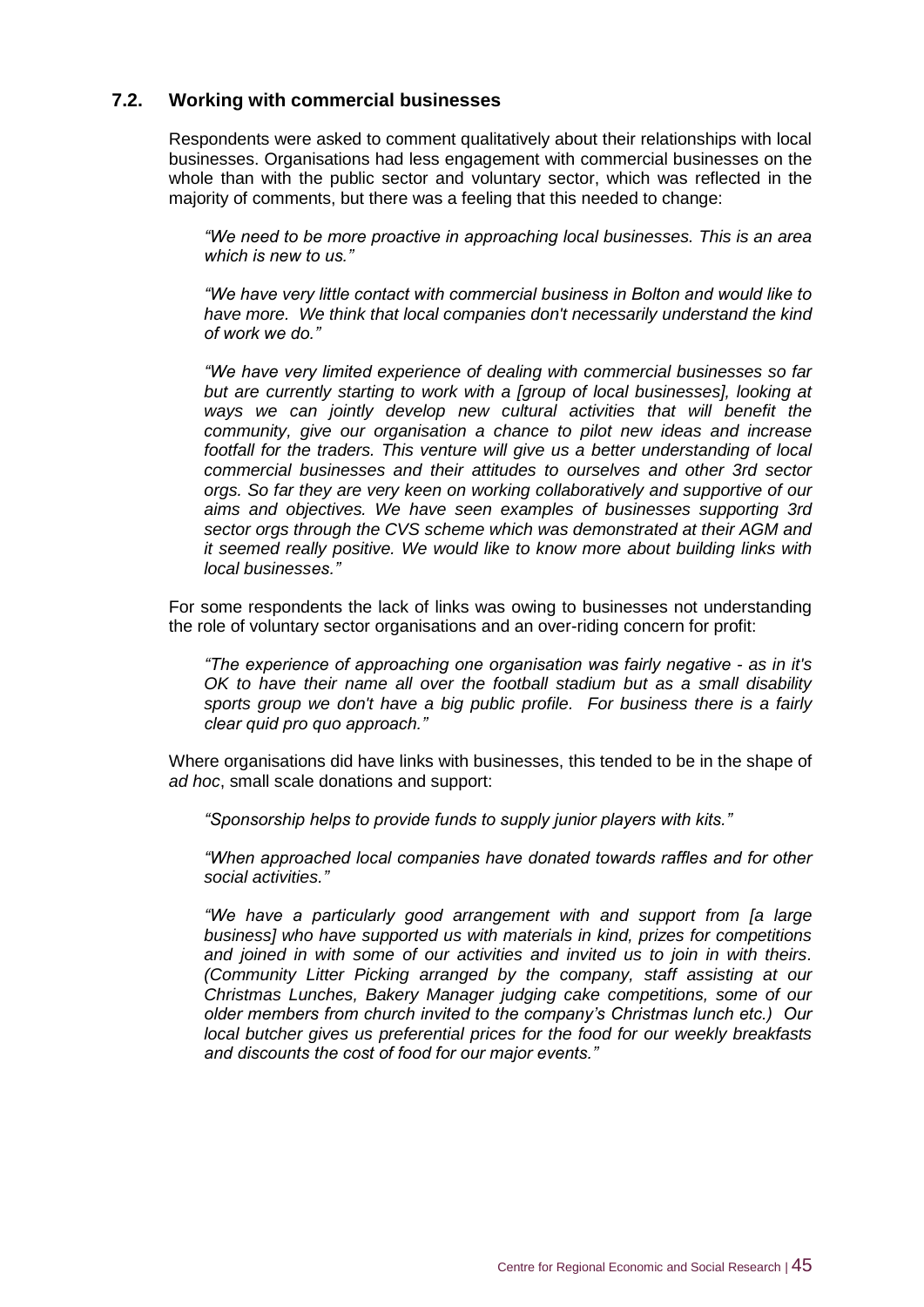# <span id="page-56-0"></span>external partnership Working: **Voluntary Organisations and Community Groups**

The previous two chapters have explored respondents' experiences of working with organisations from the public and commercial sectors. This chapter discusses survey respondents' views on their work with other voluntary and community sector organisations. This includes working collaboratively with voluntary organisations and community groups and accessing help and advice from local support and development organisations.

#### **8.1. Working with other voluntary and community organisations**

Survey respondents were asked about the extent to which they had direct dealings with other voluntary and community organisations in Bolton. 85 per cent had some direct dealings with other voluntary and community organisations and 65 per cent had a 'great' or 'fair amount' of contact. This is slightly higher than the figures for Greater Manchester combined, which show that 60 per cent had a 'great' or 'fair amount' of dealings with other voluntary and community organisations.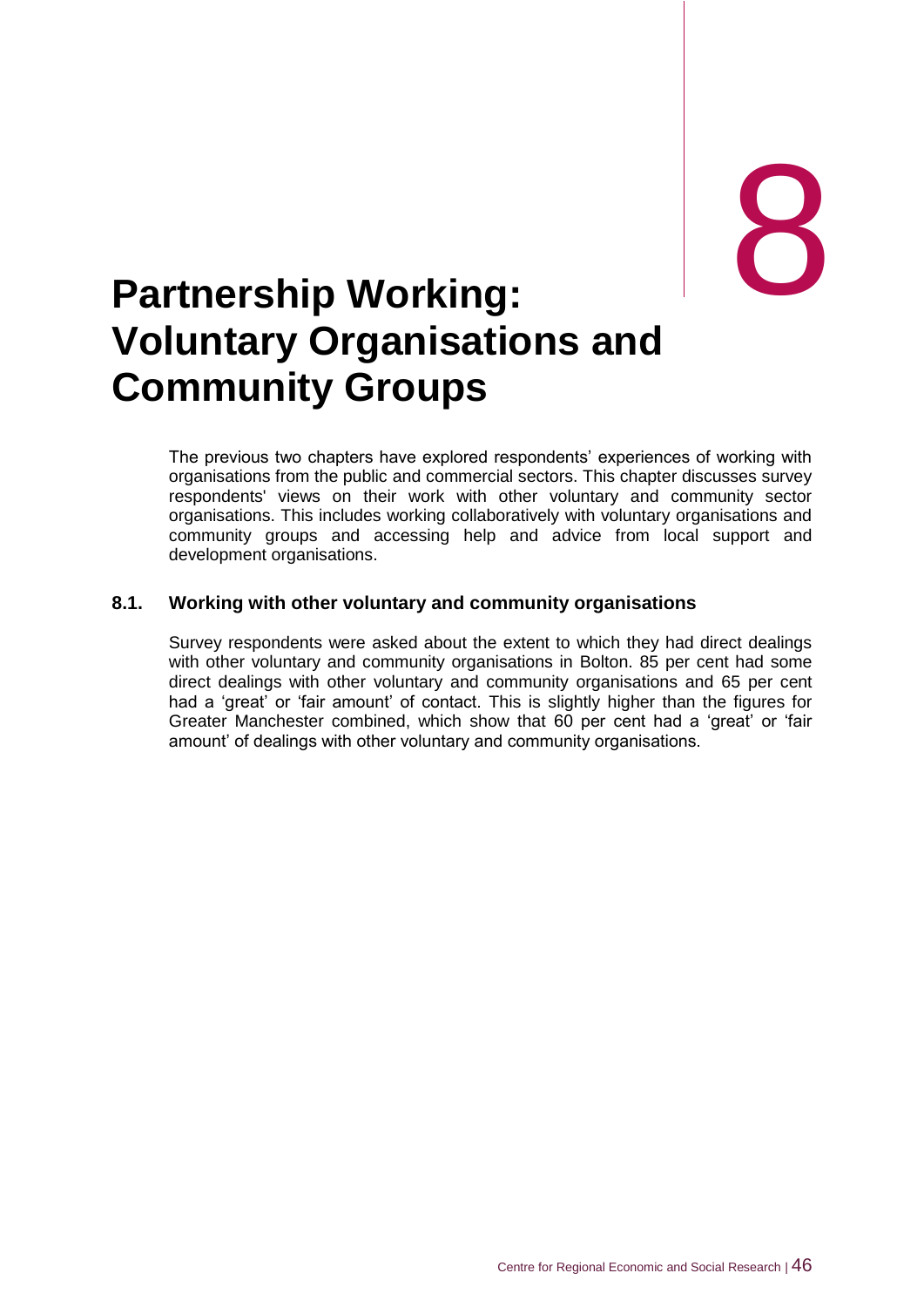

#### **Figure 8.1 Extent of direct dealings with voluntary and community organisations**

Source: Bolton State of the Voluntary Sector survey 2012/13 Base: 177

Respondents were asked to reflect on the opportunities they had to work with other voluntary and community organisations in terms of influencing local decisions and delivering local services. Figure 8.2 summarises the responses.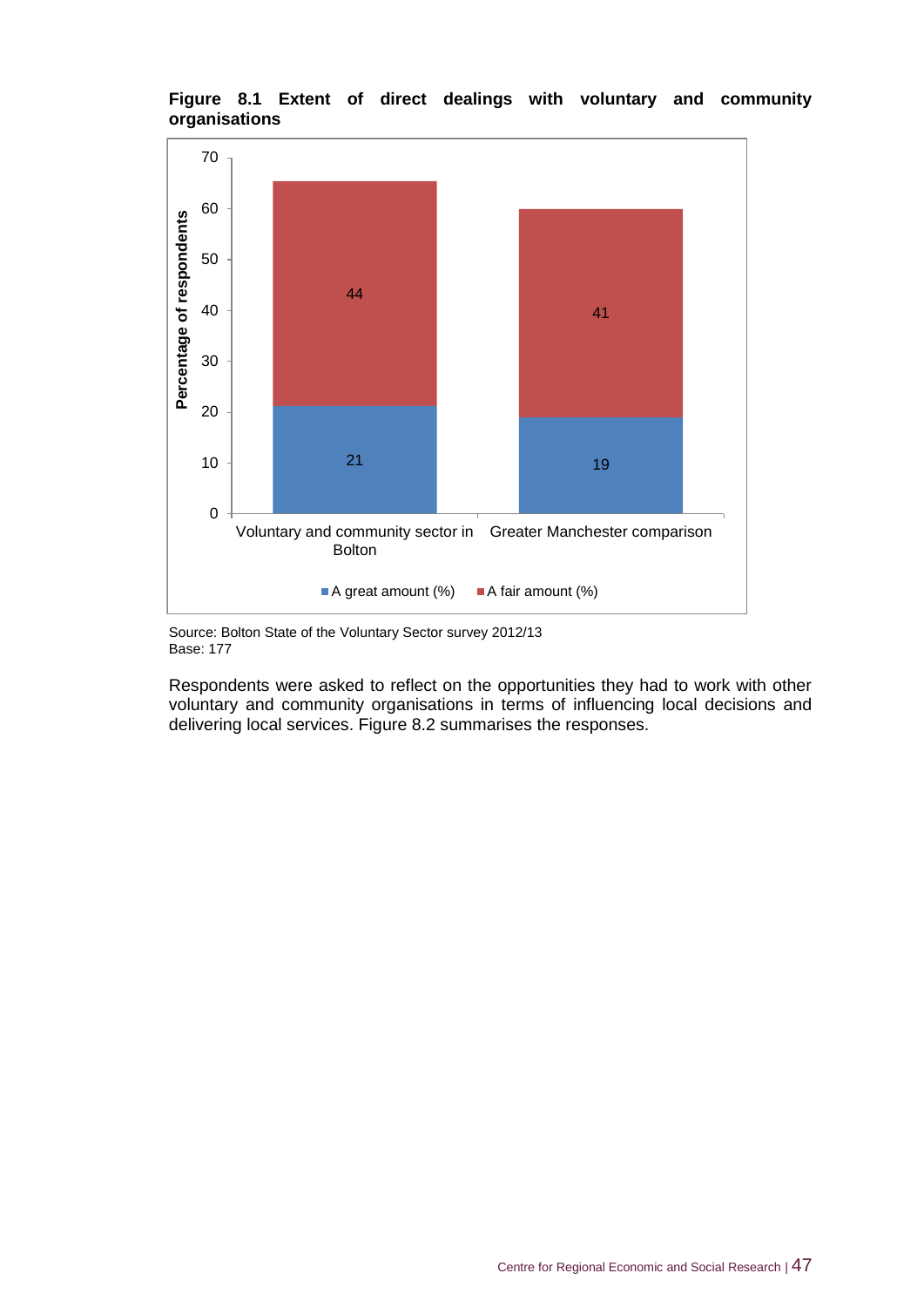#### **Figure 8.2 Satisfaction with opportunities to work with voluntary and community organisations**



Source: Bolton State of the Voluntary Sector survey 2012/13 Base: 155 / 165

This shows that 51 per cent of respondents were satisfied with the availability of opportunities to influence local decisions and that 50 per cent were satisfied with the availability of opportunities to work together to deliver local services. This is slightly higher than the figures for Greater Manchester combined, which show that 48 per cent were satisfied with opportunities to influence local decisions and that 46 per cent were satisfied with opportunities to work together to deliver local services.

#### **8.2. Working with local support and development organisations**

Survey respondents were asked if their organisation currently received support from a list of named local support and development organisations based in the Bolton area. The results are summarised in figure 8.3.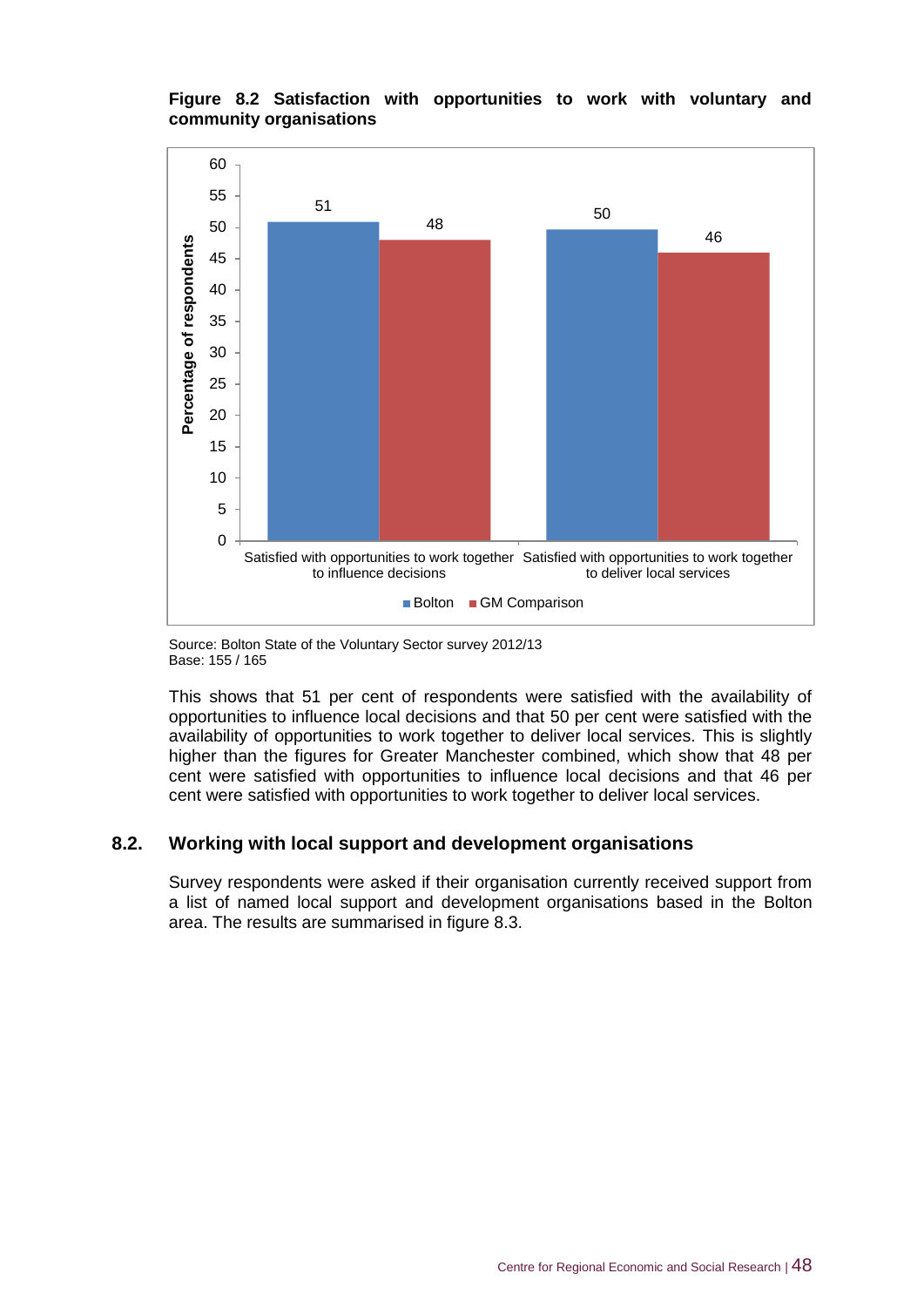

#### **Figure 8.3: Local support and development organisations from which support received**

Source: Bolton State of the Voluntary Sector survey 2012/13 Base: 148

This shows that Bolton CVS provided support to the highest proportion of survey respondents (98 per cent). Other organisations provided support to far fewer organisations but this is likely to be a function of the fact that they were not borough wide and tended to support groups within defined local areas (i.e. wards or neighbourhoods) or those working with specific beneficiary groups (i.e. faith based).

Survey respondents were also asked the extent to which they were satisfied with the support available from these local support and development organisations. An overview of the results is provided in figure 7.5 (overleaf).

Figure 8.4 shows that overall 75 per cent of organisations were satisfied with the support available from local support and development organisations in Bolton. It also shows that of the organisations that had received support, 83 per cent were satisfied. This compares positively with the combined figures for Greater Manchester, which show that overall, 67 per cent of organisations were satisfied with the support available from local support and development organisations and that of the organisations that had received support, 79 per cent were satisfied.

**These findings provide an important endorsement for the work that these organisations do to provide help, advice and support across the voluntary sector in Bolton.**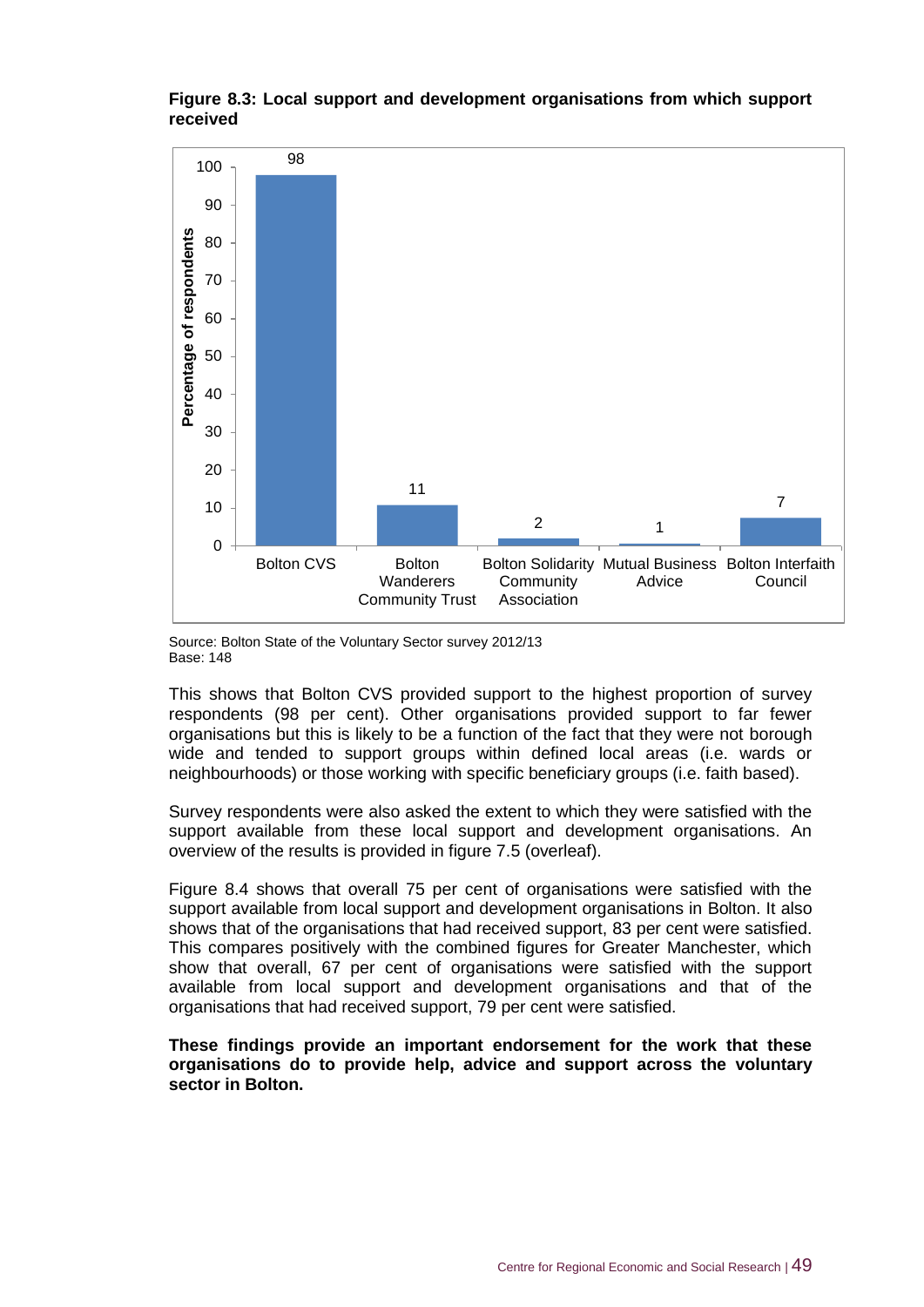#### **Figure 8.4: Satisfaction with support available from local support and development organisations**



Source: Bolton State of the Voluntary Sector survey 2012/13 Base: 163/148

Survey respondents were asked to provide qualitative feedback about what was particularly good, and what could be improved, regarding the help, advice and support received. Comments were overwhelmingly positive when referring to Bolton CVS:

*"Working with Bolton CVS has been very informative and helpful in understanding how the grant system works. We are very grateful to the CVS and to Bolton Leisure services in providing the band with opportunities of grants and engagements in supporting our self-funding/ non-profit making organisation to continue to function in this difficult economic climate."*

*"Bolton CVS have contributed greatly in the sustainability of our group. Their support on funding, advice, training opportunities and information for volunteers, their working relationships and their commitment to community projects in Bolton and the Greater Manchester region, has been highly commendable throughout our dealings with them."*

More broadly across the voluntary sector, partnership working was seen as important and organisations were working together in a range of ways to develop services:

*"We have had cause to work together to get projects up and running, and all have been successful. We are always available to help or advice."*

*"We are in contact with other community groups and constantly working to develop partnerships and strengthen services."*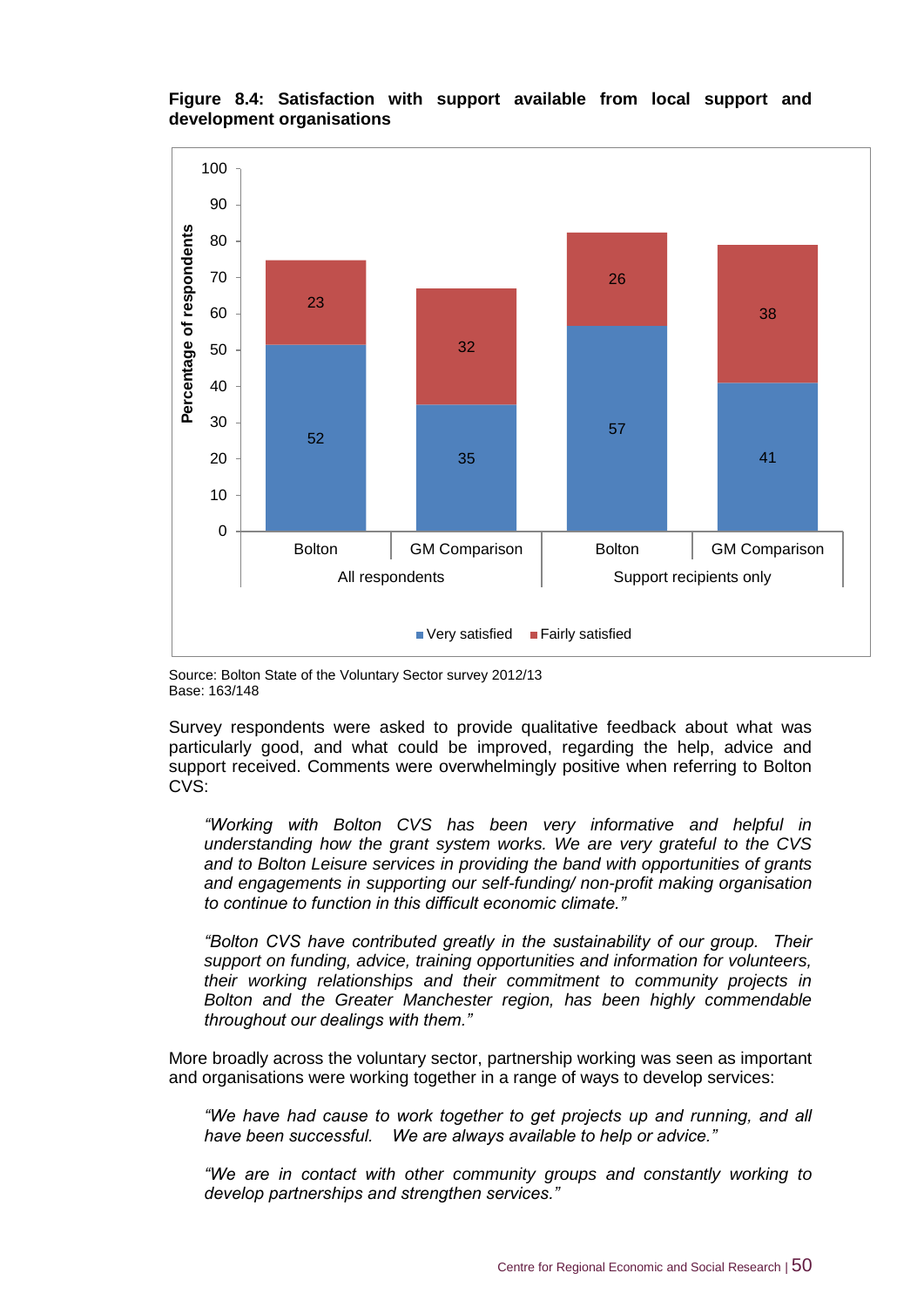For some, however, working in partnership with other voluntary organisations was something that could be developed further:

*"We do meet with other voluntary organisations primarily through CVS and Local Area Forums, and whilst we have involved ourselves from time to time with other groups, we have not developed any significant long term joint activities."*

*"Working together always works better but it never seems to happen much"*

*"Most local groups are small and more interested in doing their own thing we find."*

And, further development of partnership working could potentially require a wholesale structural 're-think' of the way in which services were delivered across all sectors:

*"There needs to be a complete restructuring of the public, business and third sector to ensure we meet the needs of Boltonians in this difficult time. Groups need to share resources to fill the gaps created through the shrinking sector. e.g. [organisation name] will be losing staff due to budget cuts, other smaller advice groups in Bolton could work with [organisation name] to create as comprehensive a service as possible."*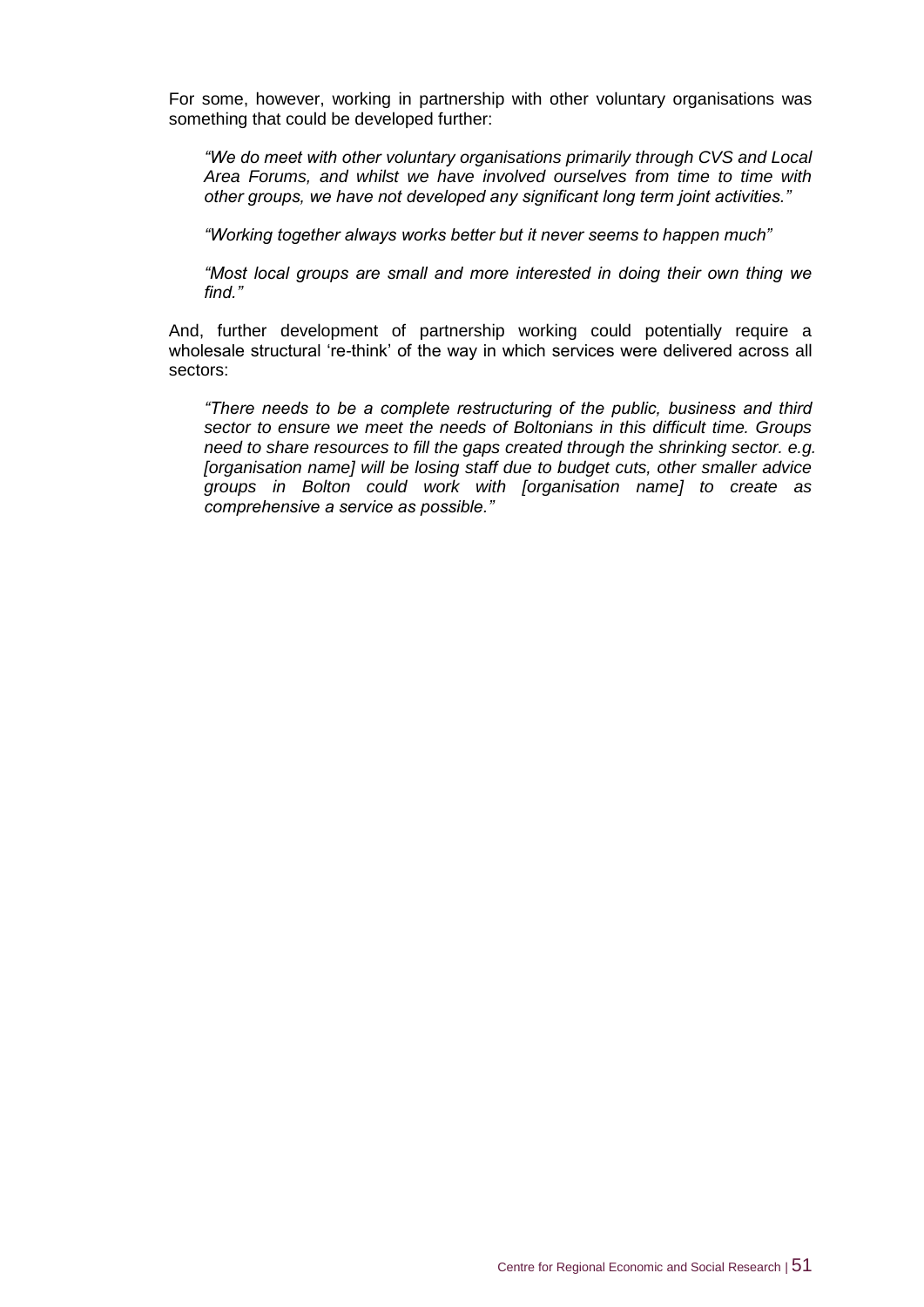<span id="page-62-0"></span>

This research study has considered the scale, scope and nature of the voluntary sector in Bolton. In turn, we have examined the sector in four different ways:

- chapter 3: the basic 'anatomy' of the voluntary sector in Bolton
- chapter 4: the finances and income of the voluntary sector
- chapter 5: the workforce, and
- chapters 6-8: partnership working.

As discussed in chapter 2 the 1997-2010 period provided a very positive political and economic environment for the voluntary sector and its activities. But economic uncertainty and developments such as the Government's programme of welfare reform means the future looks more uncertain: from national charities to local community groups, health and social care providers to employment support projects, the next few years are likely to present a series of challenges which will have an important bearing on the future direction and long term sustainability of many organisations' work.

Against this background, this research has provided in depth data about the 'state of the voluntary sector' in Bolton at the start of 2012/13 and answers some important questions. Information about the size, scale and scope of the sector, the role it plays in the social and economic life of the borough, and how it has been affected by public sector cuts and the economic downturn, has been collected, and where possible compared with 2010 and the wider picture emerging across Greater Manchester. From this analysis six important findings stand out:

- **1. There are a wide range and a large number of organisations operating in Bolton who are involved in many areas of activity. As such the voluntary sector in the borough occupies an important strategic position between policy development, service provision and everyday life.**
	- there are an estimated 1,418 organisation working in the voluntary sector
	- the vast majority (78 per cent) of organisations are 'micro' with income of less than £10,000
	- whilst the voluntary sector has a fairly well established core it had seen the formation of many new organisations over the past 10 years: of organisations responding to the survey 37 per cent had been formed since 2003
	- the voluntary sector cuts across many different policy and issue domains; in particular there were sizable concentrations of organisations working in the thematic areas of; sport and leisure; health and well-being; community development; and education, training and research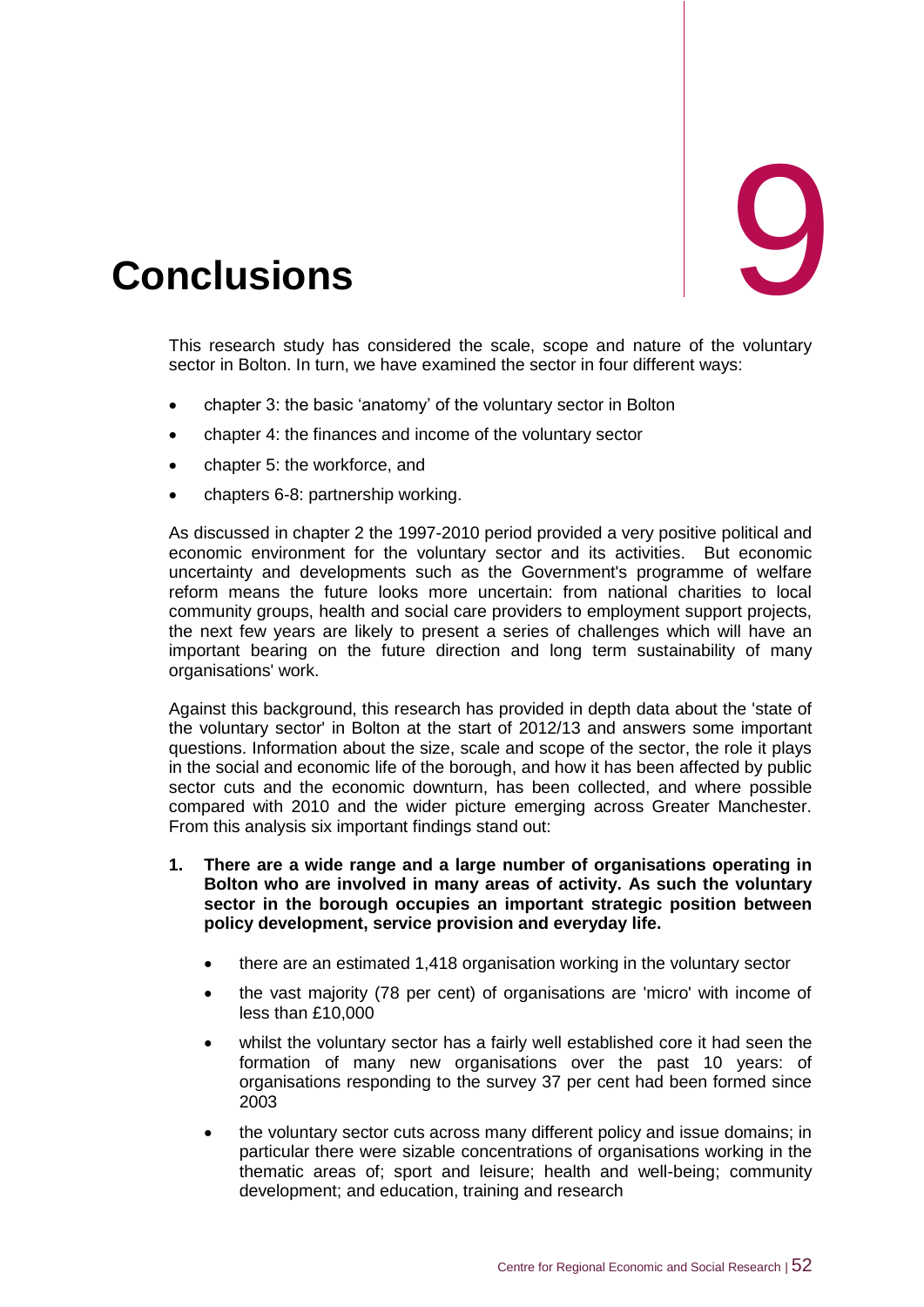- they worked with a whole range of different people, especially older people, children and young people, but also people from the most vulnerable groups (for example the unemployed and those with health problems)
- the voluntary sector works at a range of different geographical levels: both across and beyond Bolton; the local authority area, and specific communities and neighbourhoods within it, are the main focus for a majority of organisations.
- **2. The voluntary sector in Bolton is an important economic entity, but patterns in the amount of money the sector receives, the way the organisations are spending their money, and the size of their financial reserves suggest the sustainability of many organisations is under threat.**

The research has provided a detailed economic profile of the voluntary sector:

- total income in 2011/12 was estimated to be £70 million, a reduction of two per cent compared to 2010/11
- more than nine out of ten organisations' income was small (less than £100,000), but there were also a significant number of large organisations (14) with an income of more than £1 million
- about a third of organisations (37 per cent) received income from the public sector; Bolton Council, NHS Bolton, and Central Government Departments are the most important public sector funders
- seven out of ten organisations receive income from sources outside the public sector; fundraising, grants (from charitable trusts, foundations and the national lottery), and charging members of the public are particularly important revenue streams
- a large proportion of organisations have very little money to fall back on if their funding is withdrawn: nearly a fifth had reserves totalling less than one month of expenditure, and almost half had insufficient reserves to cover more than three months expenditure.

#### **3. In 2012/13 there were an estimated 1,800 FTE paid staff and 170 FTE work placements employed in the voluntary sector. In addition the voluntary sector was supported by 32,300 volunteers who combined donated 100,900 hours per week.**

This report has also gone beyond this headline number of volunteers to calculate a monetary value of their contribution:

- valuing the contribution of volunteers to Bolton organisations by the expected value of the output that they produced gives an estimated contribution of £90.4 million
- valuing the contribution of volunteers as an input the amount that it would cost to pay employees to do the work done by volunteers - shows:
	- assuming the national minimum wage for adults it would have cost £32.5 million annually to have employed staff to do the work provided by volunteers in Bolton organisations
	- assuming the median gross hourly wage for full time employees in the North West it would have cost £62.6 million annually to have employed staff to do the work provided by volunteers in Bolton organisations.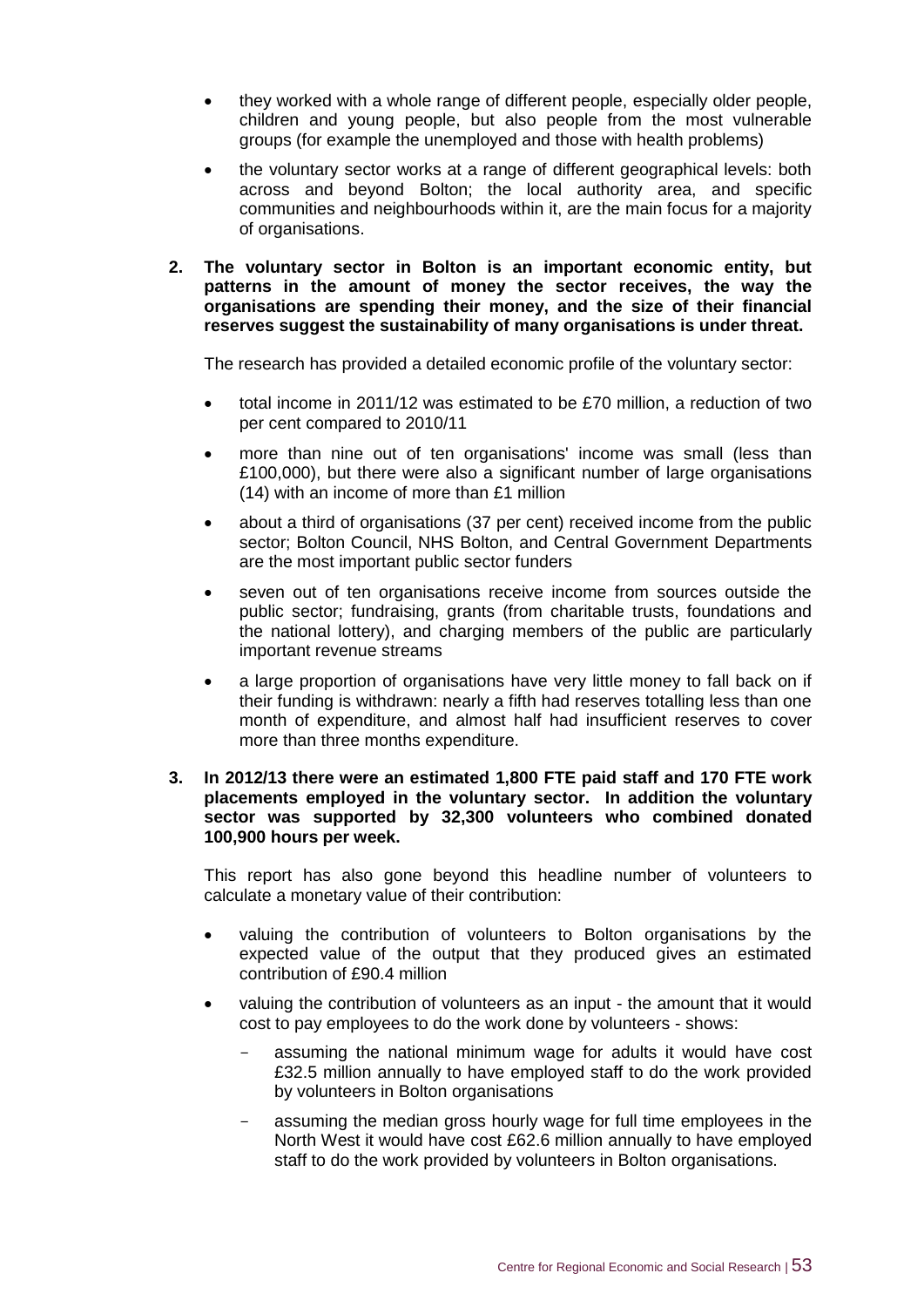#### **4. The public sector is an absolutely key partner for the voluntary sector in Bolton, but organisations' experiences of partnership working varied considerably.**

The research explored the extent and nature of local partnership working between the two sectors:

- 72 per cent of respondents had some dealings with Bolton Council, 42 per cent had some dealings with NHS Bolton, and 45 per cent had some dealings with Bolton College
- fewer than half of respondents were satisfied with their ability to influence public sector decisions or said local statutory bodies had a positive influence on their success.

#### **5. Non-public sector bodies were also important to the voluntary sector, in particular support organisations and other voluntary and community organisations**

The research explored the extent and nature of respondents' engagement with commercial businesses, other voluntary and community organisations and support organisations:

- engagement with commercial businesses was relatively low, which was also reflected in a less positive view of commercial businesses than other sectors. 19 per cent of respondents thought that commercial businesses in Bolton value their work and 18 per cent thought that they understood the nature and role of their organisations
- engagement with other voluntary and community organisations and support organisations was much higher, with more than half having frequent direct dealings with other voluntary and community organisations and 75 per cent of support recipients were satisfied with the support they received from local support and development organisations such as Bolton CVS.

#### **6. Continued public sector funding cuts and the wider economic landscape left many groups with an uncertain future. Inflation and rising costs – particularly energy prices - added to these problems**

In the immediate and long-term future securing funding was the key challenge for many organisations. This was particularly the case for those attempting to access public sector funding, and many expressed concerns about the future sustainability of their organisations in this context. Rising costs exacerbated this issue for some respondents.

*"Our organisations main challenge is funding. We require funding to keep our office open and to cover our core costs. Due to lack of funding we no longer employ an admin assistant or membership secretary and we therefore have to rely on a small number of dedicated volunteers to run the office."*

*"The economic situation and less grants being available. People less willing to contribute financially for services. Difficult to obtain existing grants."*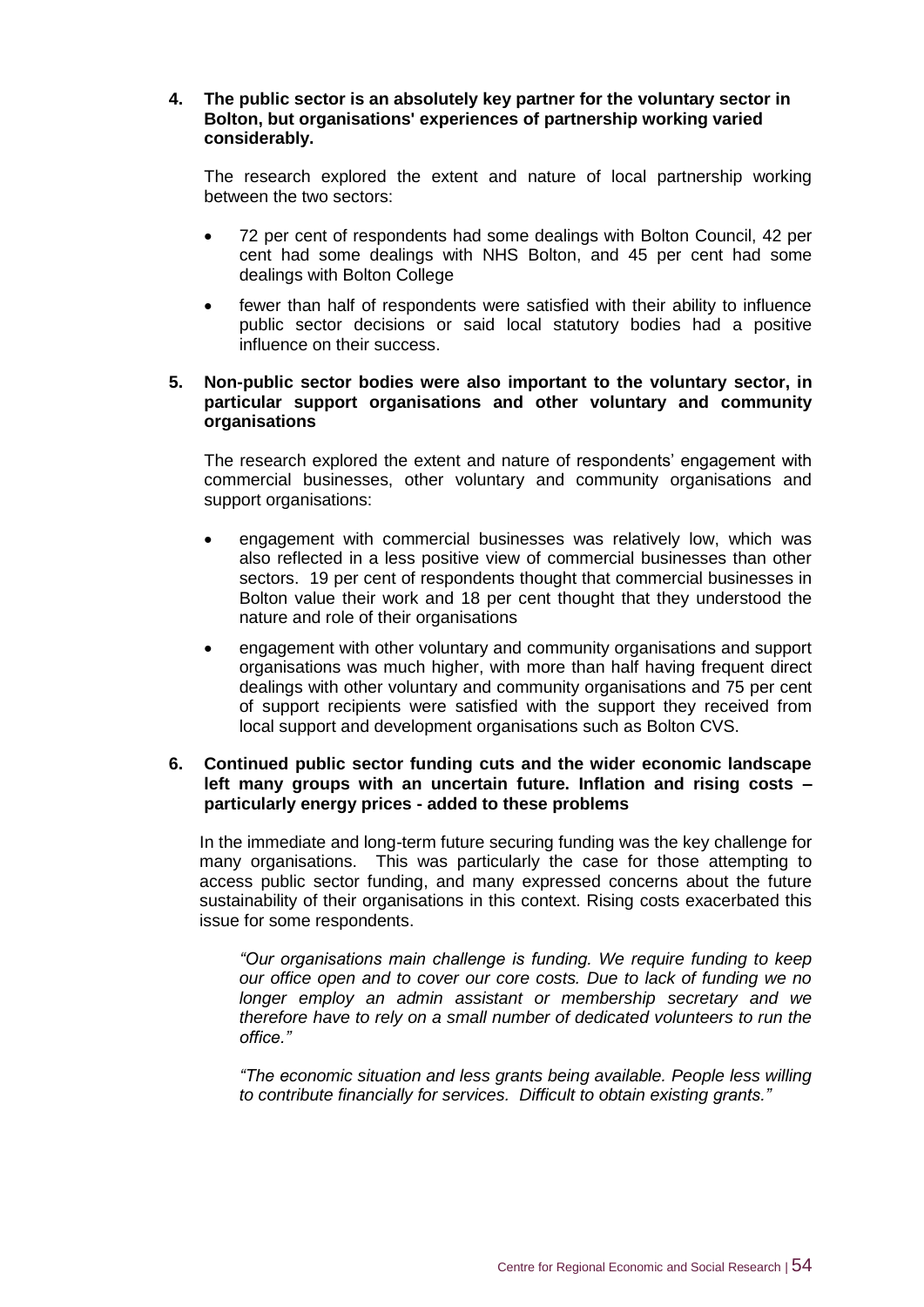This included thinking about strategies to overcome lost funding revenue by diversifying funding sources:

*"Increasing our income. Although we have pretty much constant work coming in the majority of our income comes from smaller pieces of commissioned work and we need really to apply for grants as well in order to deliver all the projects we would like to deliver and to develop new ideas. Unfortunately demand for grants has risen and we have been unsuccessful in our most recent bids. We are constantly looking at innovative ways of generating income as it's necessary to raise more money in order to deliver*  longer term projects that leave a lasting legacy and increase the impact our *work has on the individuals and communities involved. Also to find sponsorship or funding to develop the new studio opportunity we have been offered."* 

A perennial issue for many was sustaining levels of volunteering both in terms of numbers and time, as well as membership numbers. Often members and volunteers were becoming older and sometimes less able to provide as much time to organisations; attracting new younger members was a challenge:

*"Obtaining new members: attracting new committee members to share the work. The present committee have been working without significant change for fifteen years and are getting older and in some cases more infirm."*

*"Membership levels are keeping steady but we need volunteers to replace retiring committee members."*